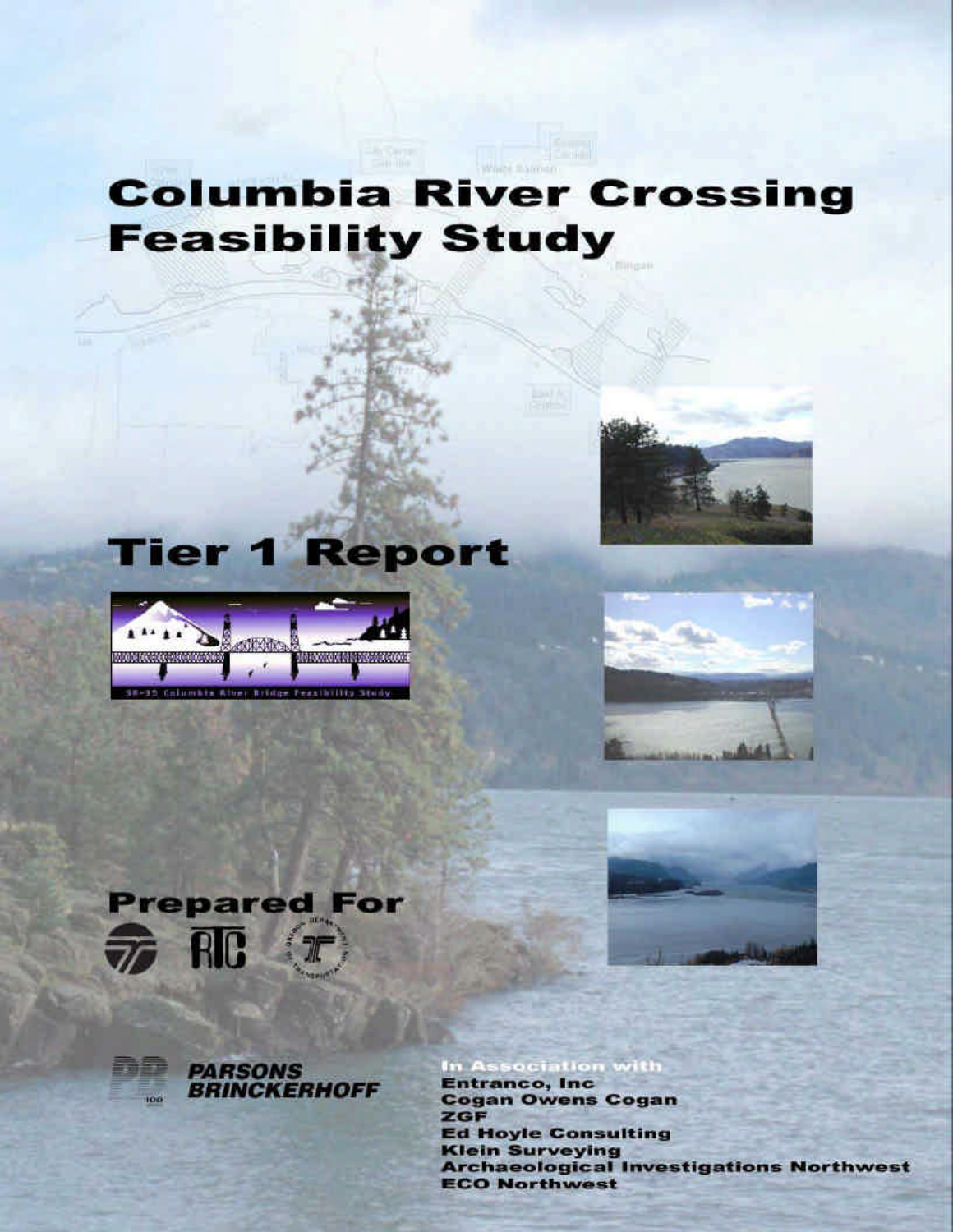## **TABLE OF CONTENTS**

| $\frac{Navigation \dots}{5}$ |
|------------------------------|
|                              |
|                              |
|                              |
|                              |
|                              |
|                              |
|                              |
|                              |
|                              |
|                              |
|                              |
|                              |
|                              |
|                              |
|                              |
|                              |
|                              |
|                              |
|                              |
|                              |
|                              |
|                              |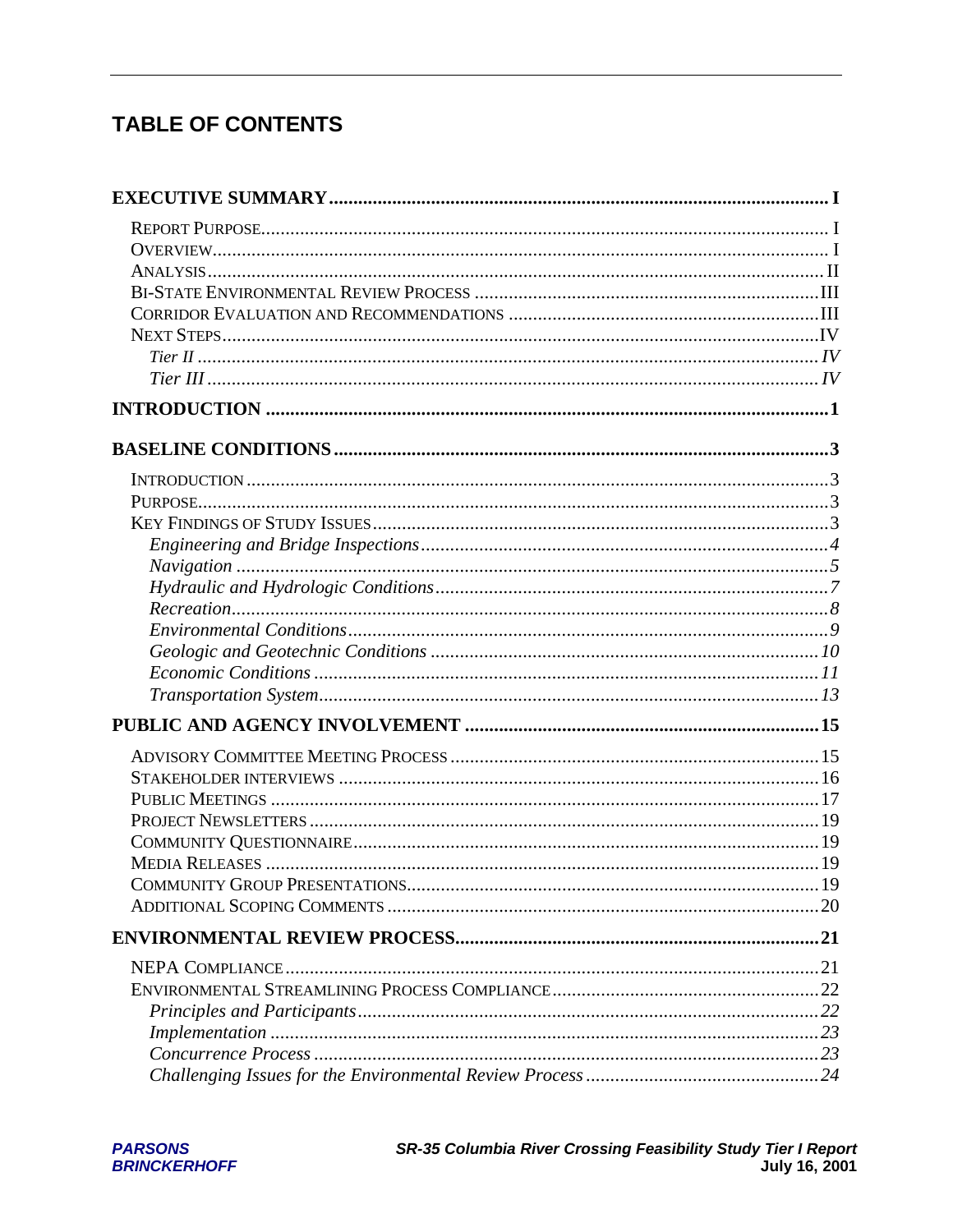| 46 |
|----|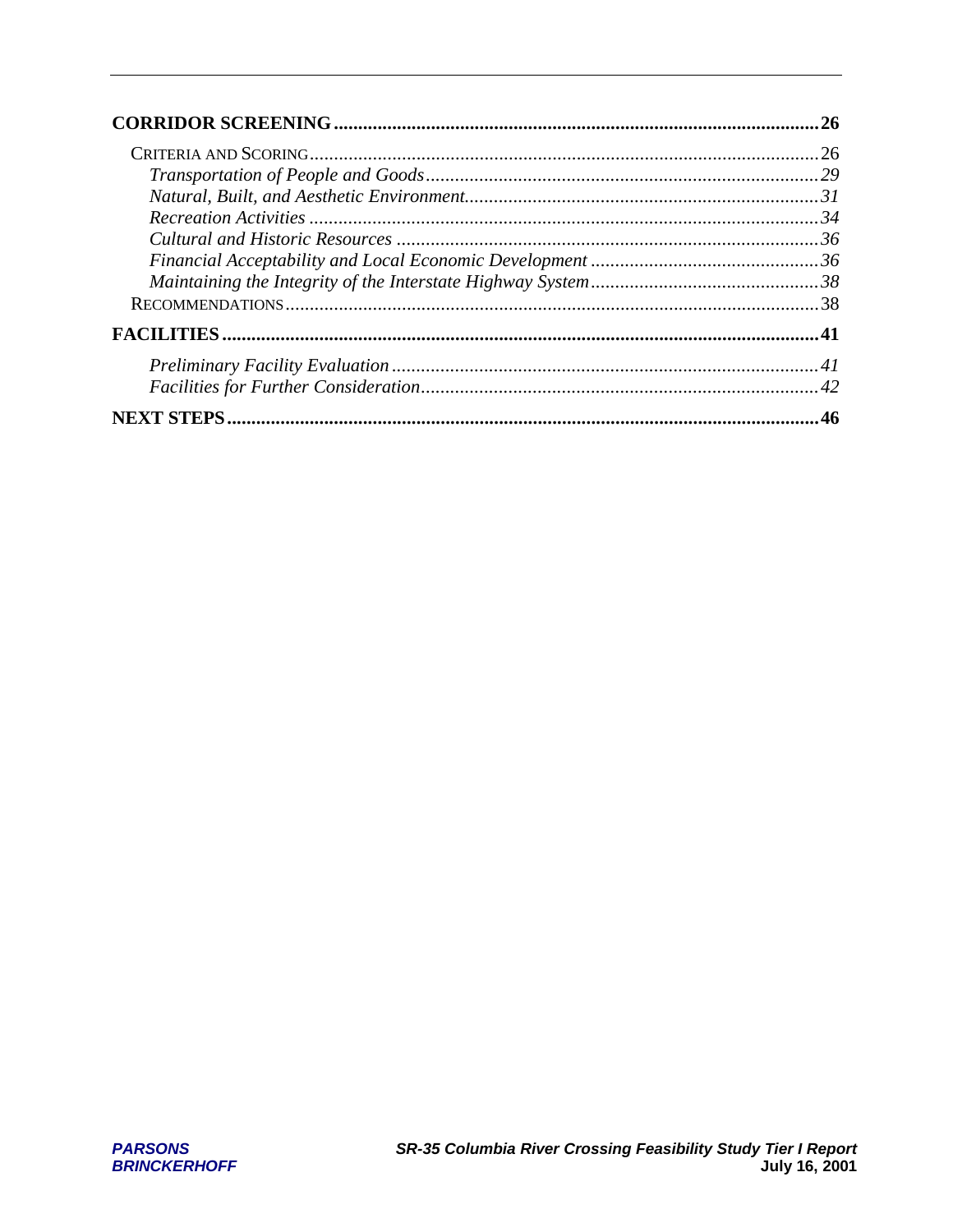## **Tier I Report**

## **EXECUTIVE SUMMARY**

## **Report Purpose**

The SR-35 Columbia River Crossing Feasibility Study is being conducted in response to local business and resident concerns about the safety and viability of the existing Hood River Bridge. The project began in 1999, with the design of a feasibility study to determine if there was a need to replace the bridge and whether there was community support. The community supported a replacement of the bridge, and the feasibility study began in 2000.

The study is organized into three sequential tiers. Tier I of the Study identified the project's issues, purpose and need statement, and a range of crossing corridors and facility alternatives. It determined and initiated the environmental review process, and narrowed the corridors and facility alternatives to those that are most promising and practical. Tier II is intended to select a crossing corridor, focus on the most promising long-term alternatives, select a short-term improvement option, and undertake a financial feasibility study to determine if there are sufficient financial resources available to fund a long-term improvement project. Tier III will conclude the study by selecting a preferred alternative, developing an implementation plan, and completing the Draft Environmental Impact Statement (DEIS).

The lead agencies for this study are the Southwest Washington Regional Transportation Council (project sponsor), the Oregon Department of Transportation, and the Washington State Department of Transportation. Parsons Brinckerhoff was retained by the agencies to lead the technical analysis of the project, supported by Entranco (environmental) and Cogan Owens Cogan (public and agency involvement).

This report is a summary of Tier I. It includes a summary of the baseline conditions (existing and 20-year no-build), a review of the project's environmental compliance process, and a corridor screening and evaluation that recommends three corridors (plus the no-action alternative) for further analysis in Tier II. Tier I is scheduled to be completed in the summer of 2001. Tier II is scheduled to be completed by early 2002. Tier III is scheduled to be completed by early 2003.

## **Overview**

Congressional representatives of Washington communities surrounding the Hood River Bridge obtained funding for the Study through the federal transportation funding act known as the "Transportation Equity Act for the 21<sup>st</sup> Century (TEA-21) legislation in 1997. In 1999, a project project planning phase was undertaken and a public meeting was held. Major concerns regarding the existing bridge include hazards presented by the narrowness of the travel lanes and lack of bicycle and pedestrian facilities, long-term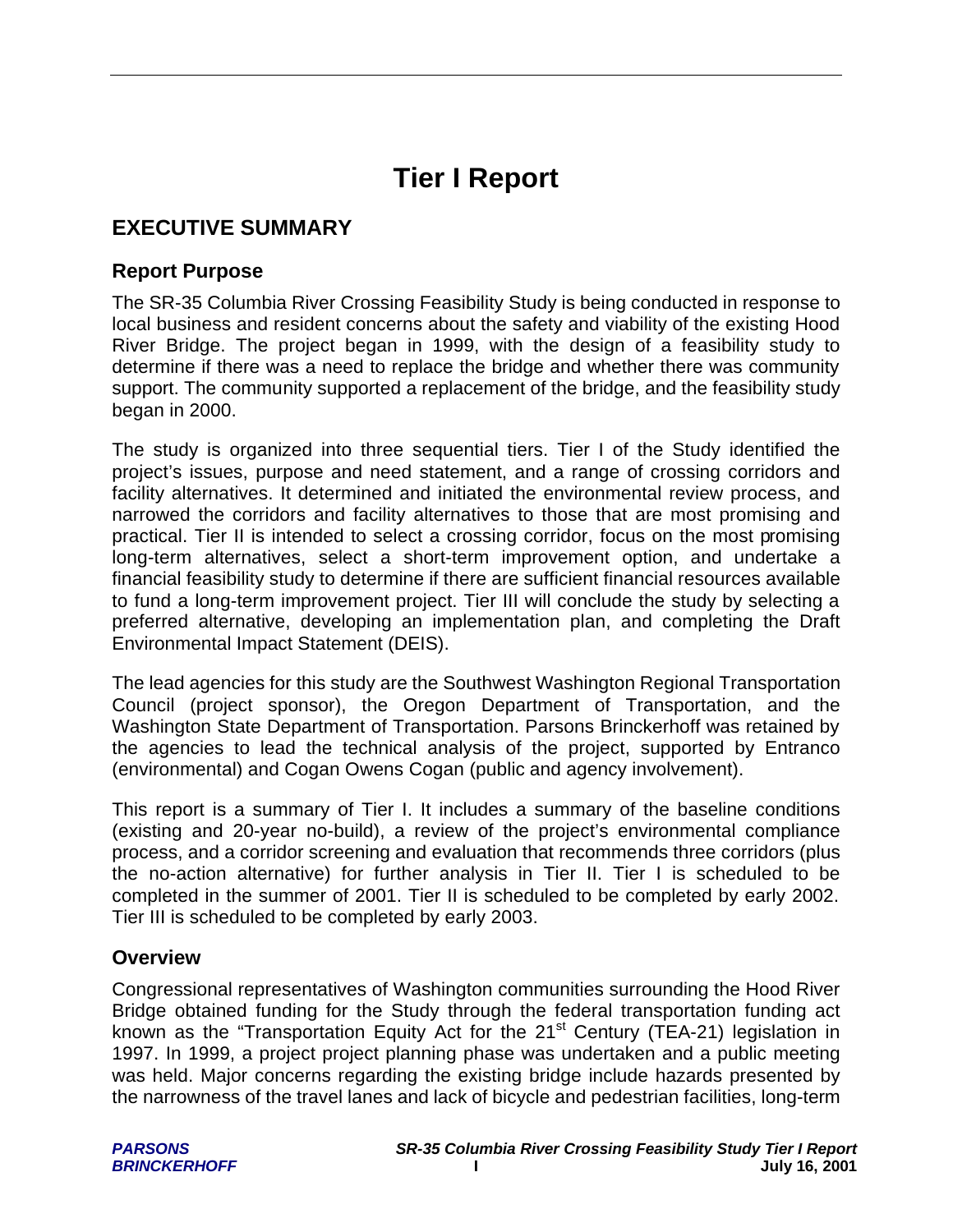adequacy of the bridge structure, and impacts to the local economy, especially for commercial vehicles using the bridge. The project planning phase identified three "tiers" that would be undertaken in the SR-35 Columbia River Crossing Feasibility Study: Tier I, a "feasibility" study to determine if a new crossing was feasible, Tier II, which would identify a practical range of short-term and long-term alternatives, and Tier III, which would select preferred short-term and long-term alternatives. Later RTC, ODOT, and WSDOT decided to add the Draft Environmental Impact Statement to the Tier III process in order to be consistent with the National Environmental Policy Act (NEPA).

In October 2000, the feasibility study phase of this project was initiated with a round of public meetings to provide an understanding of the Study and to receive input regarding issues to be studied within the defined crossing areas ("corridors") and facilities ("alternatives"). Three committees have been formed to advise the project team: a Resource/Regulatory Committee (RRC) comprised of representatives of state and federal agencies who will review environmental analyses, documents, and permit applications pertinent to agency regulations; a Local Advisory Committee (LAC) comprised of area residents and business owners; and a Steering Committee (SC) that includes local elected and appointed officials and agency staff. A project Management Team (MT) comprised of lead staff from the Southwest Washington Regional Transportation Council (RTC), Oregon Department of Transportation (ODOT), Washington State Department of Transportation (WSDOT), and consultant firms meet regularly to oversee the study process.

To date, over 100 people have attended three open houses held on this project, over 70 public and agency comments were received during the scoping period, and over 300 people have returned questionnaires that were distributed early in the study.

There are several significant milestones and decision points during the course of this Study. These include: concurrence on the project's Purpose and Need Statement and a range of practical alternatives (Tier I); detailed analysis of the practical alternatives and a financial feasibility study (Tier II); and a Draft Environmental Impact Statement and implementation plan (Tier III). The outcome of the SR-35 Columbia River Crossing Study will be the recommendation of a preferred alternative which may consist of improving the existing structure or building a new crossing, and circulation of the DEIS. The Study process is being conducted under requirements of the National Environmental Policy Act (NEPA).

The NEPA scoping process, whereby public and agency comments are received regarding issues to be studied, corridors for possible crossings are identified, and a range of alternatives to be considered began in February 2001 with a Notice of Intent (to conduct an EIS) that was published in the Federal Register. The scoping process closed on March 30, 2001.

## **Analysis**

A Baseline Conditions Report was completed in November 2000 and updated in January 2001. This report contained information on existing conditions in several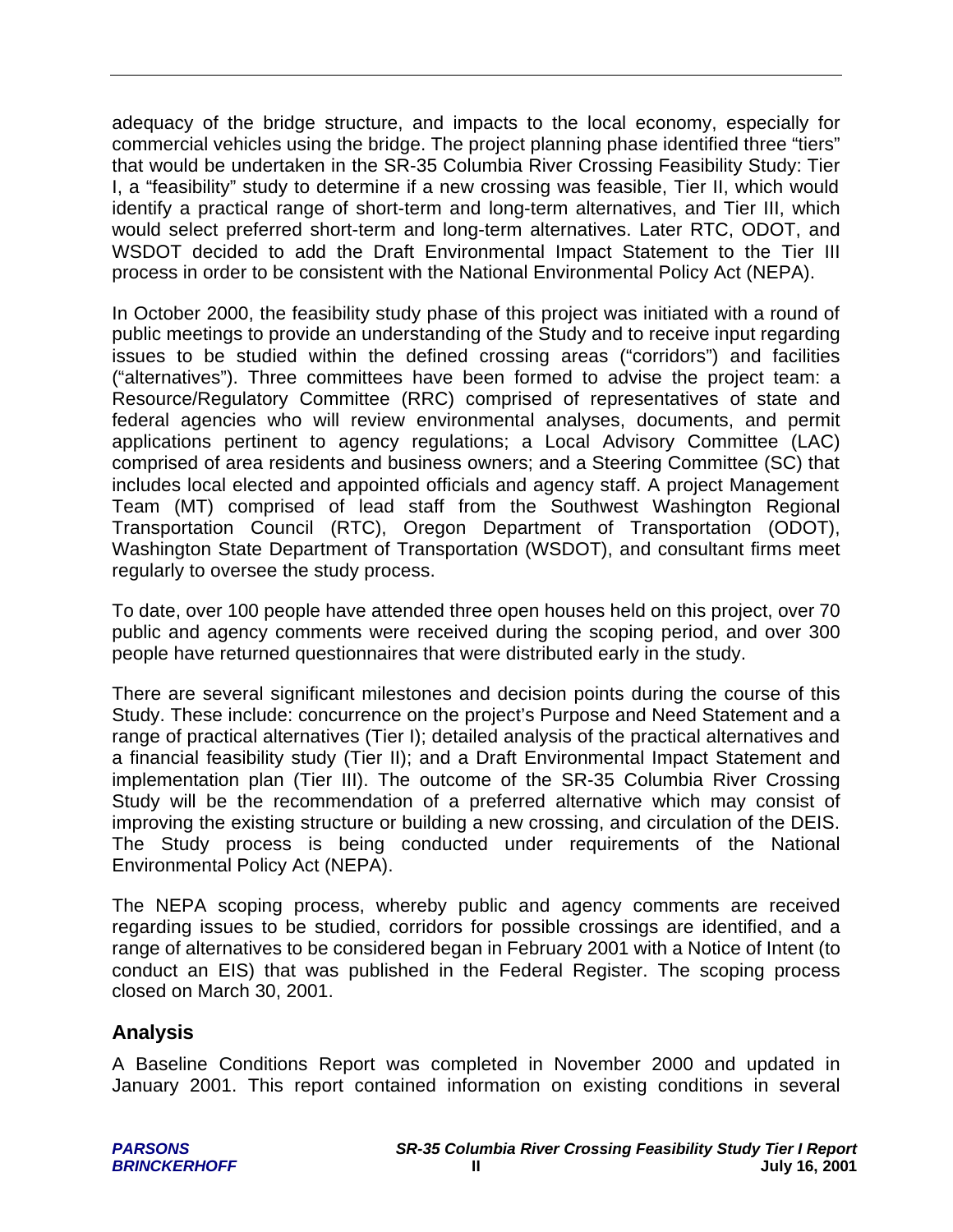categories, including transportation, economy, recreation, the environment, bridge condition, navigation, and river hydraulics.

The range of comments received during the NEPA scoping period includes: consideration of impacts on windsurfing; motorist, bicycle, and pedestrian safety crossing the Hood River Bridge and at the intersections of the approach road to the bridge; traffic congestion at the tollbooth and along the bridge access road; impacts on the local economy; impacts on the environment, including tribal fishing sites within the study area; and impacts of tolls on the local economy and financing of a new crossing. Other concerns cited were impacts of the alternative crossing corridors on the natural environment, park land, threatened or endangered species, land use (especially the Port of Hood River, downtown Bingen, and the Port of Klickitat), the Columbia River Gorge National Scenic Area, and specific local businesses and recreation areas.

A project Purpose and Need Statement was drafted prior to the scoping period to explain why the project is being undertaken by the Federal Highway Administration (FHWA) which is the lead federal agency. After the scoping period, the Purpose and Need Statement was refined to reflect comments from the public and resource agencies. The Purpose and Need Statement is based on the project team's investigation of current and long-term conditions of the Hood River Bridge, the transportation needs for a new or improved crossing, and public and agency comments.

## **Bi-State Environmental Review Process**

The existing bridge and any new crossing affects both Oregon and Washington. Both states' environmental regulations and permitting requirements must be met to comply with federal and state environmental and transportation regulations that apply to the construction of a new or improved crossing. Each state has an environmental review process and must comply with agreements between the federal and state agencies charged with regulatory reviews. Therefore, the SR-35 study has begun creating a Bi-State Review Agreement, which would provide a process for one, consistent review and concurrence process between the two states. At this time, each state is updating its individual regulatory review process, and the project team is working with key agency staff to draft an SR-35 Bi-State Review Agreement that would be consistent with the new processes in each state.

## **Corridor Evaluation and Recommendations**

The project team conducted an initial corridor screening in May 2001. Screening criteria were developed in accordance with technical expertise, the Purpose and Need Statement and public and agency comments. Baseline information available on a corridor level was used as the basis for this screening, and corridors were screened for their potential to have high, moderate, or low impacts associated with each criterion. The results are presented in the Recommendations chapter of the Tier I report.

The result of the evaluation and public process is to recommend that the following corridors be carried forward: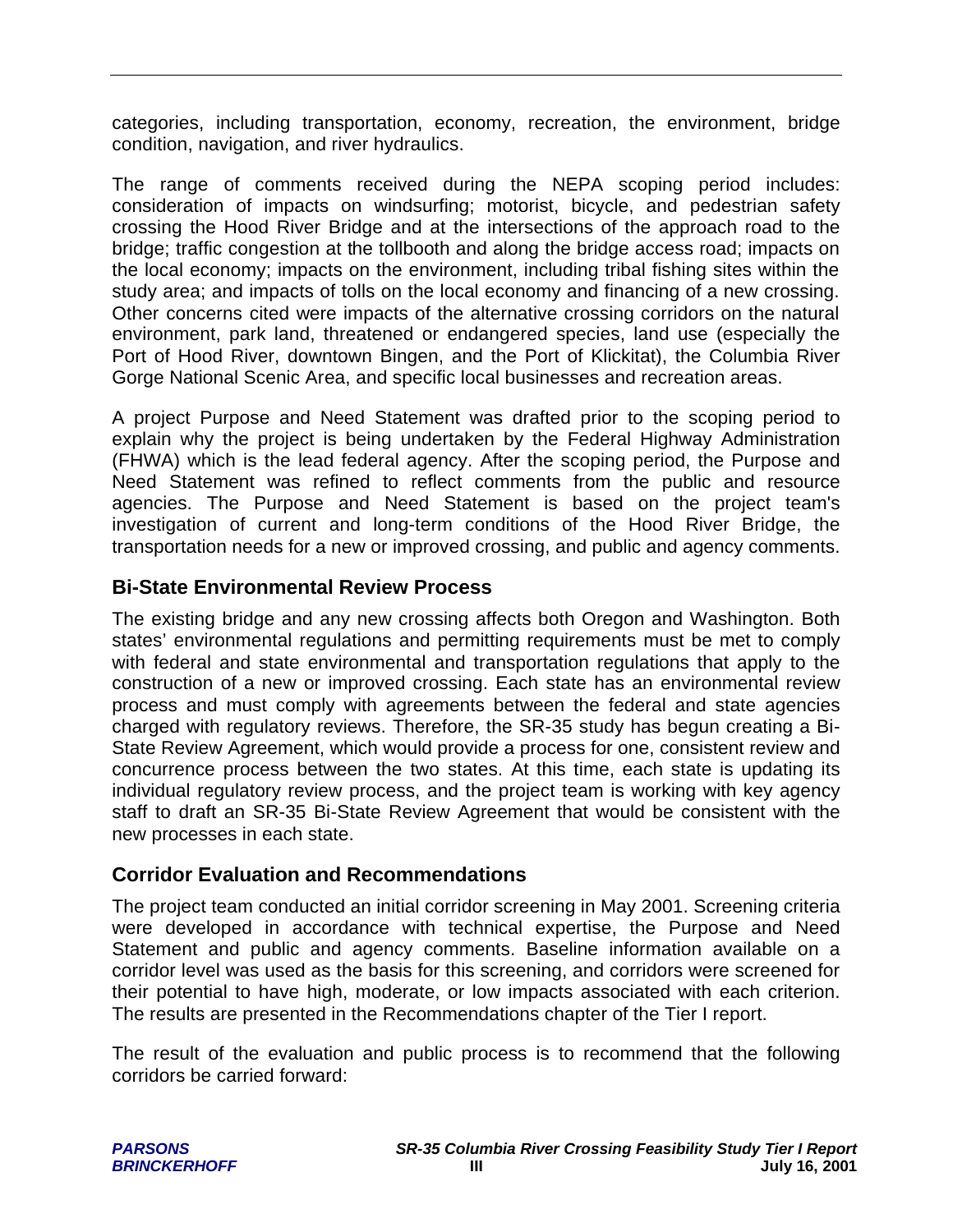- City Center
- Existing Low
- East A
- No Action

Additionally, the following facility types are recommended for analysis in Tier II:

- Short Term Improvements to the Existing Bridge
- Tunnel (various types) at the City Center Corridor
- Floating or movable bridge
- Fixed span bridge.

## **Next Steps**

## **TIER II**

Tier II would begin in the summer of 2001. It would involve selecting a crossing corridor, refining information to assist in the evaluation of alternatives, beginning the selection and preliminary evaluation of alternatives, and narrowing the choices to only the most promising and feasible long-term alternatives. Also included would be a financial feasibility study to estimate costs associated with implementing alternatives and to determine if sufficient funding resources are available to support a long-term improvement.

Additionally, short-term solutions would be analyzed and a preferred short-term solution selected.

## **TIER III**

Tier III, if conducted, would begin in the spring of 2002 and would include selection of a preferred long-term alternative, completion of the Draft Environmental Impact Statement, and preparation of a financial and implementation plan.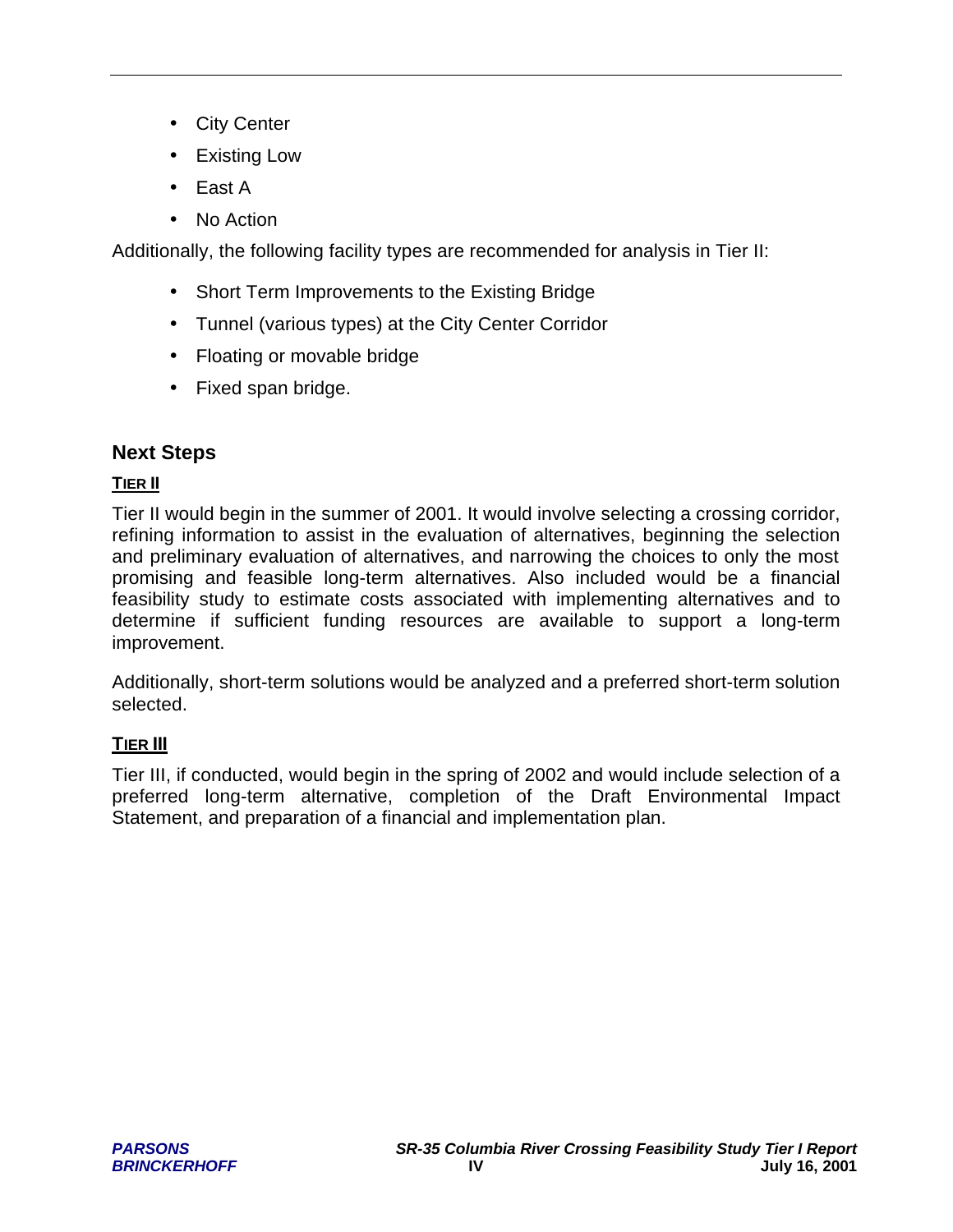

**Figure 1. Map of Crossing Study Corridors**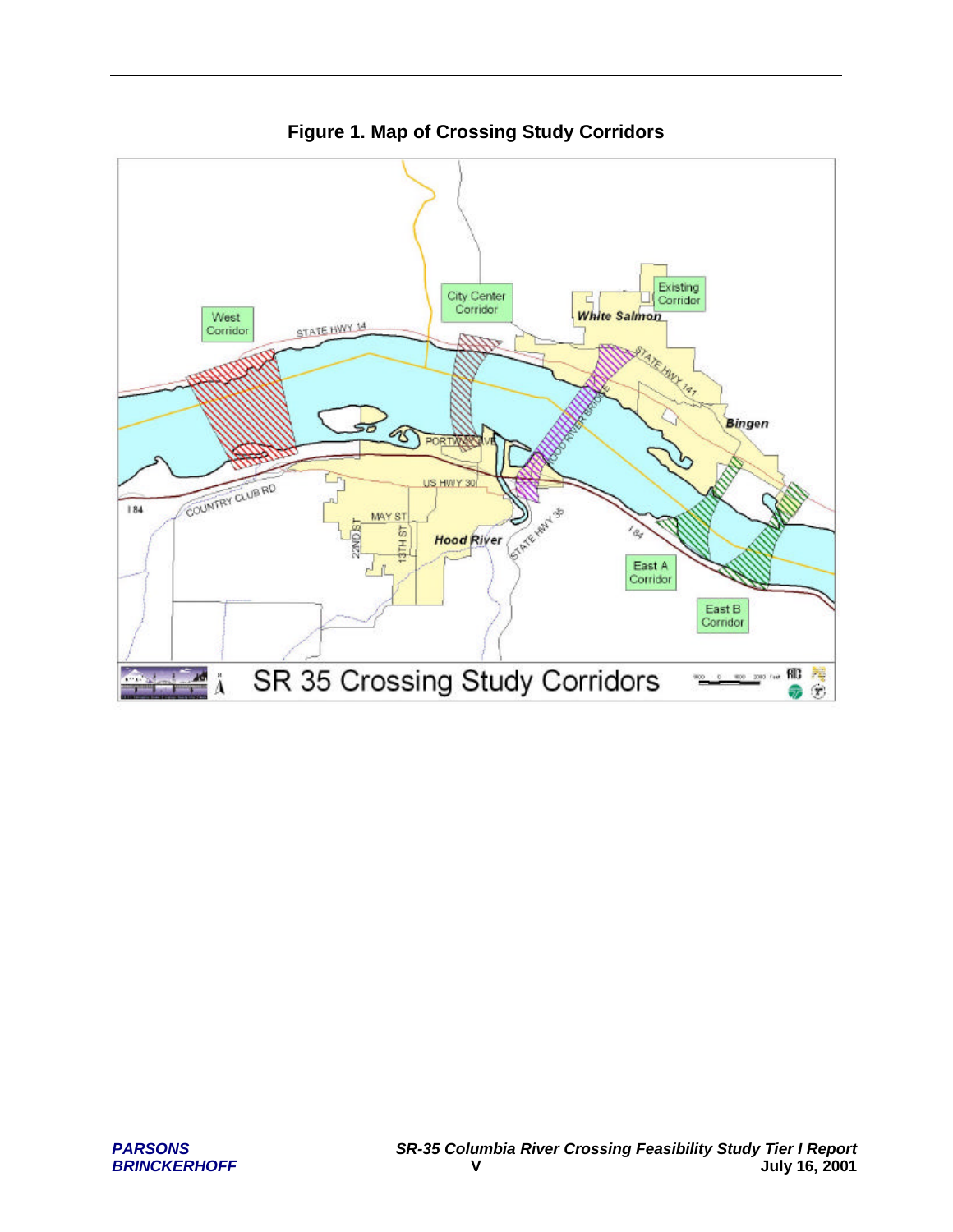## **INTRODUCTION**

The Columbia River Bridge, referred to locally as the Hood River Bridge, was built in 1924. It spans the Columbia River, connecting the cities of Bingen and White Salmon in Washington to Hood River in Oregon, within the Columbia River Gorge National Scenic Area. This bridge is the second oldest Columbia River crossing and one of only three crossings in the Columbia River Gorge National Scenic Area. It provides a vital economic link between Washington and Oregon communities and commerce. The existing structure is 4,418 feet long with two 9.5-foot wide travel lanes and no pedestrian or bicycle facilities. It has open-grid steel decking, which is known to adversely affect vehicle tracking. The current span over the navigation channel is 246 feet wide, less than the recommended 300 feet.

The lack of multi-modal facilities, combined with the unpredictability of vehicle tracking on the bridge, raises safety concerns for the increasing number of pedestrians, motorcyclists, and bicyclists who desire to use the bridge. Washington State congressional members, responding to local concerns about the functionality of the existing bridge, retained federal funding as part of the TEA-21 federal highway financing bill. The funding is to be used to study the feasibility of a new Columbia River crossing, to better serve the area's transportation needs. It will also address the lack of bike and pedestrian facilities (bicycles and pedestrians are currently not allowed to cross the bridge), and the unpredictability of vehicle tracking on the bridge which raises safety concerns. The Regional Transportation Council (RTC), Washington State Department of Transportation (WSDOT), and Oregon Department of Transportation (ODOT), in coordination with local governments in both Washington and Oregon, make up the core public agency stakeholders in this study.

The first phase of this effort was completed in 1999, resulting in vision and mission statements for the study and these possible crossing locations:

- Stanley Rock (East A Corridor): connecting Koberg State Park to Bingen Point.
- Existing Low Corridor: approximately the same alignment as the current bridge.
- Existing High Corridor: approximately the same alignment as the current bridge but at a much higher elevation, connecting from Button Junction to Jewett Boulevard (SR-141).
- West Hood River Interchange (West Corridor): connecting on I-84 at or near the West Hood River interchange across the Columbia River to SR-14 at a point near the Fish Hatchery west of White Salmon.

The second phase of the study developed an understanding of the potential benefits and drawbacks of a new or improved crossing, short- and long-term recommendations for improvements, an environmental document (potentially a DEIS), and an implementation strategy.

During the second phase of the study, two additional corridors were added for consideration: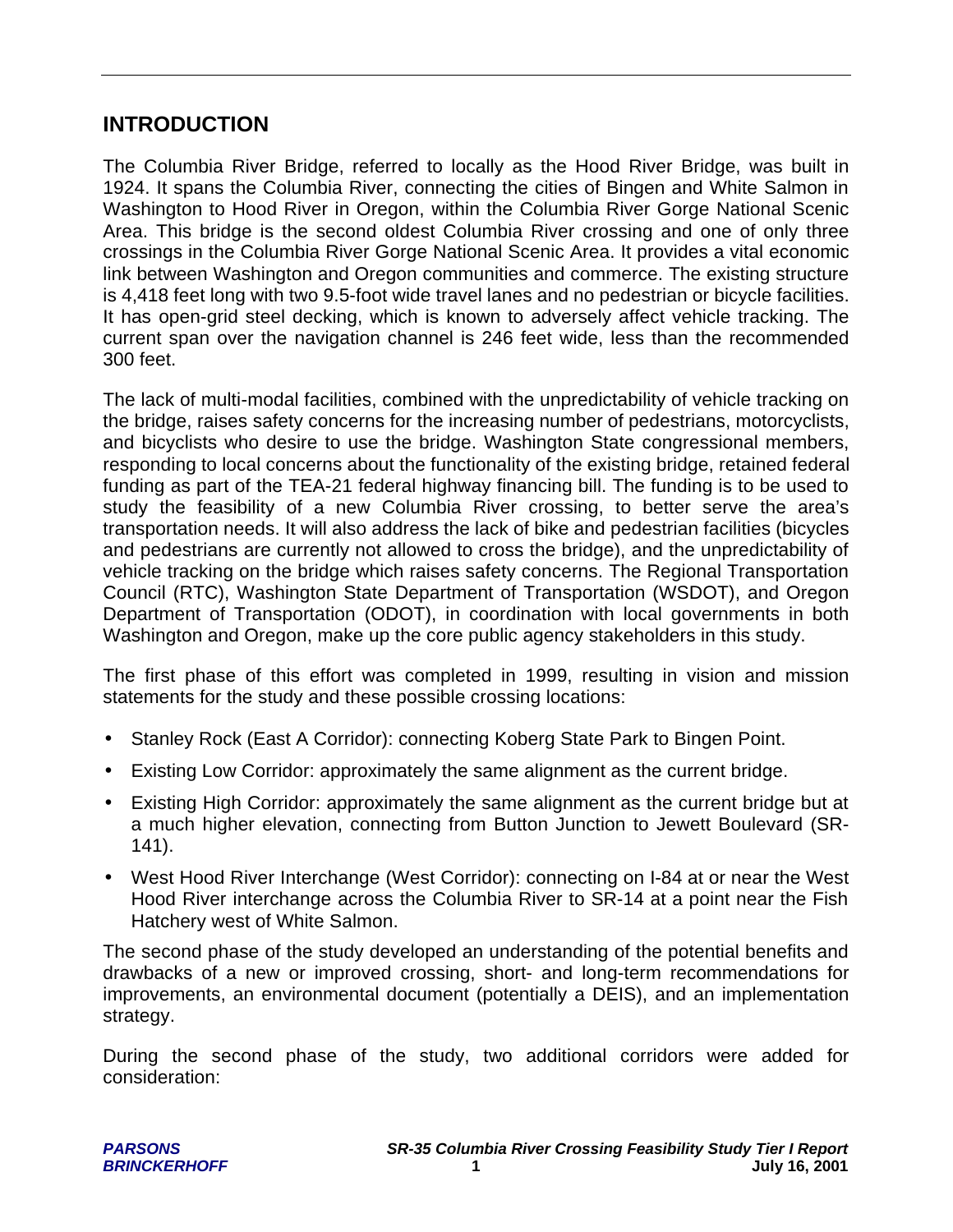- City Center Corridor: connecting the Hood River City Center/I-84 interchange with a point in Washington on SR-14 approximately ½ mile west of the existing bridge.
- East B Corridor: located approximately ½ mile east of the East A Corridor and connecting I-84 east of Koberg Park with a location on the east side of Bingen.

A Steering Committee of elected and appointed officials and senior staff, and a Local Advisory Committee of citizens and business representatives were formed to help guide the study. In addition, throughout the project, residents and business owners on both sides of the Columbia River will have opportunities to be involved through community events, questionnaires, newsletters, a youth project, public displays and other means.

## *History*

The Hood River Bridge was constructed in 1924, and construction of the Bonneville Dam in 1938 created the need to vertically rebuild the bridge. During this reconstruction, a lift span and tollbooth were added to the bridge. The Port of Hood River purchased the bridge in the early 1950's and retains ownership.

Local citizens and officials on the Washington side have safety and traffic operations concerns about the existing bridge, and through their efforts the SR-35 corridor was designated and funding was obtained. In 1997, the Washington State Legislature designated a future SR-35 link across the Columbia River somewhere in the Bingen/White Salmon area. In 1998, WSDOT received TEA-21 funding for the feasibility study. WSDOT and ODOT are providing the matching funds. A Management Team oversees the study, including representatives from ODOT, WSDOT, and the Southwest Washington Regional Transportation Council (RTC).

In 1999, the initial scoping phase for this study was completed. There were two critical questions asked of the local community: "Is the Columbia River Crossing Study needed?" and "What should the study consider and what products should be developed?" The local community answered with a definite "yes" as to whether the study was needed, and the three-tier approach was developed from their comments regarding the study's scope and products. Each tier will take the study to a higher, more detailed level of analysis and narrow the number of options considered. In Tier I, all options will be considered, including short- and long-term solutions. Short-term would involve making improvements to the existing bridge, and long-term would address needs that are 20 or more years in the future. Tier I would result in narrowing to a set of promising crossing corridors and a range of practical alternatives. Tier II will include a detailed evaluation of the alternatives, along with a study of the financial feasibility to construct a long-term solution. Tier III will select a preferred long-term alternative, complete the Draft Environmental Impact Statement, and develop a financing and implementation plan.

A study website is available at *http://www.rtc.wa.gov/Studies/SR35*.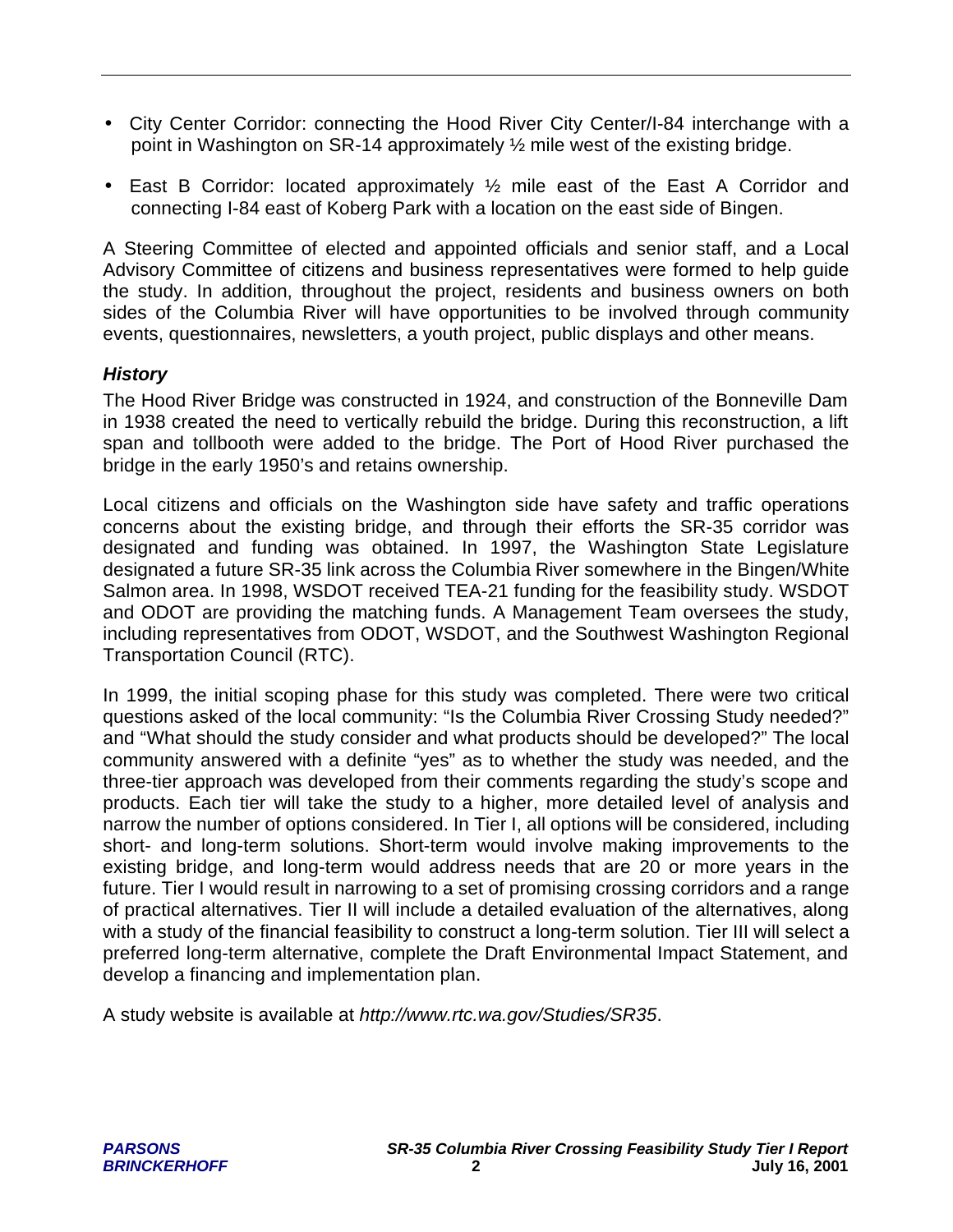## **BASELINE CONDITIONS**

## **Introduction**

A Baseline Conditions Report was issued in January 2001, which compiled data from multiple agencies that have jurisdiction or provide services in the study area, and from other studies and inventories that have been completed. This section summarizes that report.



**Figure 2. – Study Area**

## **Purpose**

The Baseline Conditions Report inventoried the existing physical and operational issues within the study area (Figure 2.) that are associated with the existing river crossing. Elements included in the baseline inventory include the built and natural environment, transportation facilities and conditions, current and future deficiencies in traffic levels of service, identifiable substandard design conditions of the existing bridge, and economic conditions. The report also includes a review of the engineering information associated with the Hood River Bridge, projected 20-year traffic conditions, transportation funding sources, and environmental issues that may constrain crossing improvements. The baseline inventory will be used for evaluating improvement alternatives in the corridor.

## **Key Findings of Study Issues**

Each chapter of the Baseline Conditions Report deals with a specific study issue: engineering, navigation, hydraulic and hydrologic, environmental, geologic and geotechnical, economic and transportation issues. This section gives a brief summary of those chapters.

| <b>PARSONS</b>      |
|---------------------|
| <b>BRINCKERHOFF</b> |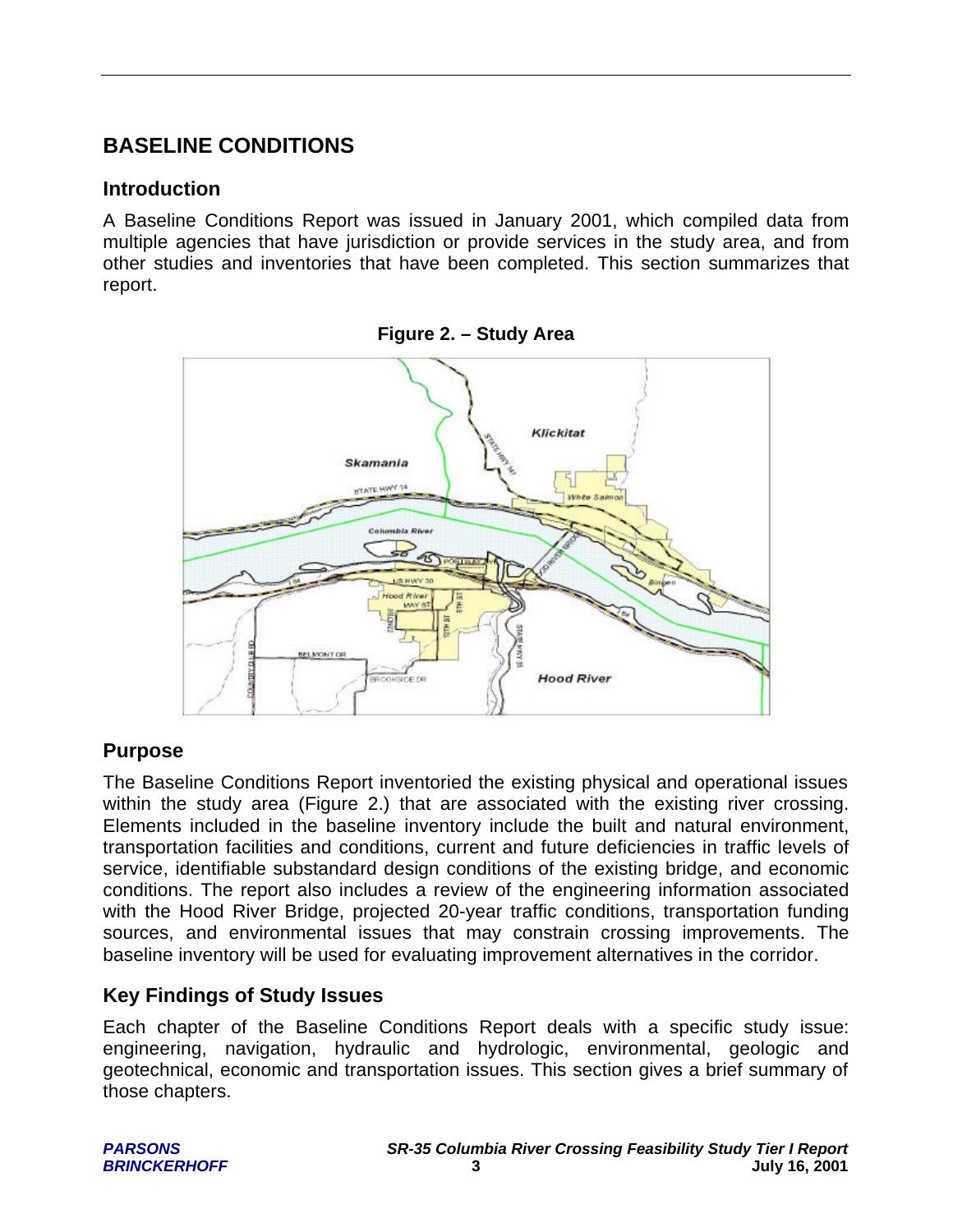#### **ENGINEERING AND BRIDGE INSPECTIONS**

Most repair and maintenance recommendations for the Hood River Bridge were included in an April 1993 inspection report prepared by HNTB, the consultants for the Port of Hood River both then and now. The largest deficiency they noted was that no aggressive approach had been laid out for prolonging the service life of the structure. Underwater inspection reports in 1993 and 1998 did not mention any immediate issues with the bridge. An HNTB mechanical and electrical inspection report completed in October 1997 outlined a program for maintenance. HNTB staff reports that all indicated measures for repair have since been completed. A load rating inspection done after some repair in 1996 noted no deficient structural members in the bridge. Routine inspections have been undertaken regularly since 1978, but some were completed before state and national inspection requirements were established. The latest inspection, completed in 1993, is the most comprehensive inspection undertaken to date.

A fracture critical inspection done by HNTB in 1993 documented some stringers (loadcarrying bridge supports) as having significant fatigue-prone details. They stated that "failure of [these] stringers...would allow the ends…to drop down and carry the roadway with them which would undoubtedly cause a catastrophic hazard to the traveling public". HNTB made a recommendation to install support brackets at these stringers, but as of this date no repair has been carried out. The Port of Hood River has contacted HNTB about work that would include fixing these stringers, and this should begin in 2002.

Five key maintenance projects contained in the Port of Hood River's five-year capital budget plan are a bridge re-decking, a guardrail upgrade, tollhouse and approach lane upgrades, bridge painting and cleaning, and pier repair. The Port is looking at conducting an in-depth fracture critical inspection in 2001.

Compared to the FHWA's recommended inspection schedule, the Hood River Bridge is current in some areas but out of date or out of sequence for other inspections. Completed inspection reports do document and recommend maintenance repairs, but there is a lack of programmed and enacted maintenance repairs. While many bridges that are owned and operated by toll authorities (like the Hood River Bridge) do not fully comply with the federal recommendations and perform the minimum of inspections required to meet insurance or bondholder requirements, there is no federal law requiring them to do more. The last detailed inspection was almost seven years ago, which by federal and state standards is inadequate. The consultant for the Columbia River Crossing Study recommends that a more thorough inspection of the bridge be undertaken to establish a good baseline comparison of short-term alternatives, long-term alternatives, life-cycle longevity, and costs.

There has not been a comprehensive structural study for adding a walkway to the Hood River Bridge. Such a study would need to examine width and which side to locate the walkway, compliance with the Americans with Disabilities Act (ADA), uses and users, and determine whether the existing bridge can be strengthened to support such a modification.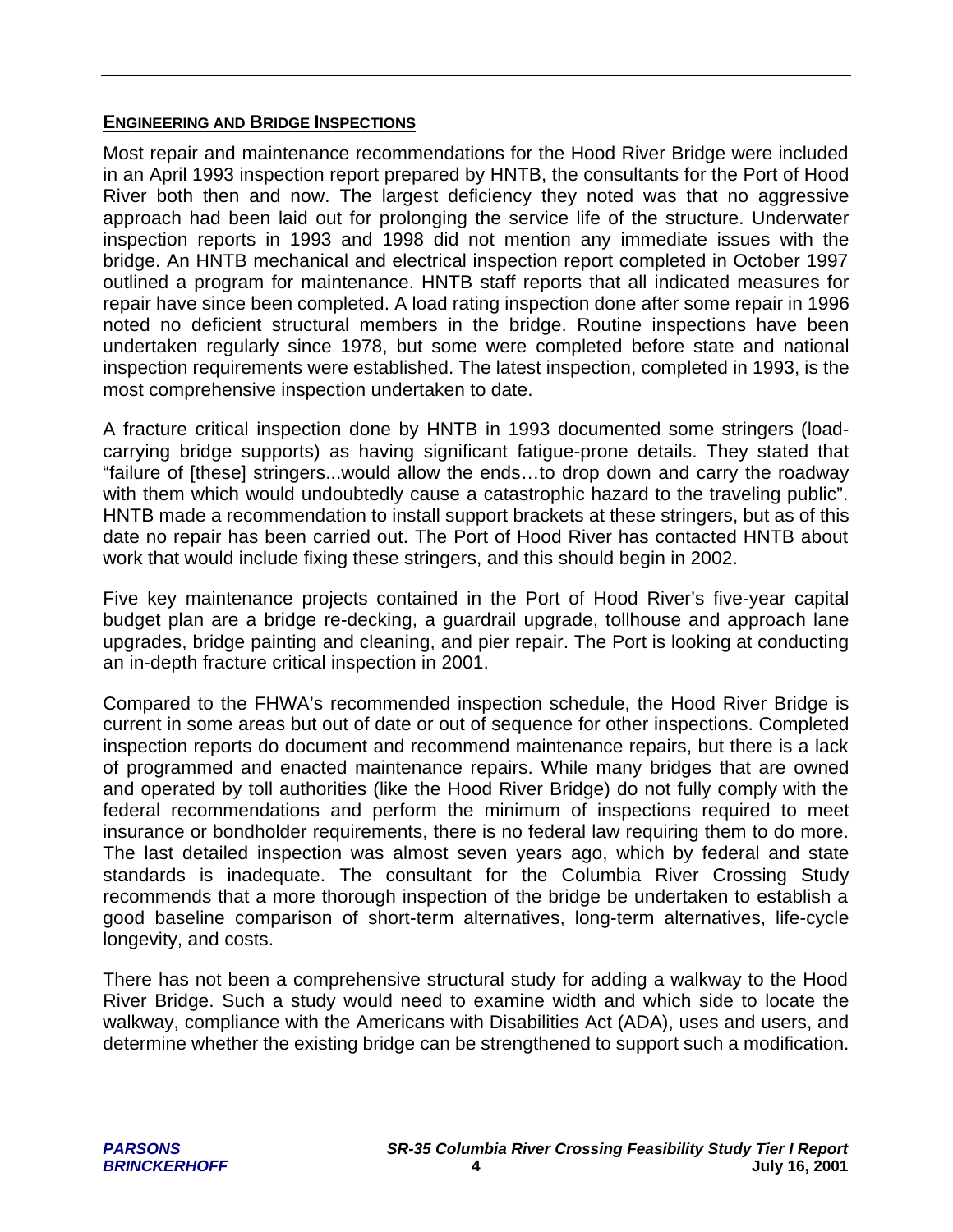## **NAVIGATION**

Any modification, upgrading or replacement of the bridge must consider existing and potential vessel traffic to ensure that navigation is not impeded and safety is not compromised. The navigation baseline report addresses navigation issues by:

- Describing the existing Hood River Bridge and navigation channel condition.
- Identifying vessel characteristics, traffic, and any problems transiting through the existing bridge.
- Estimating the potential future vessel requirements.

## *Existing Channel*

The Hood River Bridge is 4,418 feet long, with 20 piers that span the Columbia River. The bridge's lift span is located between piers 8 and 9, near the center of the bridge. The horizontal clearance at the lift span is 246 feet, which is narrower than the navigation channel. The bridge has vertical clearances of 148 feet in the fully open position and 67 feet when closed, relative to the normal Bonneville pool elevation of 73.0 feet Mean Sea Level (MSL). The 84.5-mile segment of the channel between Vancouver, Washington and The Dalles Dam at Columbia River Milepoint (RM) 191.4 was first authorized in 1937. Channel dimensions are authorized to provide a 300-foot wide by 27-foot deep channel. The U.S. Army Corps of Engineers currently maintains the channel to a depth of 17 feet.

## *Vessel Traffic*

Commercial traffic between Vancouver and The Dalles includes tugs and barges for commodity movements, and three to four tons of cargo move downstream for each cargo ton moved upstream. The U.S. Army Corps of Engineers state that for 1999, the average tow size through all the locks on the Columbia River was three barges. Cruise and tourist vessel traffic through Hood River includes sternwheelers and cruise ships, and is more seasonal than barge traffic. During the fall and spring, small cruise ships from Alaska work the Columbia-Snake system with daily bridge crossings varying between one and three. In addition, two large sternwheelers, the *Queen of the West* and the *Columbia Queen,* travel the reach on a year-round basis, currently combining for four bridge crossings weekly.

## *Clearance Requirements*

Columbia-Snake system barge widths typically measure 42 feet, with doublewides at 84 feet. Individual barge lengths vary between 150 feet and 300 feet. However, lock sizes limit tow configurations to a total length of 650 feet if the dam is to be transited without breaking the tow. A tow's vertical clearance is usually dictated by the tug size rather than barge size. Current "tower" tugs extend over 55 feet above the waterline, although tug heights can usually be reduced to below 50 feet by lowering the masts. The Hood River Bridge has 67 feet of vertical clearance when closed.

During high water events, larger cruise ships such as the *Queen of the West* and the *Columbia Queen* may require the bridge to open. With the stacks and masts up, the air draft of the *Queen of the West* is 61 feet and the *Columbia Queen* reaches 70 feet. To avoid opening the bridge, both vessels can lay back their stacks and masts when the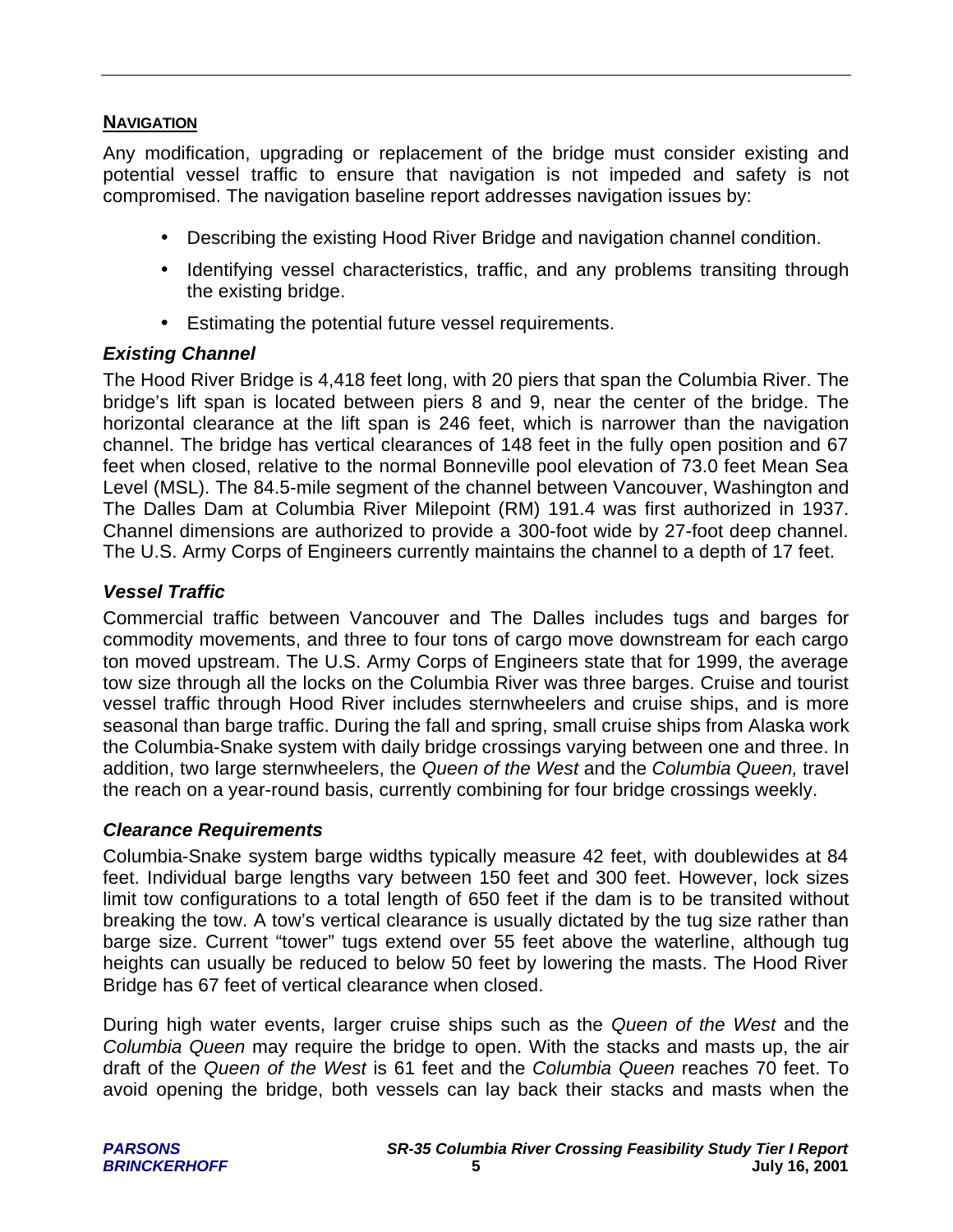water is high, in order to clear the bridge when only 55 feet of vertical clearance is available.

## *Trip Frequency*

Statistics on commercial traffic on U.S. waterways are compiled annually by the U.S. Army Corps of Engineers in conjunction with the Department of Commerce. Historic data are available for the Vancouver-The Dalles reach and are summarized below:

| Table 1. Vessel Trips through Vancouver-The Dalles Reach |       |       |       |       |       |  |  |  |  |
|----------------------------------------------------------|-------|-------|-------|-------|-------|--|--|--|--|
|                                                          | 1980  | 1985  | 1990  | 1995  | 1998  |  |  |  |  |
| Up bound:                                                | 7,498 | 5,754 | 5,234 | 2,555 | 1,920 |  |  |  |  |
| Down bound:                                              | 7,307 | 5,754 | 5,174 | 2,556 | 1,814 |  |  |  |  |
| Avg. Daily:                                              | 41    | 32    | 28    | 14    | 10    |  |  |  |  |

The above numbers reflect motorized commercial vessels only and do not include barges. However, Department of Commerce statistics and previously referenced sources confirm that tows through the reach average three barges to one tugboat.

Statistics indicate that there has been a decrease in the number of vessel trips through the reach in the 1990s. Cargo tonnage has increased, however, during the same period. Vessel trip decline may be due to changes in reporting methods or opening of the new lock at Bonneville Dam.

Recreational traffic in the vicinity of the Hood River Bridge includes a wide variety of interests such as windsurfers, kite boarders, fishing, sailing, and recreational cruising. Most sailboats have masts extending 40 to 45 feet above the water's surface. However, larger sailboats and racing boats may have masts between 65 feet and 100 feet. These vessels currently require lifting of the bridge to traverse under the Hood River Bridge.

## *Bridge Openings*

Based on discussions with Port of Hood River personnel, the bridge only opens once or twice a month. The general barge traffic and cruise lines do not typically require the bridge to open. Examples of conditions that require opening of the lift span include high water in the Bonneville pool, barges carrying cranes or heavy equipment, and high-masted sailboats. Since the bridge crosses a navigation channel, the U.S. Coast Guard requires the bridge to be raised monthly as a maintenance check. During high water periods, the Port of Hood River raises the bridge for vessels that typically do not require the service. High water events on the Bonneville pool can reach 86.7 MSL, which reduces the bridge's vertical clearance to 54 feet (closed) and 135 feet (fully open). Through discussions with the U.S. Coast Guard, a new fixed bridge across the Columbia River would need to provide a vertical clearance on the order of 80 feet.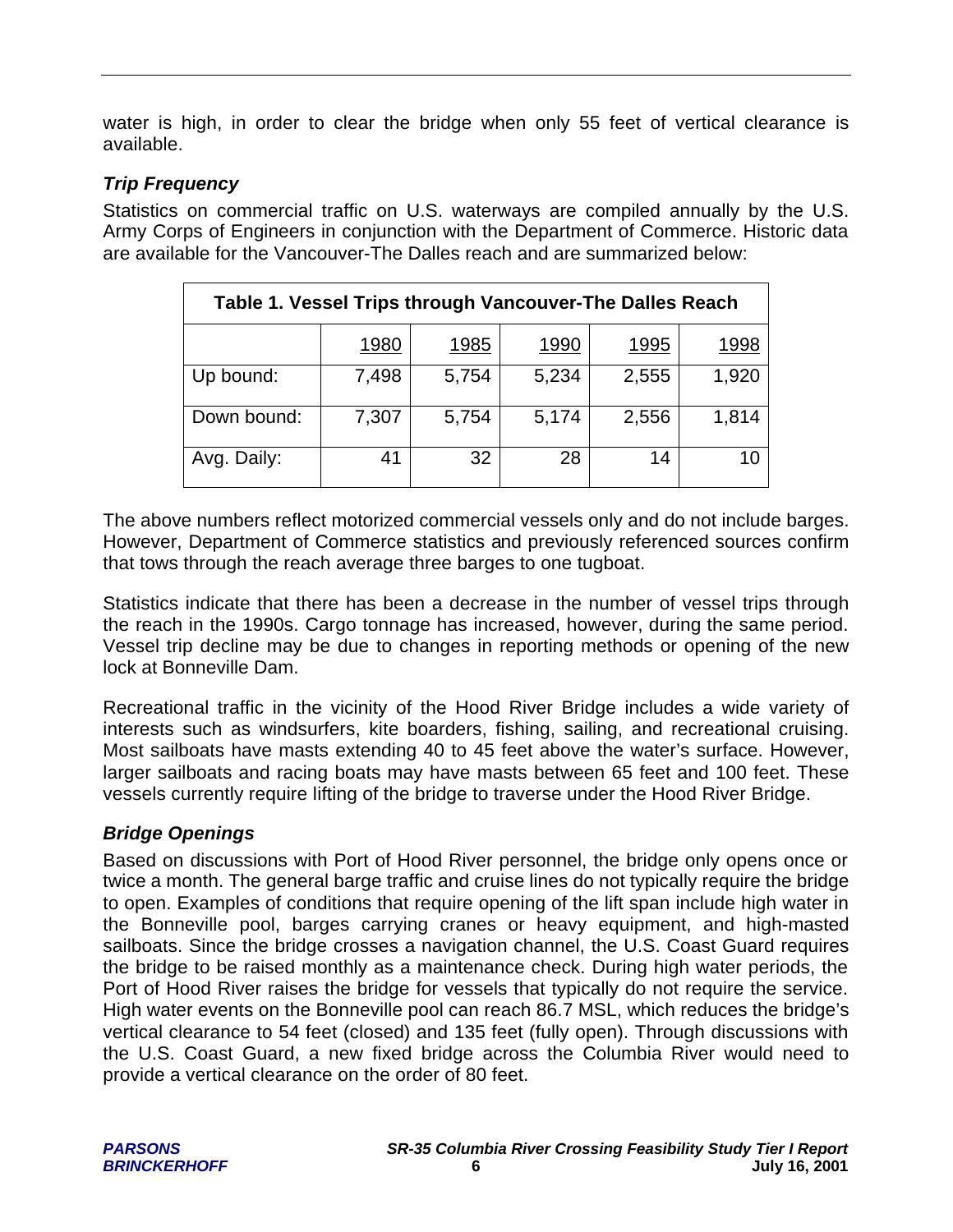#### *Navigation Difficulties*

The Hood River Bridge opening is 246 feet wide and is narrower than the navigation channel, which is 300 feet wide. In addition, the navigation channel and bridge opening are not lined up with the westerly winds, forcing the barges to tack through the bridge. According to both the Port of Hood River and the Columbia Tow Operators Association, over the past seven years, two or three barges have scraped through the bridge opening but did not cause significant damage.

#### *Future Vessel Trends*

Commercial and recreational vessel traffic is expected to remain stable in terms of vessel size and capacity. Environmental considerations, such as species listings and subsequent protection by the Endangered Species Act, have constrained growth in commercial activity. In addition, commercial traffic and recreational uses, such as sailboarders, windsurfers and kite boarders, often conflict. The prevalence of these activities on the river almost year-round is a potential reason to minimize other navigational conflicts associated with the Hood River Bridge.

#### *Summary*

Historic commercial traffic through the Hood River Bridge has not encountered safety hazards resulting in loss of life or severe damage. However, modification or replacement of the bridge will present opportunities to improve conditions affecting navigation, helping to prepare for future growth in commercial and recreational traffic.

There are three primary design elements that should be considered:

- The navigation channel under the bridge should have horizontal clearance equal to or greater than the navigation channel (300 feet).
- Channel alignment should allow tugs and barges to be aligned with the westerly winds that now hit on the diagonal and cause control problems, especially for tows with empty barges.
- Existing vertical clearances benefit from the flexibility of a lift span. A new or modified fixed bridge will have to conform to the vertical clearance requirements of the U.S. Coast Guard.

#### **HYDRAULIC AND HYDROLOGIC CONDITIONS**

#### *Introduction*

The Columbia River near the existing Hood River Bridge at Columbia River Milepoint 169.6 is heavily regulated by federal dams upstream and downstream. The dams upstream (including the Dalles Dam and the John Day Dam) of the project modify the flow in the river; control is undertaken by either decreasing the natural flow during flood events by holding back water or increasing the natural flow during drought events by releasing additional water. The dam downstream of the project site, Bonneville Dam at Columbia River Milepoint 145.1, modifies the stage of river at the Hood River Bridge by controlling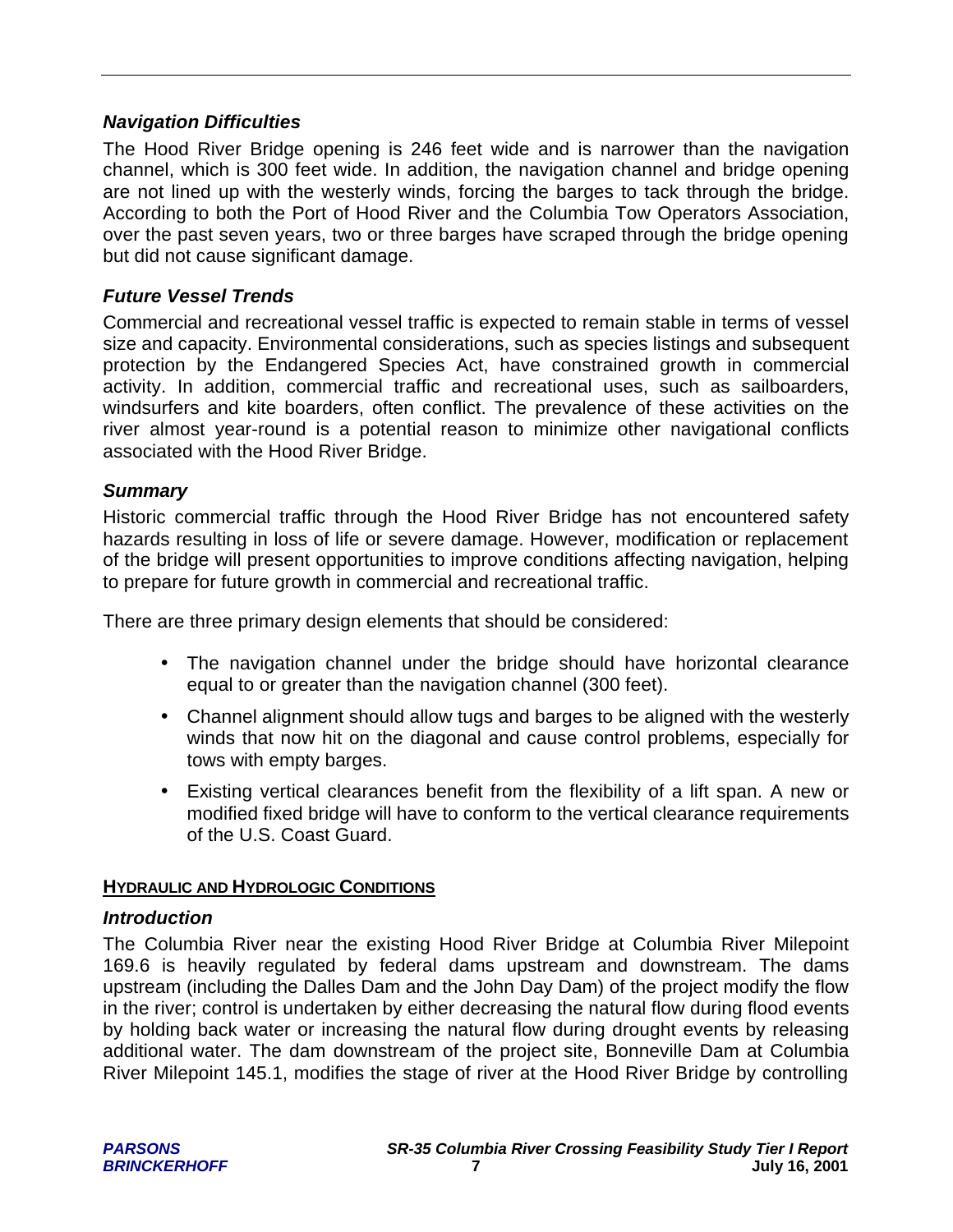the volume of water released through the dam and subsequently controlling the elevation of the river upstream of the dam.

## *Floodplain*

A floodway is not designated on the Columbia River near the Hood River Bridge; therefore a "no-rise" certification will not be necessary. The Federal Emergency Management Agency (FEMA) does have an agreement with the FHWA that any new structure within the floodplain must cause less than one foot of rise in the base flood elevation. Based on the consultant's professional judgment, it is not anticipated that a proposed bridge would cause a one-foot rise in the base flood elevation, assuming a similar quantity and size of pilings and footings for a new bridge are comparable to the existing structure. A potential scour analysis will also be necessary to quantify the maximum theoretical scour required to design the bridge piers.

## **RECREATION**

Recreation in the study area is generally centered on the Columbia River. Popular recreation opportunities in the area include trail riding and hiking, windsurfing and kite boarding, camping, wildflower study and gathering, birding, picnicking, boating, fishing, and scenic viewing. Key recreation resources are described below.

## *Columbia River Gorge National Scenic Area (CRGNSA)*

The study area is located within the CRGNSA. The National Scenic Area was designated to protect and enhance the scenic, natural, cultural and recreational resources of the Columbia River Gorge while encouraging economic development. The CRGNSA is home to the Gorge Games Outdoor World Championships (an outdoor sport and lifestyle festival). Competitions include: mountain bike racing, 49er sailing, adventure racing, climbing, kayaking, kite boarding, outrigger canoeing, trail running and windsurfing. The event also includes films, concerts, clinics and exhibitions.

## *Windsurfing and Kite Boarding*

The study area is internationally renowned for windsurfing and contains several important related sites. Air rushing inland from over the Pacific Ocean to the warm interior of Oregon and Washington creates steady gusts between 15-25 miles per hour throughout the summer season. With these dependable winds, many vacationing windsurfers, kite boarders and sailors select this unique region for their summer recreation. Launch sites in the study area include: Spring Creek Hatchery, Swell City, Hood River Event Center, Hood River Marina, Koberg State Park, and Bingen Park.

## *Fishing and Hiking*

Fishing in the Bonneville Pool (20,400 acres on the Columbia River behind the Bonneville Dam in Hood River and Wasco Counties), includes smallmouth bass, largemouth bass, black crappie, white crappie, bluegill, brown bullhead, yellow perch, pumpkinseed, sturgeon, and walleye.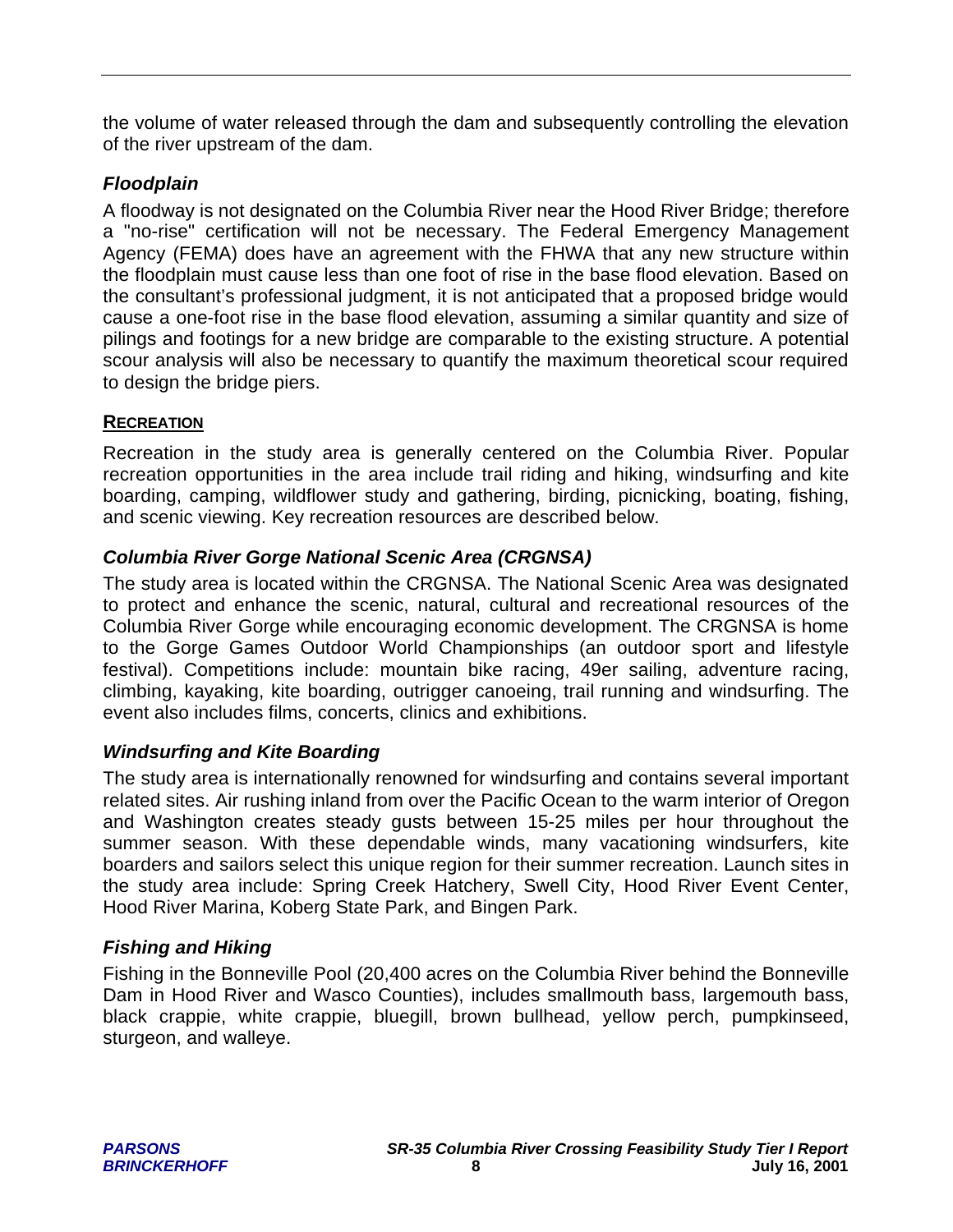A proposed Chinook Trail will stretch the length of the Gorge. Although the exact location in many areas has not yet been determined, it conceptually runs on the Oregon side along the Columbia River.

## *Parks*

Koberg Beach State Recreation Site is a wayside that provides westbound motorists on I-84 with a rest area. The wayside includes the Stanley Rock land formation. Recreational opportunities include picnicking, windsurfing, rock formations, bird watching, beach access, and fishing.

## *Wells Island*

Located in the western portion of the study area, this island is a preserve and offers naturalists wildlife viewing opportunities. It also provides habitat for great blue herons. The US Forest Service manages the island.

## **ENVIRONMENTAL CONDITIONS**

## *Fish*

According to the National Marine Fisheries Service (NMFS) and US Fish and Wildlife Service, the portion of the Columbia River that is in the vicinity of the Hood River Bridge is used by anadromous salmon, steelhead, and sea-run cutthroat trout. Anadromous fish primarily use the Columbia River as a migratory route between upstream spawning areas and the Pacific Ocean. Approximately twelve federally listed threatened or endangered species of fish are expected to be present in the study area. The Columbia River shoreline, from the normal high water elevation to 300 feet landward, is designated as Critical Habitat for many of these species. These fish species either have Evolutionarily Significant Units that are located within the vicinity of the existing bridge or pass through the vicinity at some point during their life cycle. Other anadromous and resident fish species are also present within the study area.

## *Wildlife*

The project area encompasses various wildlife species and habitats and may include federally listed threatened or endangered species and habitat or federal species of concern. The project area is considered to be on the edge of both the Columbia Gorge and Columbia Plateau ecotypes. As such, it is likely to contain species associated with both types. Habitats identified on Northwest Habitat Institute maps include: Westside lowland conifer-hardwood forest; agriculture, pasture, and mixed environs; urban and mixed environs; Westside oak and dry Douglas-fir forest and wetlands; ponderosa pine and eastside white oak forest; eastside (interior) grasslands; eastside (interior) mixed conifer forest; montane coniferous wetlands; and lakes, rivers and ponds.

## *Water Quality*

The major water systems in this area include the Columbia River, the Hood River in Oregon, and the White Salmon River in Washington. Smaller tributaries to the Columbia River are also present, including Jewett Creek on the Washington side, and Flume Creek and an unnamed stream on the Oregon side. This area is located in the Middle Columbia-Hood River watershed. Overall, this watershed is considered to have few serious water

| <b>PARSONS</b>      |
|---------------------|
| <b>BRINCKERHOFF</b> |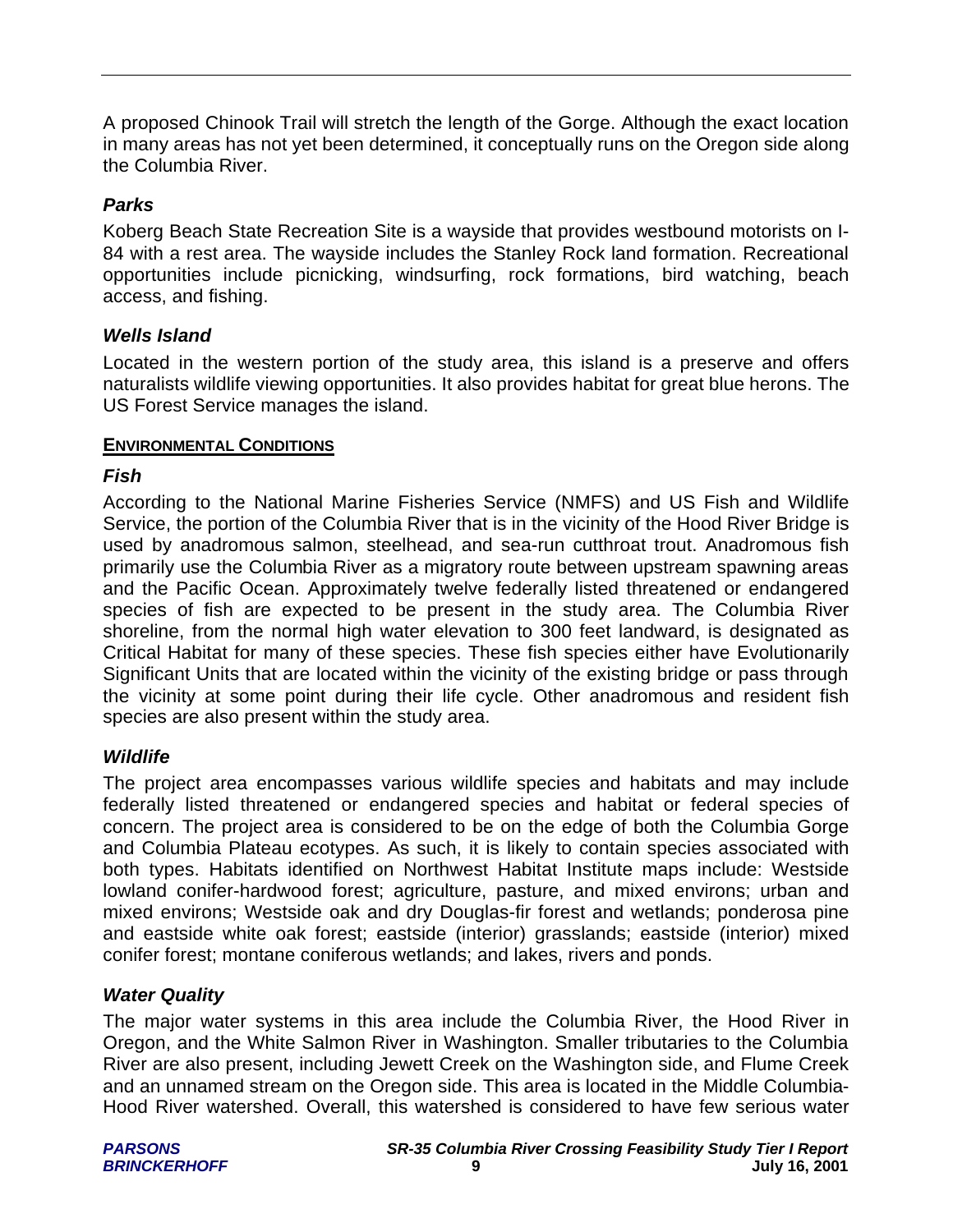quality problems and low vulnerability to stressors. Although water quality in the watershed is generally good, water quality in specific streams in this area has been of concern. According to the Oregon Department of Environmental Quality (DEQ) and the Washington Department of Ecology (Ecology), the Columbia River in this area is listed as not meeting water quality standards under Section 303(d) of the Clean Water Act, for qualities such as sediment, turbidity, water flow, low dissolved oxygen, and pesticides, among others. Other streams in this area are not listed as "water quality limited" by any state agency.

## *Other*

Also of concern in the project area are access areas for Native American fisheries, fish hatcheries, wetlands, vegetation, and soils. The Baseline Condition Report details specific issues for each of these areas.

#### **GEOLOGIC AND GEOTECHNIC CONDITIONS**

The Columbia River flows 75 miles through a spectacular gorge, known for its rare natural beauty and the unique information it provides on the underlying geologic history of the area. Between The Dalles, Oregon and Washougal, Washington the Columbia River Gorge rises up to 900 feet above the level of the river, and bisects the axis of the Cascade Range. Mount Hood in Oregon and Mount St. Helens and Mount Adams in Washington overshadow the canyon as it passes through the Cascade Range. Over its lifetime, the Columbia River Gorge was repeatedly filled with lava or blocked by landslides, and each time the river eroded a channel through the obstacle to restore its pathway to the Pacific Ocean.

## *Local Geology—Soils*

A few site-specific geotechnical studies have been conducted near the existing Columbia River Bridge. In general, the north side of the river is underlain by relatively fresh, hard basalt rock that is mantled discontinuously by an alluvial cover consisting of very loose to medium density silty, fine- to medium-grained sand with some gravel. Gravel layers were encountered beneath a sand cover and just above the basalt rock at some locations. The south bank of the river is also composed of alluvial and fill materials overlying basalt rock.

Additional information on geologic conditions was found offshore at the White Salmon tribal fishing site where the Corps of Engineers drilled three borings in the river. Two borings penetrated silty fine sand before encountering basalt rock. The sand layer thickened with distance from shore, and was about 5 feet thick at 30 feet from shore and 23 feet thick at 200 feet from shore. The third boring, also at about 200 feet from the shoreline, penetrated 13 feet of silty sand and 13 feet of medium dense gravel. It bottomed at a total depth of 26 feet without encountering rock. The Baseline Conditions Report has further detail on existing soil conditions in this area.

## *Geologic Hazards*

Geologic hazards are geologic processes or geologic conditions that form threats to the activities of man. Geologic hazards fall into two main categories: degradational and tectonic. Degradational hazards are the products of slow but persistent weathering and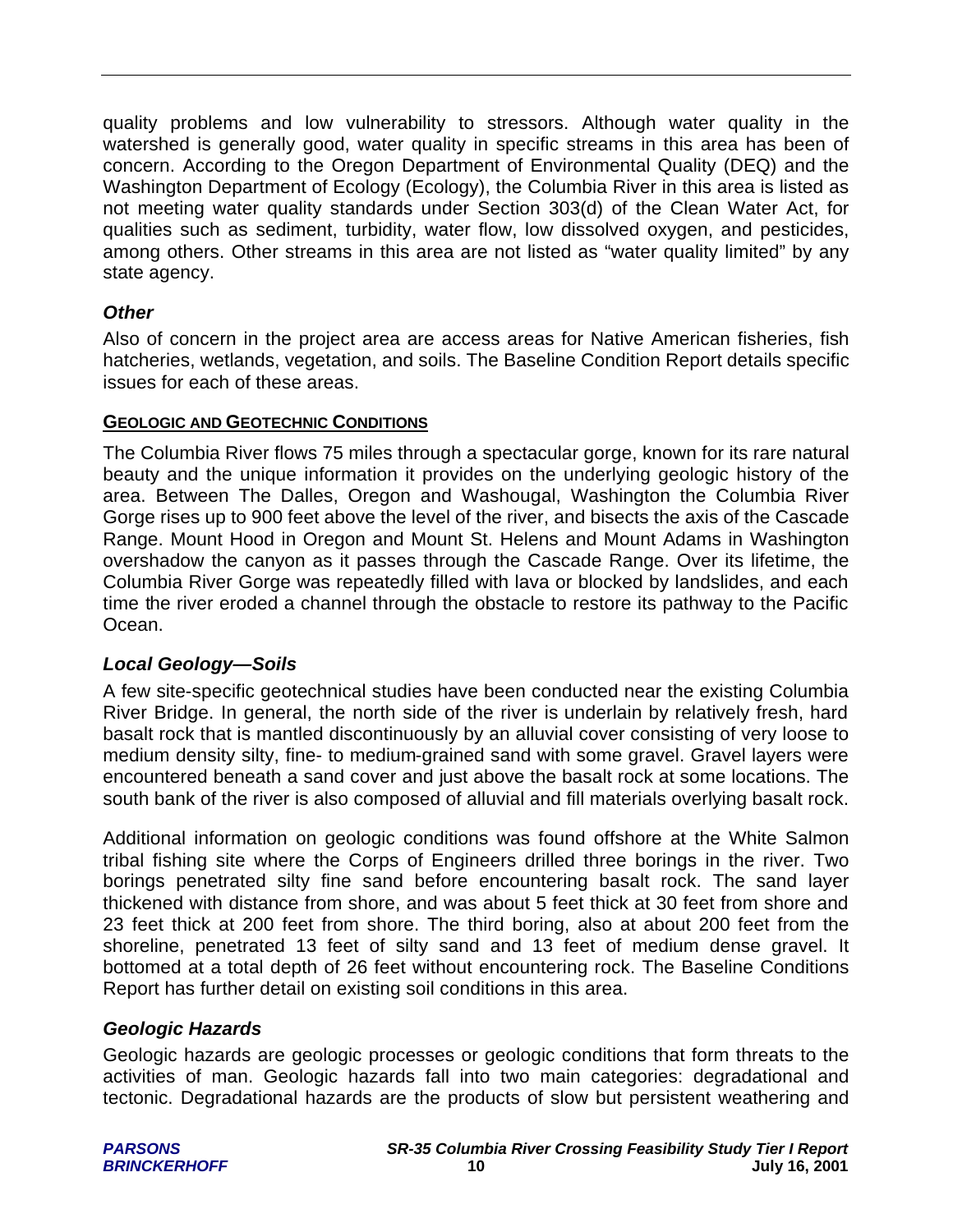the erosion of the land surface. Tectonic hazards are produced by volcanism and earthquakes, and usually occur over very short periods of time. Landslides and weak soils are two examples of geologic hazards that may impact the study area. Other areas of concern detailed in the Baseline Conditions Report include stream flooding, high ground water, volcanic eruptions, and earthquakes.

#### **ECONOMIC CONDITIONS**

#### *SR-35 Crossing Economic Report*

The Economic Report is a component of the SR-35 Columbia River Crossing Feasibility Study. The Economic Report is intended to provide an understanding of how the current Hood River Bridge factors into the local economy. The full Economic Report is contained in the SR-35 Baseline Conditions Report.

#### *Defining the Economic Study Area*

A Columbia River crossing in the Hood River-White Salmon area would potentially affect all businesses and people who would use a crossing at that location. Because there are existing bridge crossings less than 30 miles both west and east of SR-35 (at Cascade Locks between Skamania County, Washington and Multnomah County, Oregon and at The Dalles crossing into Washington within Klickitat County), a relatively compact study area is defined for the Economic study that includes the portions of Klickitat and Hood River Counties adjacent to the existing Hood River Bridge.

| <b>Economic Characteristic</b>          | <b>SR-35 Crossing</b><br><b>Study Area</b> | <b>Hood River</b><br>County, OR | <b>Klickitat</b><br>County, WA |
|-----------------------------------------|--------------------------------------------|---------------------------------|--------------------------------|
| <b>Population</b>                       |                                            |                                 |                                |
| 1990 Population                         | 10,715                                     | 16,903                          | 16,616                         |
| 2000 Population (est.)                  | 12,302                                     | 20,280                          | 19,880                         |
| Study Area Population Share of County   |                                            | 46.4%                           | 14.6%                          |
| Employment <sup>1</sup>                 |                                            |                                 |                                |
| Civilian Labor Force                    | 6,500                                      | 11,160                          | 9,070                          |
| Employment                              | 5,880                                      | 10,090                          | 8,240                          |
| Unemployment Rate                       | 9.5%                                       | 9.6%                            | 9.2%                           |
| Personal Income & Earnings <sup>2</sup> |                                            |                                 |                                |
| Personal Income (millions)              | \$248.3 M                                  | \$416.6 M                       | \$378.2 M                      |
| Personal Income per Capita              | \$20,750                                   | \$21,300                        | \$19,720                       |
| Wage & Salary Earnings per Employee     | \$21,550                                   | \$20,330                        | \$25,510                       |
| Wage & Salary Earnings per Capita       | \$10,590                                   | \$10,490                        | \$10,960                       |

## *Economic Characteristics*

#### **Table 2. Economic Characteristics of the SR-35 Study Area**

**Sources:** Parsons Brinckerhoff, US Census Bureau, US Bureau of Economic Analysis, Washington State Employment Security Department, & Oregon Employment Department

<sup>1</sup> 1999 data for Klickitat County, WA & 1998 data for Hood River County, OR  $^2$  1998 data

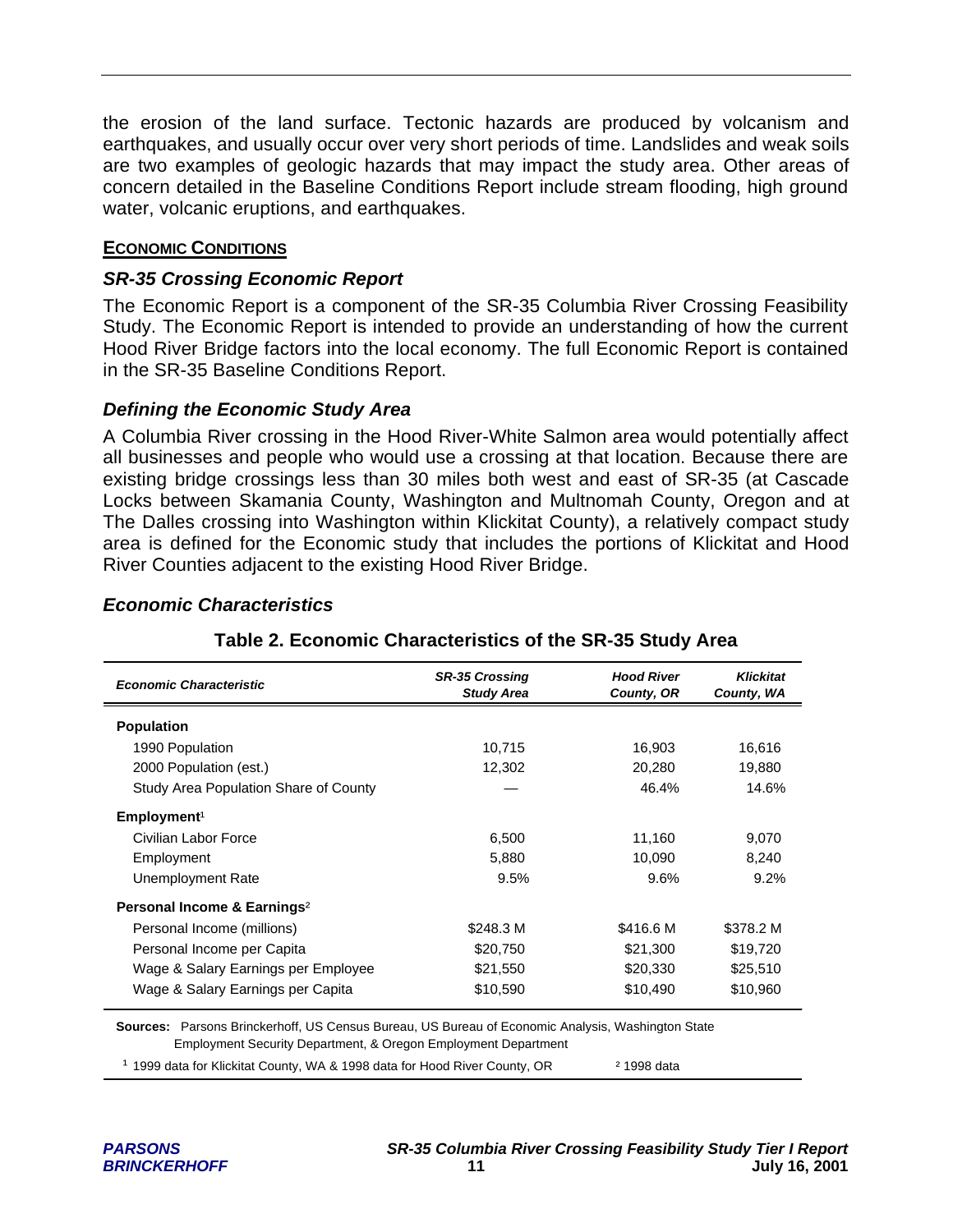| <b>Time Period</b>    | 2 Axle<br><b>Vehicles</b> | 3+ Axle<br><b>Vehicles</b> | Bicycles/<br>Motorcycles/<br><b>Pedestrians</b> | <b>Total Average</b><br><b>Daily Crossing</b><br><b>Volume</b> |
|-----------------------|---------------------------|----------------------------|-------------------------------------------------|----------------------------------------------------------------|
| <b>July 1999</b>      | 9,321                     | 247                        | 15                                              | 9,583                                                          |
| August                | 9,056                     | 238                        | 14                                              | 9,308                                                          |
| September             | 8,407                     | 265                        | 7                                               | 8,679                                                          |
| October               | 7,556                     | 200                        | 18                                              | 7,775                                                          |
| November              | 6,394                     | 153                        | 4                                               | 6,550                                                          |
| December              | 6,264                     | 113                        | 2                                               | 6,379                                                          |
| January 2000          | 5,772                     | 124                        | 0                                               | 5,897                                                          |
| February              | 6,764                     | 84                         | $\overline{2}$                                  | 6,849                                                          |
| March                 | 6,844                     | 106                        | 11                                              | 6,961                                                          |
| April                 | 7,358                     | 122                        | 22                                              | 7,503                                                          |
| May                   | 8,190                     | 167                        | 27                                              | 8,384                                                          |
| June                  | 8,916                     | 223                        | 11                                              | 9,149                                                          |
| <b>Annual Average</b> | 7,575                     | 171                        | 11                                              | 7,756                                                          |

#### **Table 3. Monthly Average Daily Traffic Volumes on the Hood River Bridge**

Source: Port of Hood River

#### **TRANSPORTATION SYSTEM**

#### *Objectives*

The objectives of this section are to: 1) describe the transportation system as it exists today using the most recent data available, and 2) provide a baseline for comparison with the future "no-build" conditions and subsequent strategies, refinement, screening, and evaluation.

#### *Existing Transportation System*

The Hood River Bridge is one of nine bridges on the Columbia River along the Oregon/ Washington border that provides north/south highway connections between two major east/west highway systems – I-84 and SR-14. In addition, the Bridge is the northern terminus of Oregon State Highway 35 (OR-35), which provides north/south access between the Columbia Gorge and Mt Hood. The Hood River Bridge is one of three bridges located in the Columbia Gorge National Scenic Area (CGNSA), and acts as an important crossing point for recreational travel within the CGNSA.

The nearest alternative river crossings are 24 miles west of Hood River in Cascade Locks or 22 miles east of Hood River in The Dalles. The Dalles Bridge is the only one of these three bridges that has separate pedestrian and bicycle facilities. Bicycle and pedestrian travel are currently prohibited on the Hood River bridge. The Hood River Bridge is regionally significant because of its connection between these two highway systems and between White Salmon/Bingen, Washington and Hood River, Oregon as well as between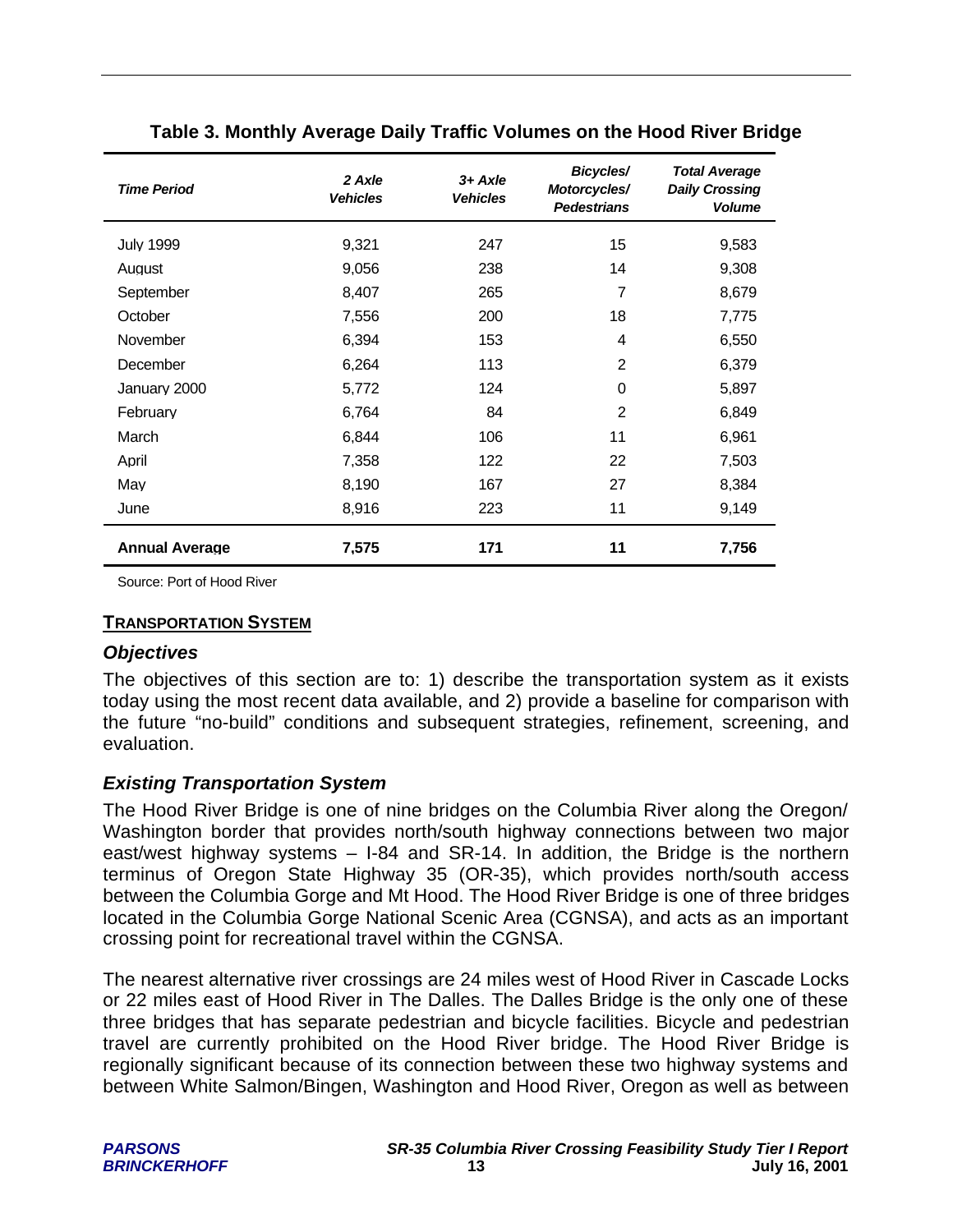#### *Population Trends*

Current population within the defined project study area is estimated at 12,302 people, and has grown by 14.8% since 1990, or an average of about 1.4% per year. Overall, 76.5% of the study area population lives on the Oregon side of the river within the greater Hood River area, and 23.5% reside on the Washington side in Bingen, White Salmon, or surrounding areas.

Growth on the Washington side of the river has been almost non-existent, with the population increasing a mere 0.9% per year within the Bingen/White Salmon area over the past decade. This rate of growth is well below the Klickitat County average annual population growth rate of 1.8%, and is likely indicative of a stagnant economy. Conversely, study area population growth on the Oregon side, at 1.65% per year, is only slightly below the Hood River County average growth rate of 1.8%.

#### *Employment Trends and Other Economic Factors*

Within the study area the unemployment rate is 9.5%, which is comparable to other rural areas in Washington and Oregon, but relatively high compared with the two states' urban areas. Also included in the Baseline Conditions Report is employment distribution, large employer information and personal income and earnings. The comparative regional economic advantages and disadvantages described in the Baseline Conditions Report include details on the flow of goods, labor, and customers as well as information on retail trade activity.

#### *Importance of a Bridge Crossing*

The SR-35 Bridge crossing between Hood River and Bingen/White Salmon is key to the flow of goods, the flow of labor, and customers in this region. Interstate truck transport dominates rail and river traffic in terms of transporting goods to and from the study area. Similarly, interstate labor flow within the region — and all person movement, for that matter — occurs almost exclusively by motor vehicle via the bridge crossing (as opposed to air, water, or rail).

Table 3 summarizes the monthly average daily traffic volumes on the bridge by vehicle type for fiscal year 2000 (July 1, 1999 through June 30, 2000). The increase in annual traffic volumes over the past 30 years may be partly attributable to the advent of windsurfing in the Columbia River Gorge and the increased draw of the area for recreation and tourism.

The importance of the existing Hood River Bridge is a function of the adequacy (or inadequacy, as the case may be) of available alternatives to serve traffic and the convenience to major trip origins and destinations. For local travel, there are no attractive alternatives, because the nearest Columbia River crossings are at Cascade Locks 24 miles to the west, and at The Dalles 22 miles to the east. If the Hood River bridge crossing did not exist, businesses and commuters traveling or transporting goods between White Salmon or Bingen and Hood River would face at least a one-hour addition to their crossriver travel time.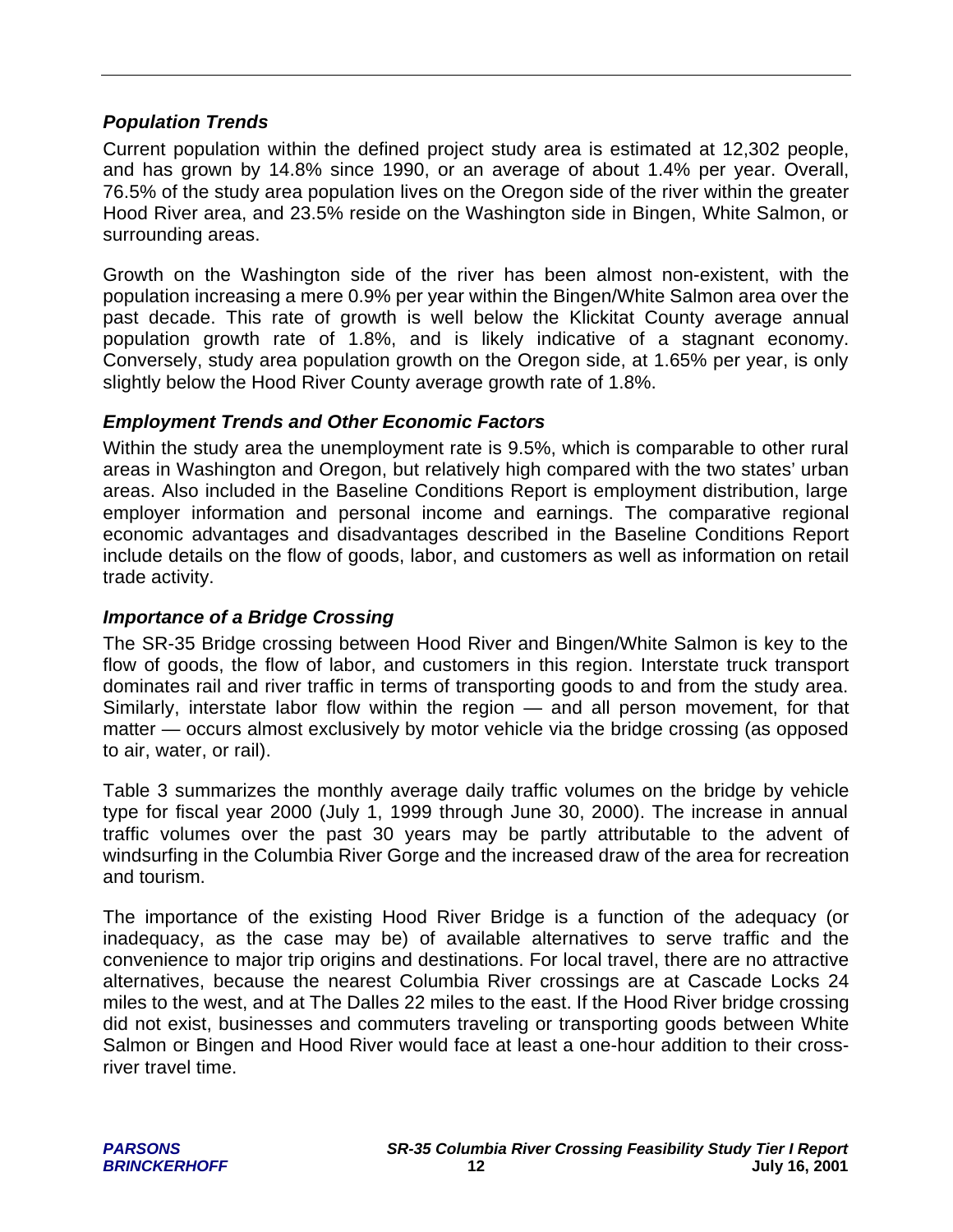the Ports of Hood River and Klickitat. Pedestrian and bicycle travel are an increasingly important component of recreational travel in the CGNSA.

Information on transit and other transportation modes (mainly freight) is included in the Baseline Conditions Report. Information is also presented for trucking and heavy rail.

## *Area Traffic*

Traffic patterns in the area around the Hood River Bridge are influenced by three factors: the limited number of roads connecting with the bridge; the location of most jobs in the region on the south side of the Columbia River; and the differences in tax structure between Oregon and Washington. The Washington sales tax provides an added incentive for Washington residents to do their major shopping south of the river where there is no sales tax. While there are a number of substandard local roads and streets in the vicinity of the Hood River Bridge, the congestion level on local roads are relatively low.

#### *1990 Origin Destination Survey*

In 1990, the Washington State Legislature authorized the Washington State Transportation Commission to conduct a traffic survey of the Hood River Bridge in conjunction with local governments. The result of this decision was the 1990 Origin Destination Survey, which is the most recent survey of bridge users. Since the survey, there have been several changes in the area including the location of a Wal-Mart in Hood River. These changes suggest the need for an updated Origin Destination Study that would provide a current picture of bridge traffic.

In 1990, a total of 3,408 surveys were returned (39% response rate). The survey showed that trips that end at home are more likely to end on the Washington side of the bridge. Non-home trips are more likely to end on the Oregon side of the bridge. This suggests that local Washington residents are the primary users of the Hood River Bridge. Also, survey results show that the two dominant trip purposes for those crossing the bridge are work and shopping. More than half of the respondents stated that they use the bridge more than five times per week.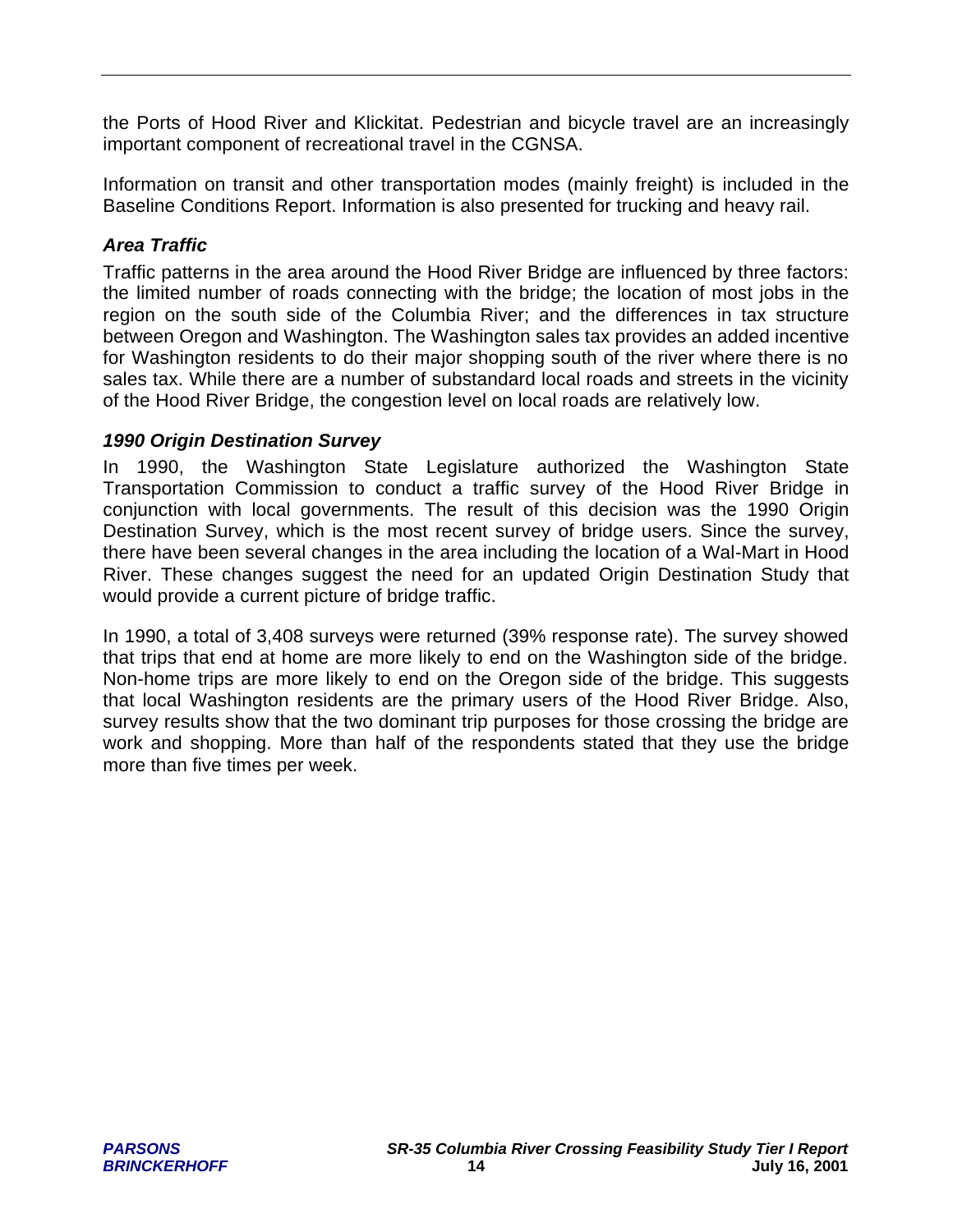## **PUBLIC AND AGENCY INVOLVEMENT**

A variety of means have been used to involve the public in this project, including:

- Advisory committee meetings
- Public meetings
- Stakeholder interviews
- Project newsletters
- Community questionnaire
- Media releases
- Community group presentations

Citizens have been asked to do the following:

- Review, supplement, and prioritize key study issues identified in an earlier phase of the project.
- Comment on the results of preliminary assessments of potential crossing corridors and facility types, including the criteria used to evaluate them.
- Recommend additional methods for involving the public.

A summary of the results of these activities follows:

## **Advisory Committee Meeting Process**

Three committees are helping guide the study. They include:

- **Local Advisory Committee (LAC):** Composed of local citizens representing business, environmental, ethnic, and other civic groups or constituents. This group reviews and discusses technical work from the perspective of community leaders who have a broad understanding of regional needs. This committee provides recommendations to the Steering Committee regarding the nature of SR-35 river crossing needs and a link to the Management Team. To date, this committee has assisted in identifying key study issues, reviewing preliminary corridors and the consultant and management teams' assessment of them, and recommending means for involving the public. Key comments and recommendations from the LAC have included a recommendation to broaden the initial corridor evaluation criteria to include local economic, recreational, environmental and other impacts, and concurrence with resulting recommendations for crossing corridors that should be studied further.
- **Steering Committee:** Composed of elected officials or high-level managers from participating agencies and senior agency staff, including ODOT and WSDOT senior management staff, RTC representatives, Port commissioners or senior staff, County Commissioners, Mayors, and County Engineers. This committee reviews information from the Local Advisory Committee, resolves issues where there is an impasse, provides liaison to their respective constituents, receives recommendations, and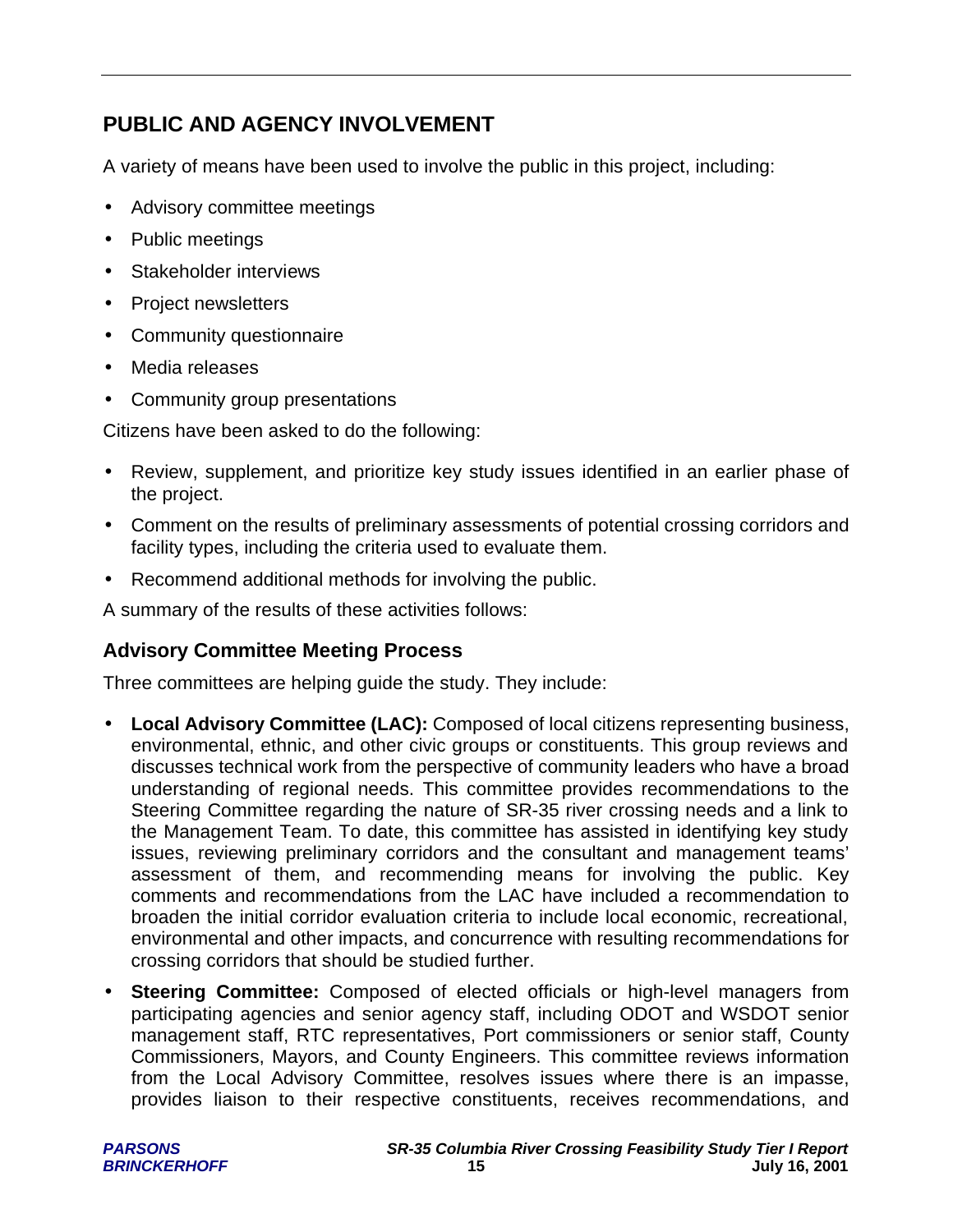deliberates prior to making final recommendations to the Management Team. The Steering Committee also concurred with consulting team recommendations for crossing corridors that should be evaluated further in subsequent rounds of analysis.

• **Resource Regulatory Committee:** Composed of staff of state and federal resource and regulatory agencies with an interest and role in reviewing the environmental impacts of the project. This group meets periodically to comment and provide recommendations on how best to address technical and regulatory issues. Along with participants in the Oregon Accord and Washington Merger environmental streamlining processes, it also acts as a forum for NEPA-related decision points and issues. Members of this committee have been helpful in identifying specific issues for evaluation, recommending a broader preliminary corridor assessment, and suggesting additional agencies and representatives that should be involved in the process.

## **Stakeholder interviews**

Approximately 25 stakeholder interviews were conducted in September – October 2000 with a variety of community leaders and interest group representatives. Interviewees were asked to identify key issues, potential evaluation criteria, and provide comments about specific preliminary crossing corridors. Summary results included the following:

The most frequently cited general issues identified by interviewees include:

- Safety problems with the existing bridge, related to narrow lanes and possible structural deficiencies.
- Economic impacts on local communities, port districts, and the larger region.
- Freight movement for surrounding businesses.
- Transportation-related impacts on adjacent facilities.
- Historic and aesthetic impacts.
- Tolls should benefit bridge users and should expire when construction costs are paid.
- Social/local community needs are extremely important for people who use the bridge to get to work, shopping, entertainment, and other social activities.

Other issues cited once included impacts to adjacent landowners, the length and cost of the study, provision of transit service, effects on railroad and river traffic, and possible delays caused by construction of a new facility.

Interviewees made a variety of comments about alternative corridors.

- There are differing opinions about whether or not the existing location should be used for a new or improved crossing, with some in favor and some not.
- Potential visual impacts of a high bridge are a significant concern.
- The east alternative could have impacts on Koberg State Park, Stanley Rock, and the adjacent in-lieu fishing site and railroad crossings.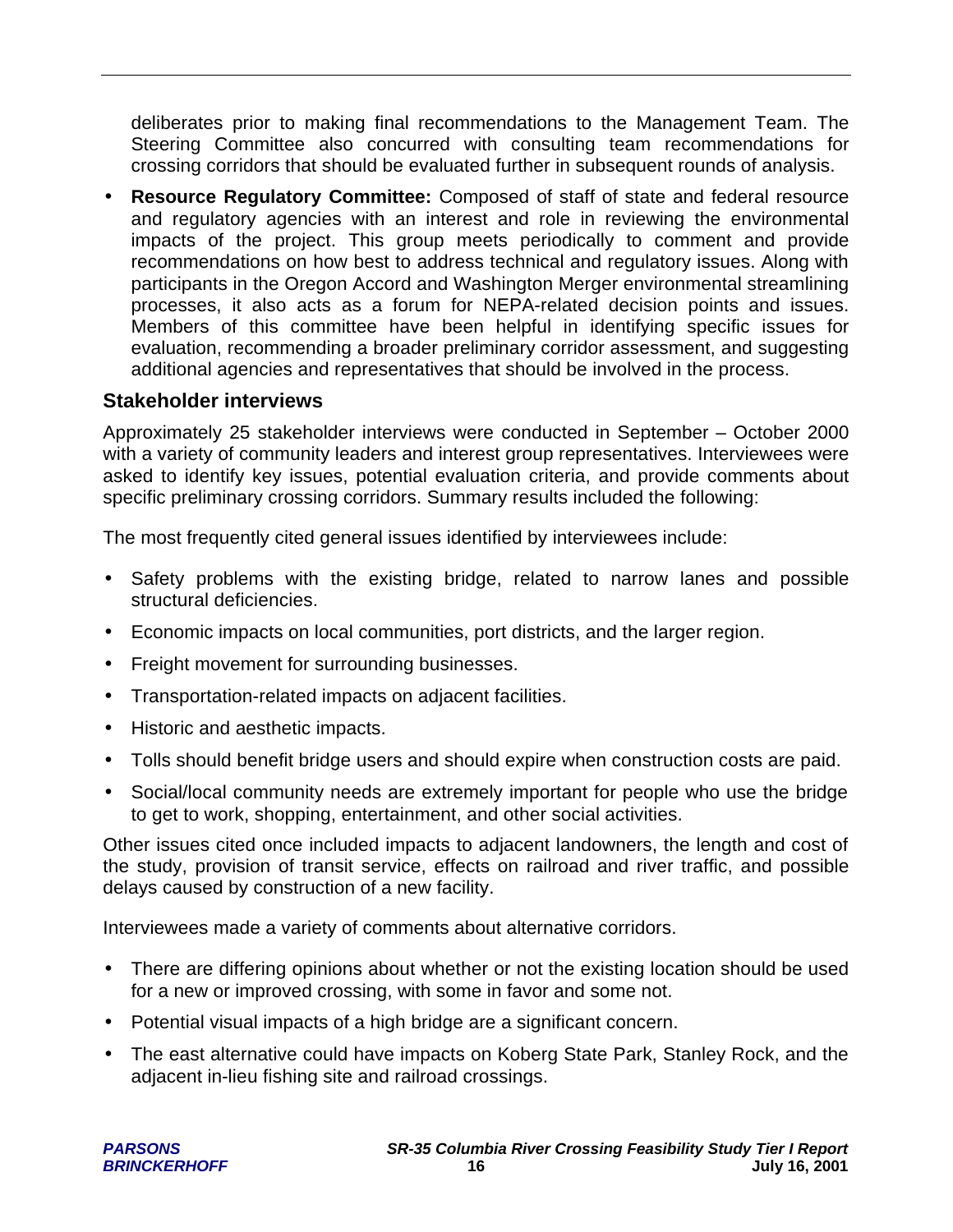• The west alternative could affect historic resources, including the Columbia Gorge Hotel and Historic Highway, and may be the most inconvenient option for Washington residents.

The most frequently cited potential impacts of a new or improved facility include those on road traffic, river navigation, accessibility and mobility for local community residents and workers, and the collection and amount of tolls. Impacts on port districts, tourism revenues, emergency service provision, the Mt. Hood Railroad, land use, agriculture, pedestrian access, views, and adjacent property also were cited. Interviewees think the most important evaluation criteria are:

- Cost of the facility (entire cost, funding and costs per user).
- Effects on local communities.
- Scenic/aesthetic impacts.
- Economic impacts and benefits.
- Other criteria cited include safety, effects on natural resources, convenience, land use impacts, long-term usefulness, commercial vehicle use, alignment, property impacts, and effects on businesses that may need to relocate.

Interviewees recommended several methods of informing and involving citizens in the study, including County newsletters, a web-based mailing list, community displays, contact with specific bridge users, and an open house conducted in Stevenson.

## **Public Meetings**

Two public meetings have been conducted to inform and involve citizens in the project. A summary of comments and issues raised at the meetings are summarized in more detail below.

Approximately 40 people attended a public open house on October 12, 2000. Participants reviewed background information about the project and provided comments on issues related to the study, as well as those related to specific corridors identified for further study. Summary results of this meeting included:

- The majority of participants lives in Washington and work in Oregon.
- Top-priority general study issues identified by participants include:
	- − Location of a potential new facility
	- − Alternative transportation issues
	- − Safety
	- − Tolls
	- − Current and future capacity
- Most frequently cited comments related to specific crossing alternatives include:
	- − Traffic impacts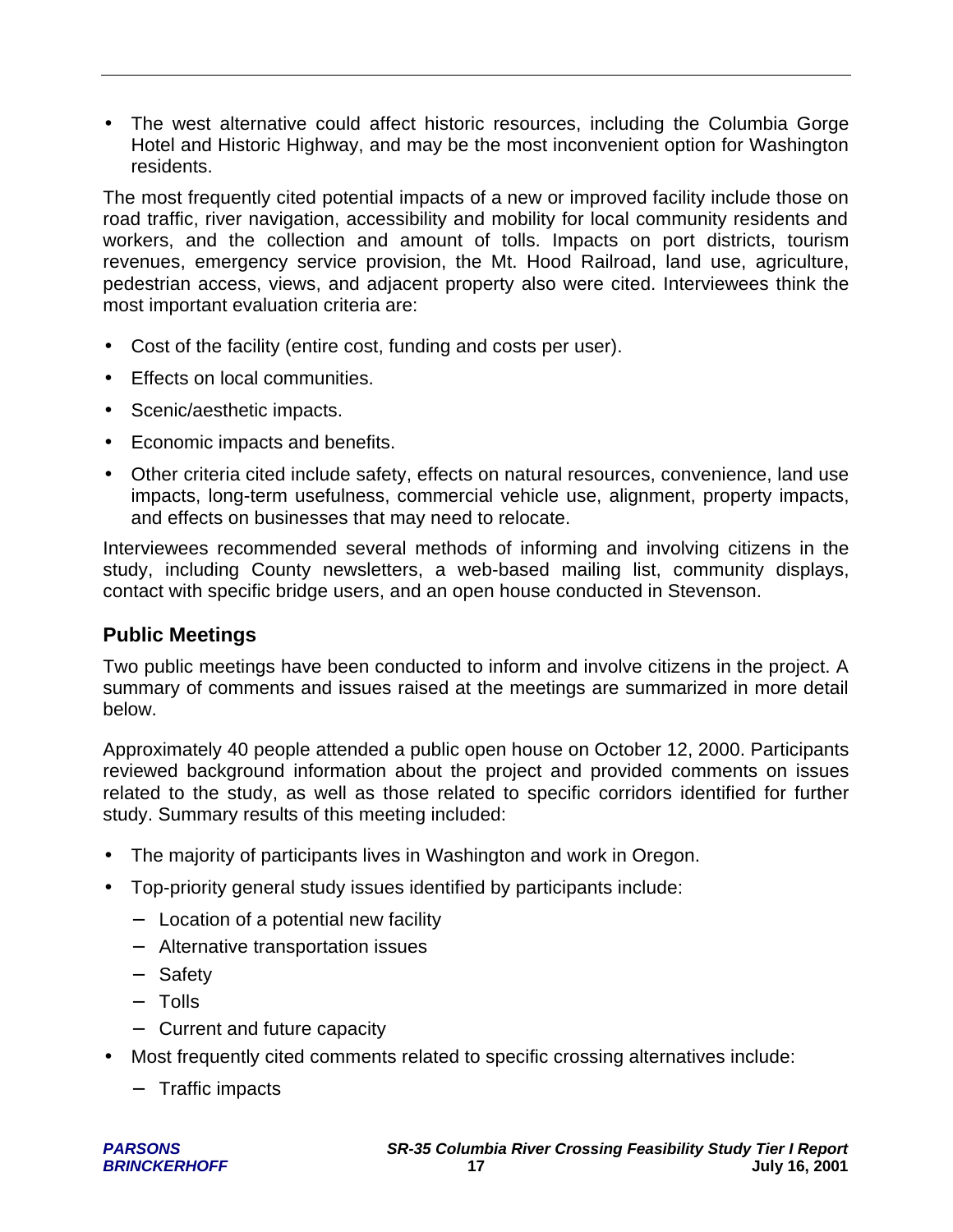- − Tolls/ownership of bridge
- − Location of a potential new facility
- − Safety
- − Environmental impacts such as noise, and effects on the hatchery and wetlands
- − Proximity to adjacent communities
- − Physical constraints

Approximately 60 people attended a public "scoping" meeting/open house on March 8, 2001. This meeting served as the scoping meeting for the NEPA process initiated in February 2001. Participants reviewed a preliminary assessment of corridors and types of facilities identified for further study, as well as the criteria used for the initial evaluation. Summary results of the meeting included:

- The majority of participants live in Washington (about 80%), and about 60% work in that state.
- Most participants agreed with comments expressed during previous public outreach activities, with the following exceptions:
	- − Most disagreed with the statement that "the historic value of the existing bridge and impacts on nearby resources such as the Columbia Gorge Hotel and Historic Highway are important". Comments seem to indicate that some or most of the disagreement was with the historic value of the existing bridge, rather than adjacent historic resources.
	- − Over half disagreed with this statement: "potential visual impacts, particularly of a possible high bridge alternative, are important."
- Almost all participants agreed with initial assessments of different types of facilities, with one exception: about 40% of those who commented did not agree on the priority (high) for further evaluation of "short term improvements to the bridge."
- There were a wide range of comments about preliminary evaluation of corridors:
	- − Just over half of the participants (who noted an opinion) agreed with the "low" rating for the West Corridor.
	- − A slight majority agreed with the "high" rating for the City Center corridor.
	- − Most agreed that the Existing Low corridor deserves a high rating.
	- − Over half disagreed with the low rating for the Existing High corridor.
	- − A majority disagreed with the "moderate" rating for the East A corridor.
	- − All disagreed with the moderate rating for the East B corridor.

It is unclear whether those who disagree with the moderate ratings for the two East corridors would prefer a low or high rating.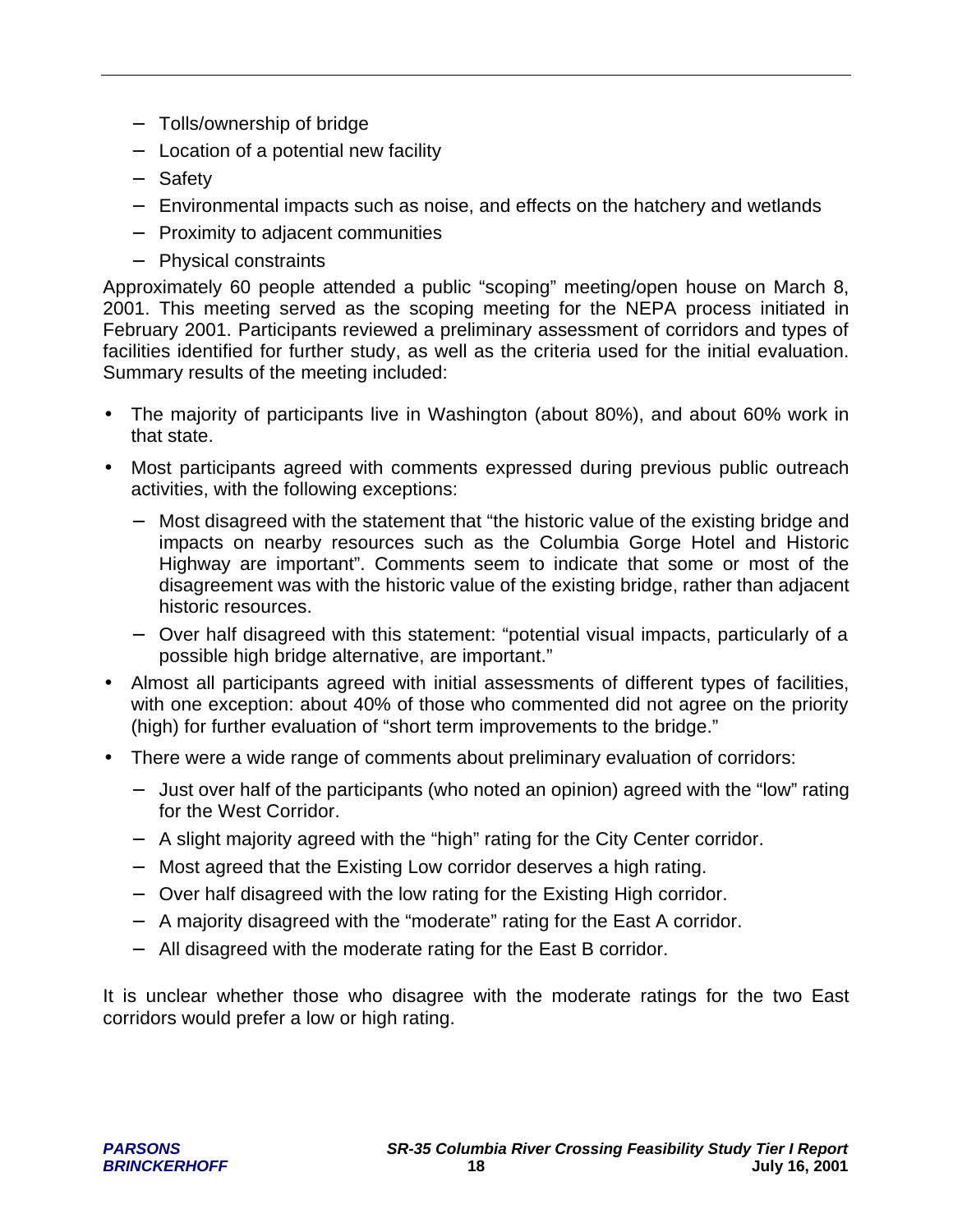## **Project Newsletters**

Regular newsletters are used to inform the public of project status and developments. The first newsletter was distributed in October 2000 as an insert in local newspapers. It described the background of the project, preliminary corridors identified for study, important issues and possible impacts associated with potential corridor crossings, and planned public involvement techniques and activities. The second newsletter, distributed in February 2001, described the results of a preliminary corridor and facility screening process, including evaluation criteria, results and recommendations, and upcoming public involvement activities. This newsletter was provided directly to approximately 350 people who expressed an interest in the project and made available through a variety of community meeting places, businesses, and public buildings. A third newsletter will describe the results of an expanded initial corridor screening process and resulting Tier I recommendations.

## **Community Questionnaire**

A community questionnaire was developed at the outset of the project to identify important issues and criteria for evaluating crossing corridors and alternatives. Questionnaires were included in the first project newsletter, which was distributed as an insert in local newspapers with a circulation of approximately 9,000. The questionnaire also was made available on the project website and in a variety of community meeting places in Oregon and Washington. Summary results include:

- The majority (71%) of the respondents use the Hood River Bridge at least once a week.
- Respondents ranked safety, connection to adjacent highways, tolls, cost and economic impacts, and financing as the most important factors that should be considered in evaluating crossing alternatives.
- When asked about financing strategies, respondents said they would prefer for the bridge to be paid from existing resources such as grants (87%) and existing gas tax revenues (65%). Approximately 45% considered toll revenue as a potential funding source. Local funding mechanisms received the least support.
- Respondents prefer to be kept informed of the study by direct mailings, media advertising, and public meetings.

## **Media Releases**

Media notices to local newspapers and radio stations have been used to inform the public about the status of the project and invite them to attend public and advisory committee meetings.

## **Community Group Presentations**

Several presentations have been made to local interest groups and stakeholders. Additional presentations are planned for Tier II.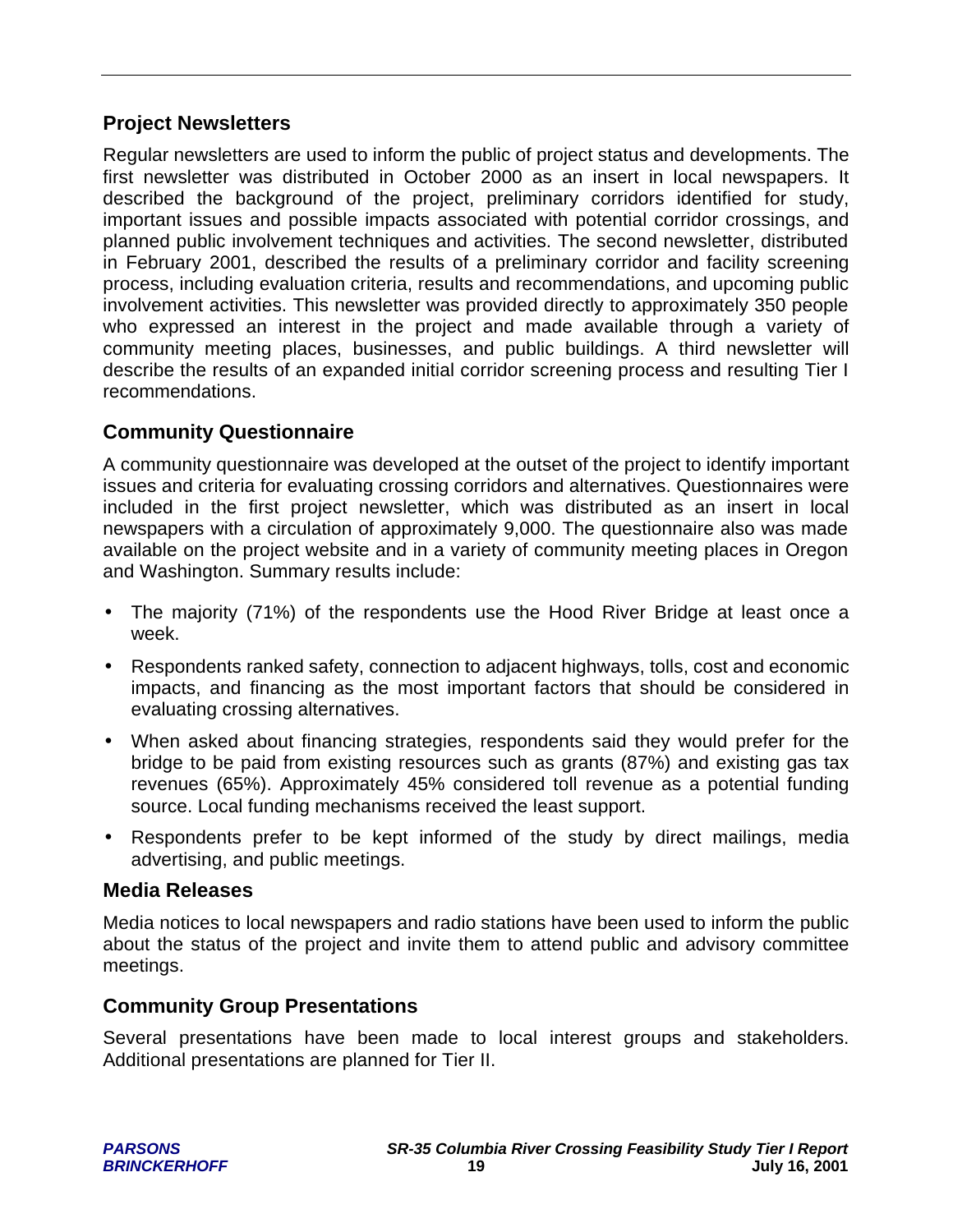## **Additional Scoping Comments**

The public via e-mail, mail and telephone provided a variety of comments during the scoping phase of the project. Scoping comments are summarized in the next chapter, "Environmental Review Process".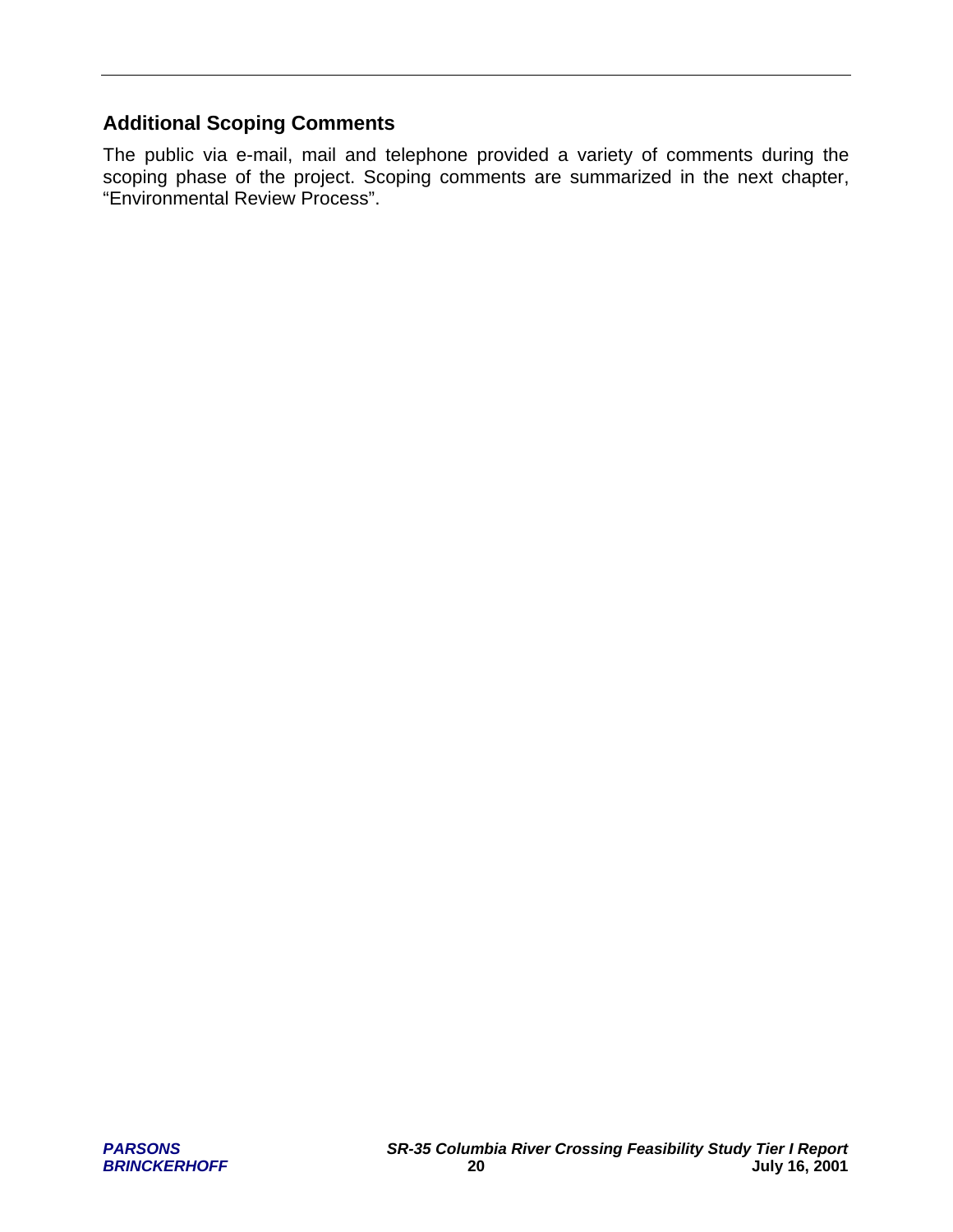## **ENVIRONMENTAL REVIEW PROCESS**

The primary environmental activities completed in Tier I included inventorying preliminary baseline environmental conditions and identifying the requirements of applicable environmental processes and regulations. Then, a strategy to meet these requirements that was commensurate with the project's schedule for alternative development and public involvement activities was developed and implemented. Coordination with environmental review processes focused on two regulatory authorities: the National Environmental Policy Act (NEPA) and a federal environmental streamlining policy for transportation projects. These authorities are "umbrella" processes that encompass multi-disciplinary resource considerations as well as other federal, state and local laws and regulations.

Specific actions taken and products completed during Tier I include:

- Inventorying preliminary baseline environmental considerations
- Preliminary Environmental Study Plan
- Draft project agreement for the environmental streamlining process
- Draft Purpose and Need Statement
- Presentation to the Washington Signatory Advisory Committee (SAC)
- Presentation to the Oregon Collaborative Environmental and Transportation Agreement to Streamline (CETAS) agency committee
- Scoping Report

## **NEPA Compliance**

A Preliminary Environmental Study Plan was drafted to document the planning process and to ensure that the project development complies with applicable environmental laws and regulations. The Study Plan outlines the project's environmental review process by identifying the purpose of and need for the project, environmental scope of work, roles and responsibilities, the NEPA process and schedule, and the DEIS components.

In general, the NEPA process for this project will follow the standard EIS development stages:

- Project coordination and study planning
- Generation of preliminary alternatives
- Public scoping
- Alternative development
- Preparation and circulation of the DEIS
- Response to comments
- Preparation and circulation of the final environmental impact statement (FEIS)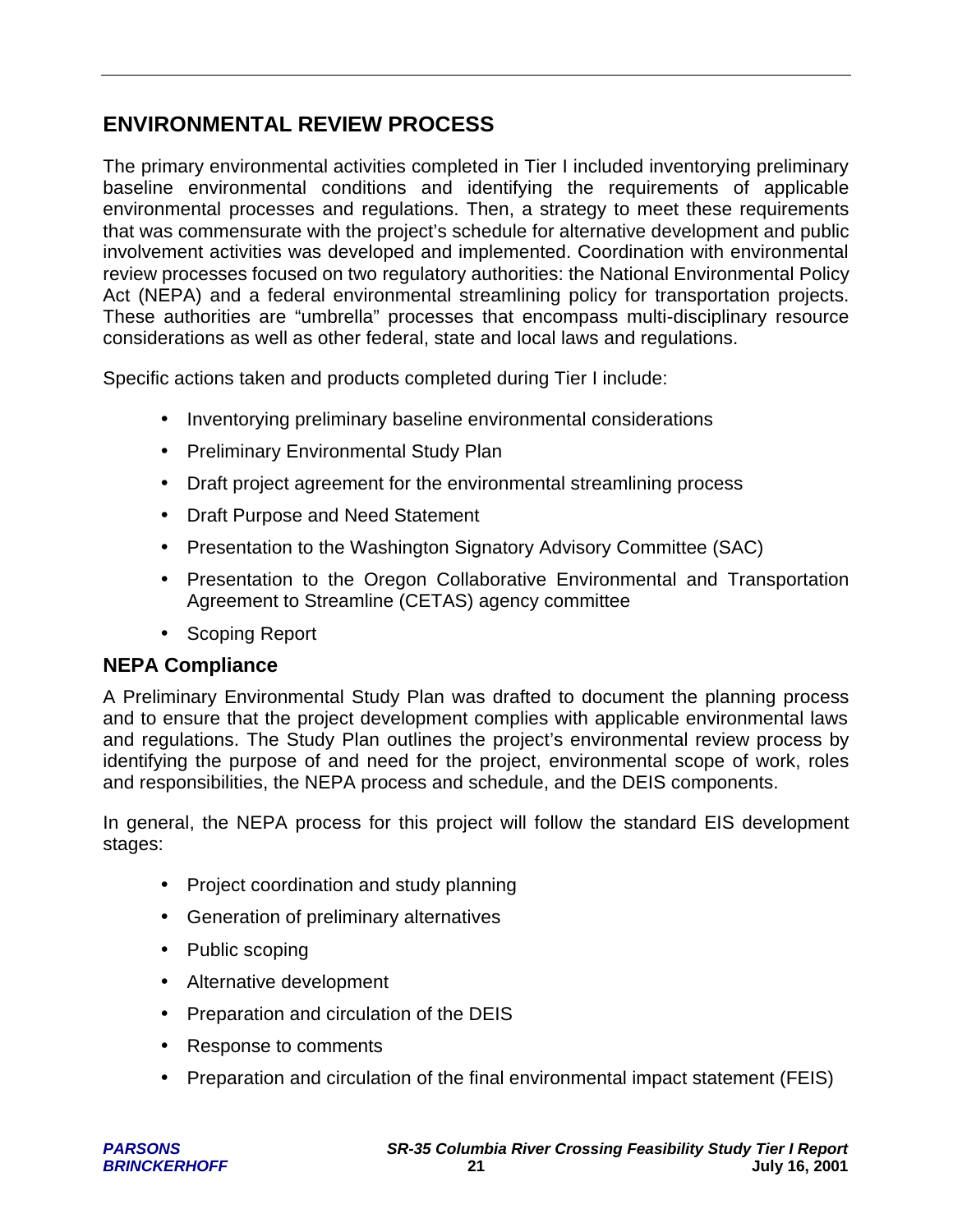• Record of Decision

During Tier I, the first three stages were accomplished. The study corridors and preliminary alternatives were presented at scoping and advisory committee meetings.

Public scoping began with the publication of a Notice of Intent to prepare an EIS in the Federal Register on February 27, 2001. The scoping period closed March 30, 2001 and included two public meetings held on March 8, 2001 (one for agencies and one for the public).

The range of comments received during the scoping period included: consideration of impacts on windsurfing; motorist, bicycle, and pedestrian safety crossing the existing Hood River Bridge and at the intersections of the approach road to the bridge; traffic congestion at the tollbooth and along the bridge access road; impacts on the local economy; impacts on the environment, including tribal fishing sites within the study area; and impacts of tolls on the local economy and financing of a new crossing. Other concerns cited were impacts of crossing corridors on the natural environment, parkland, threatened or endangered species, land use (especially the Port of Hood River, downtown Bingen, and the Port of Klickitat), the Columbia River Gorge National Scenic Area, and specific local businesses or recreation areas. The Scoping Report that was prepared provides a more detailed summary of the comments received.

Tier II will focus on developing alternatives that consist of specific locations and facilities. Preparation and circulation of the DEIS as well as responding to comments and developing a scope of work for the FEIS will be completed in Tier III. Actual preparation and circulation of the FEIS will follow Tier III.

## **Environmental Streamlining Process Compliance**

## **PRINCIPLES AND PARTICIPANTS**

In a May 1, 1992 agreement, the U.S. Department of Transportation, the U.S. Department of Army (Civil Works), and the U.S. Environmental Protection Agency (EPA) adopted the following as agency policy: (1) improved interagency coordination, and (2) integration of NEPA and the Clean Water Act Section 404 procedures. In 1996, states of Washington and Oregon independently executed intrastate agreements to implement this federal policy. The states' agreements are known as the Washington NEPA / SEPA / 404 Merger and the Oregon Accord (now called the Collaborative Environmental and Transportation Agreement to Streamline [CETAS]). Signatory agencies for the Washington Merger include: FHWA, EPA, U.S. Army Corps of Engineers, U.S. Fish and Wildlife Service, National Marine Fisheries Service, WSDOT, Washington Department of Ecology, and Washington Department of Fish and Wildlife. The same federal agencies are signatories on the Oregon CETAS in addition to the following state agencies: ODOT, Department of Environmental Quality, Deparment of Fish and Wildlife, Department of Land Conservation and Development, and Division of State Lands.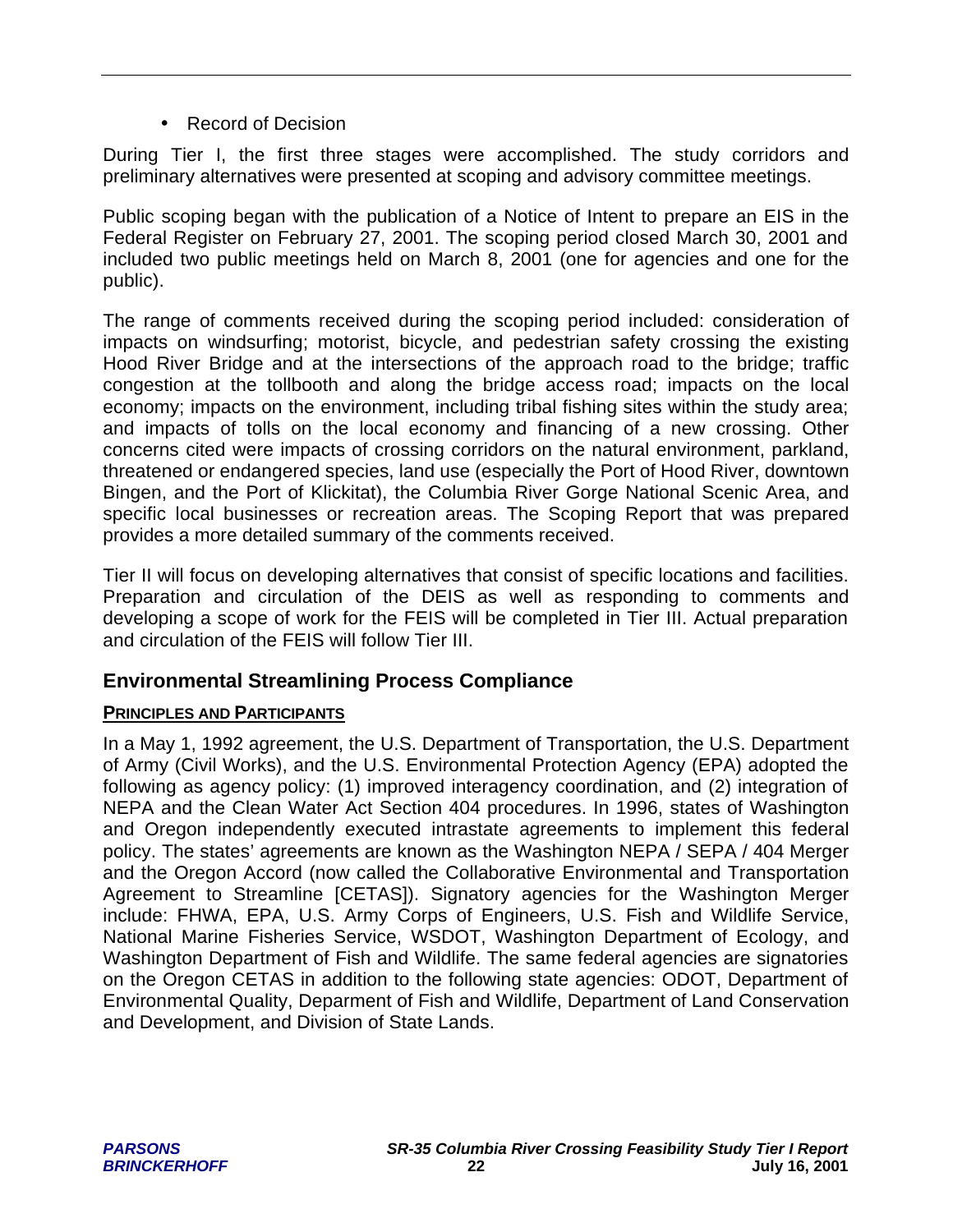#### **IMPLEMENTATION**

Since this project is a bi-state transportation project, it invokes both the Washington Merger and the Oregon CETAS. Upon preliminary Management Team consultation with FHWA, it was determined that a project agreement could be drafted and signed by all agencies on the Washington Merger and Oregon CETAS committees in order to further streamline the environmental review.

A project agreement was drafted in February 2001. It was based on the language and concurrence process of both states' current agreements and involved all agencies in the original agreements. The U.S. Coast Guard and U.S. Forest Service, which are not signatories on the orginal state agreements, were also asked to participate in the project agreement due to site-specific resource or jurisdictional considerations. RTC would also be a signatory agency due to its integral role as project sponsor.

Due to revisions being undertaken on the Oregon CETAS agreement and recent initiatives to revise the Washington Merger in Spring 2001, the Management Team agreed to temporarily suspend developing the project agreement. This decision was based on the lack of available knowledge about the revisions to the states' agreements and how these revisions may affect the project agreement. After evaluating different options on how to proceed, it was decided that the most practical course of action was to pursue both state's processes separately but on a parallel course. This will allow the project to continue in its development while also complying with the environmental streamlining policy. The option to pursue a project agreement will be revisited once both states complete their revisions.

#### **CONCURRENCE PROCESS**

The fundamental elements of the environmental streamlining process are concurrence points. The intent of the concurrence process with concurrence points is to encourage early substantive participation by the regulatory and resource agencies and to preclude the routine revisiting of decisions that have been agreed to early in the process.

Once concurrence on a point is gained, this stage in project development is not revisited unless substantial new information emerges or the project undergoes significant change. The project will not proceed to the next stage until concurrence is gained from the resource and regulatory signatory agencies.

The concurrence points for this project are those for a standard project EIS:

- Purpose and need
- Role of all agencies
- Criteria for alternatives selection
- Alternatives to be considered in the DEIS
- Preliminary preferred alternative (if selected)
- Detailed mitigation plan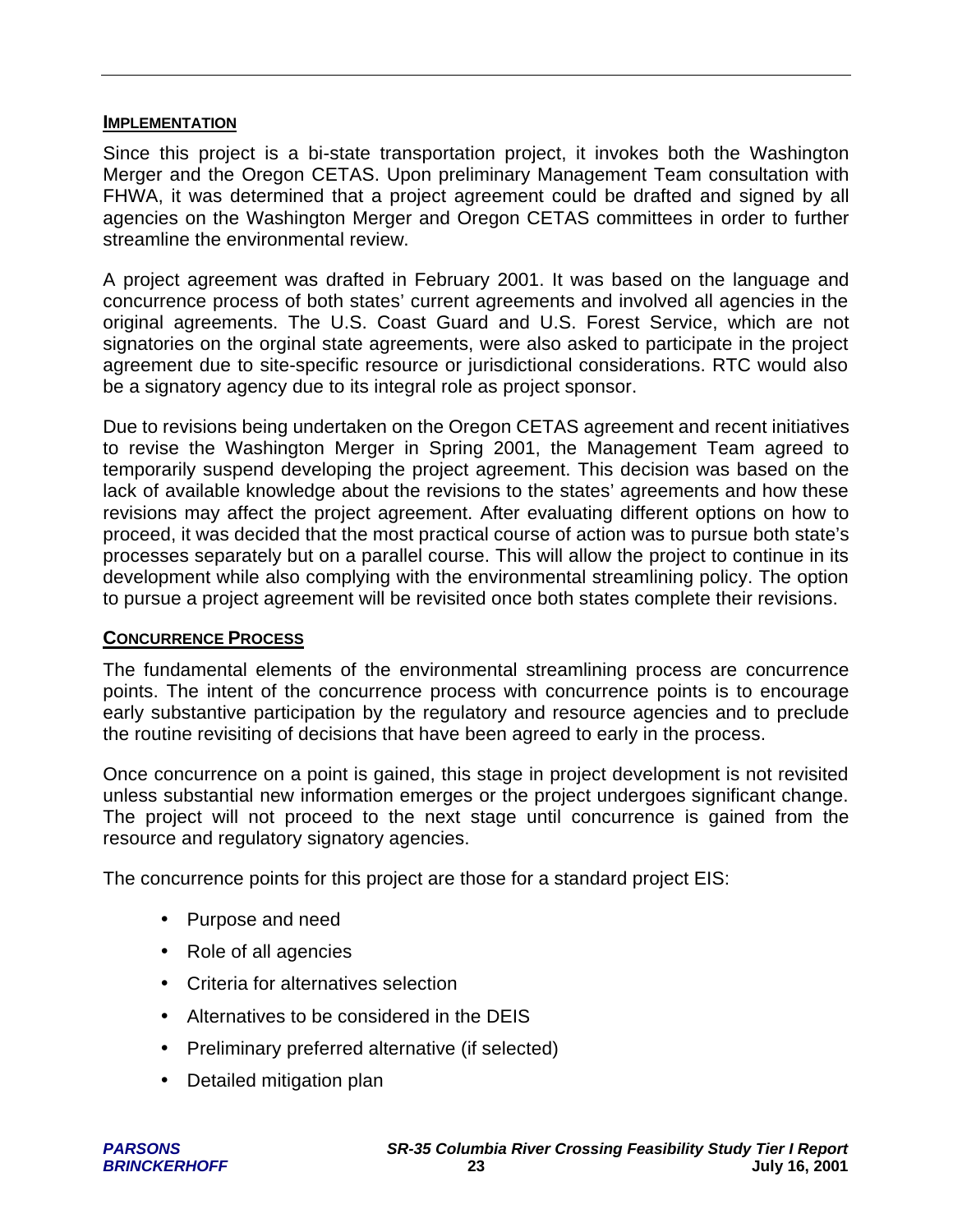• FEIS preferred alternative

Figure 4 below illustrates which steps in the NEPA EIS project development require concurrence from resource and regulatory agencies.

At the end of Tier I, a draft Purpose and Need Statement was presented to the Washington Merger committee in May 2001 for comment. A similar presentation was made to the Oregon CETAS committee in June 2001. Comments received from these committees and other public involvement activities were incorporated into a revised Purpose and Need Statement. This statement was submitted to both states' committees for concurrence. The Role of All Agencies was also submitted to the Washington Merger committee for concurrence at the same time; it is not a formal concurrence point for the Oregon CETAS committee.

The next two concurrence points, criteria for alternative selection and selected alternatives to be considered in the DEIS, will be undertaken in Tier II and submitted for concurrence at that time. If a preliminary preferred alternative is selected, concurrence will be sought in Tier III. Concurrence on the last two points, the detailed mitigation plan and FEIS preferred alternative, will be follow Tier III.

## **CHALLENGING ISSUES FOR THE ENVIRONMENTAL REVIEW PROCESS**

The environmental review process for this project will be challenging. Environmental review issues that are likely to recur throughout project development include developing avoidance, minimization and compensation strategies for critical environmental resources.

The project area supports unique windsurfing opportunities and is highly used for this and other recreation. In locating and designing a potential new facility, impacts to these recreational uses will need to be addressed. The Columbia River also provides critical habitat for several federally listed threatened or endangered fish species, and provides habitat to other migratory and resident fish species. Impacts to fish and their habitat during construction and over the lifetime of the facility will need to be addressed. Moreover, the project is located within the Columbia River Gorge National Scenic Area; thus, visual impacts associated with a potential new crossing will likely be an important issue.

Until both of the Washington and Oregon environmental streamlining processes are revised, duplicative federal agency review will occur. This may be timely and hinder concurrence. A project agreement that substitutes for both states' agreements will attempt to resolve this duplicity and improve overall environmental review efficiency.

The concurrence process may be difficult and timely to navigate. This is due in part to current revisions of the states' agreements. Also, the signatory agencies have different mandates and regulatory authorities that do not necessarily lead to consensus. For both states, the concurrence process is relatively young, and implementation approaches are still being developed.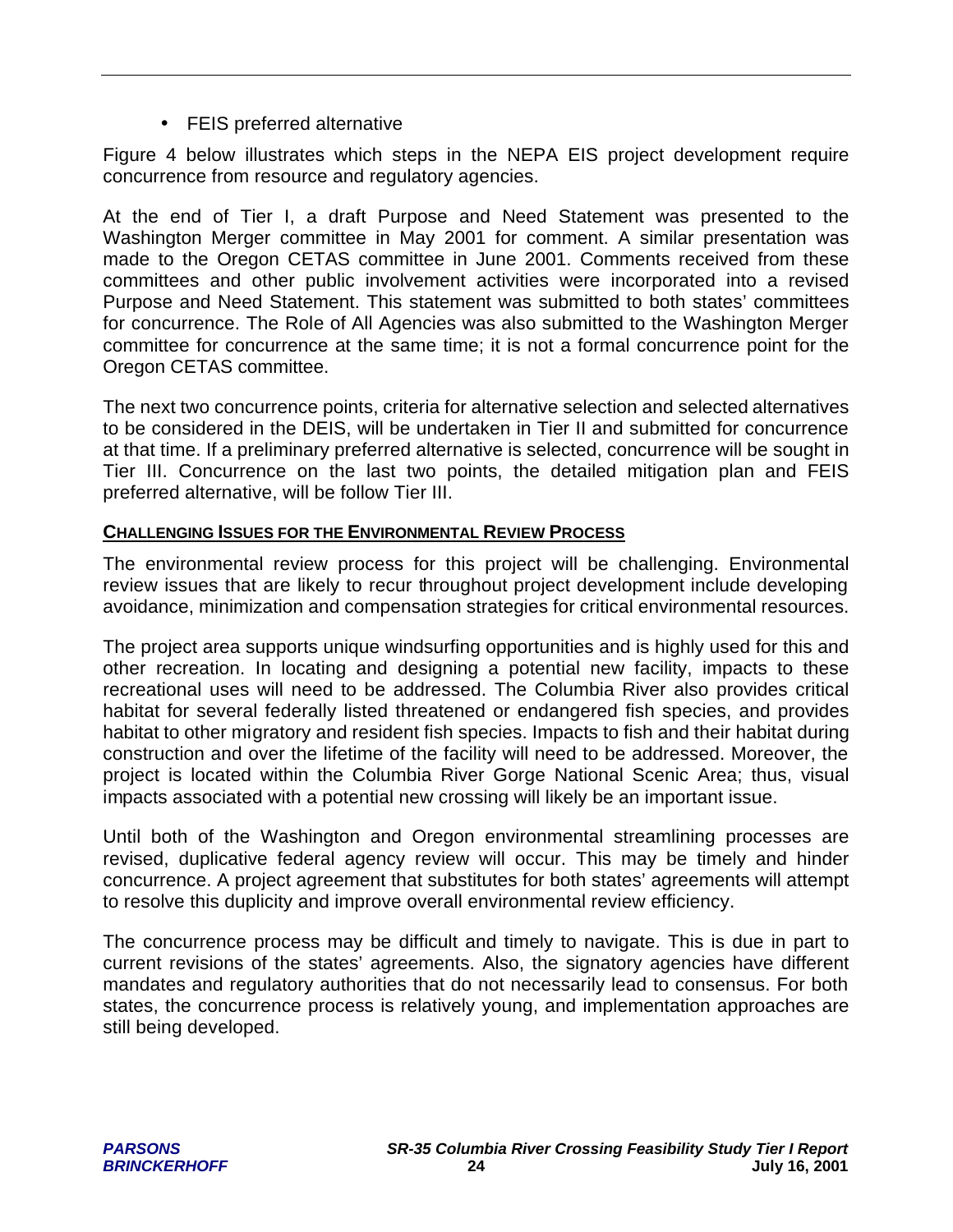#### **Figure 4. Combined Steps in the NEPA Project Development and Environmental Streamlining Concurrence Processes SR-35 COLUMBIA RIVER CROSSING**



**BOLD ITALICS: Concurrence Points**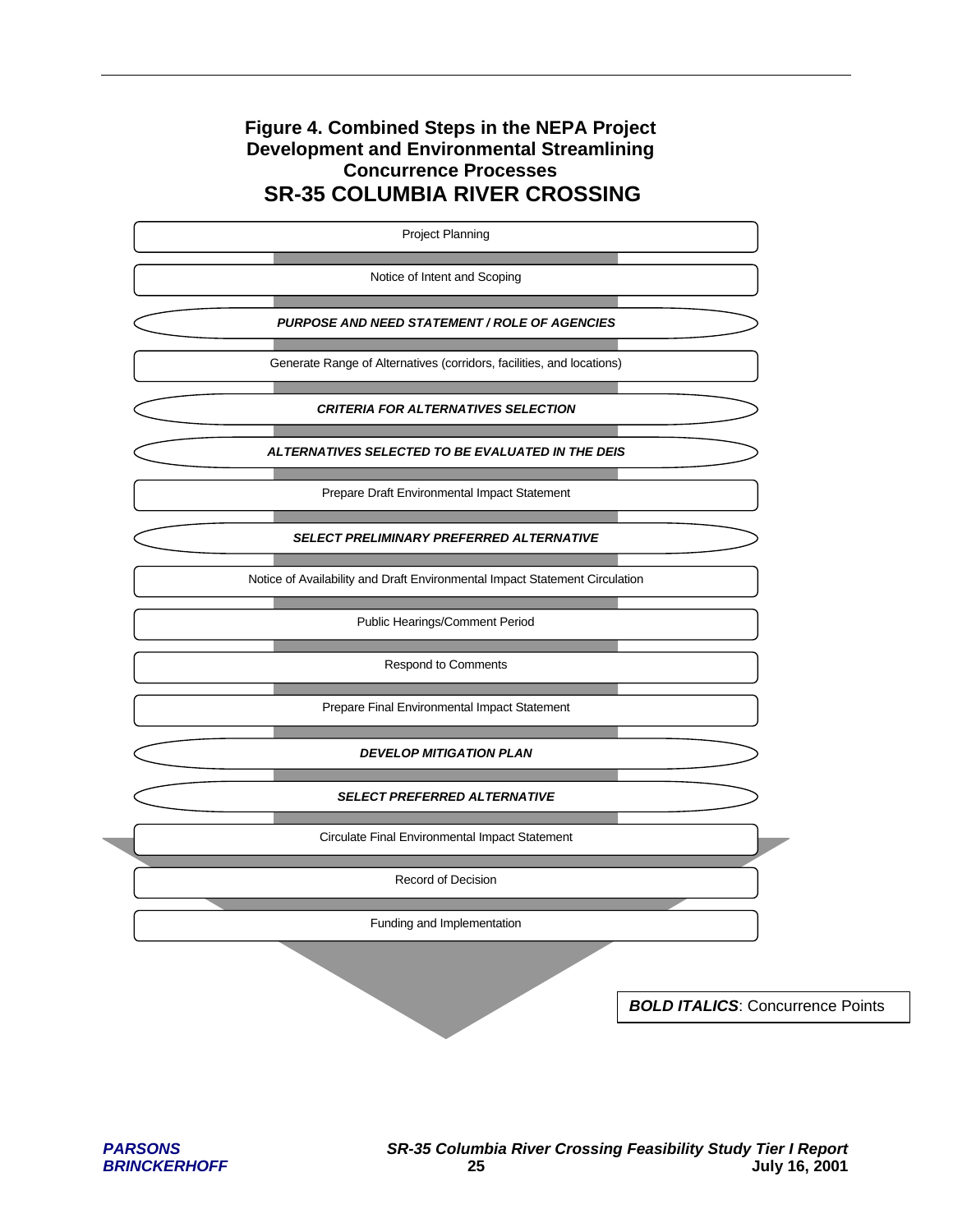## **CORRIDOR SCREENING**

A corridor is defined as an area, up to 1000 feet wide, that connects I-84 or a proximate point in Oregon to SR-14 or a proximate point in Washington. There are six crossing corridors that are being studied. These corridors include the corridor where the Hood River Bridge is located and five new crossing options identified from the public and agency public involvement process. The corridors are listed below and are also shown on Figure 5.

- West Corridor
- City Center Corridor
- Existing Low Corridor
- Existing High Corridor
- East A Corridor
- East B Corridor

Preliminary baseline conditions were inventoried for these corridors in order to begin the process of identifying reasonable and practical alternatives that satisfy transportation needs of the Study and meet other project objectives, such as accommodating river navigation and minimizing impacts to the environment. In Tier I of the Study, corridors were screened based on a broad range of criteria, including transportation, economic, environmental (built and natural), recreation, and cultural/historical impacts. The following sections define the criteria used, the results of the screening, and recommendations for carrying specific corridors forward in the Study for further consideration.

Based on the recommendations of the corridor screening, a range of alternatives will be developed (Tier II activity). Each alternative will include a specific crossing location within the corridor and a facility (a subsequent section in this report describes preliminary facility options that are being considered). A No Action alternative will be included in the range of alternatives and will contain currently funded and programmed projects in the study area, including maintenance work on the existing Hood River Bridge.

## **Criteria and Scoring**

Each corridor was screened based on criteria that reflected the project purpose, needs and objectives. The No Action alternative is also included in the screening. Based on corridor-level information, each corridor was scored for the level of potential conflict with each criterion as follows:

- High conflict: A high level of adverse impacts is likely and mitigation to offset the impacts would be infeasible or impractical.
- Moderate conflict: A moderate level of adverse impacts is likely and mitigation is feasible or practical, but may be expensive to provide.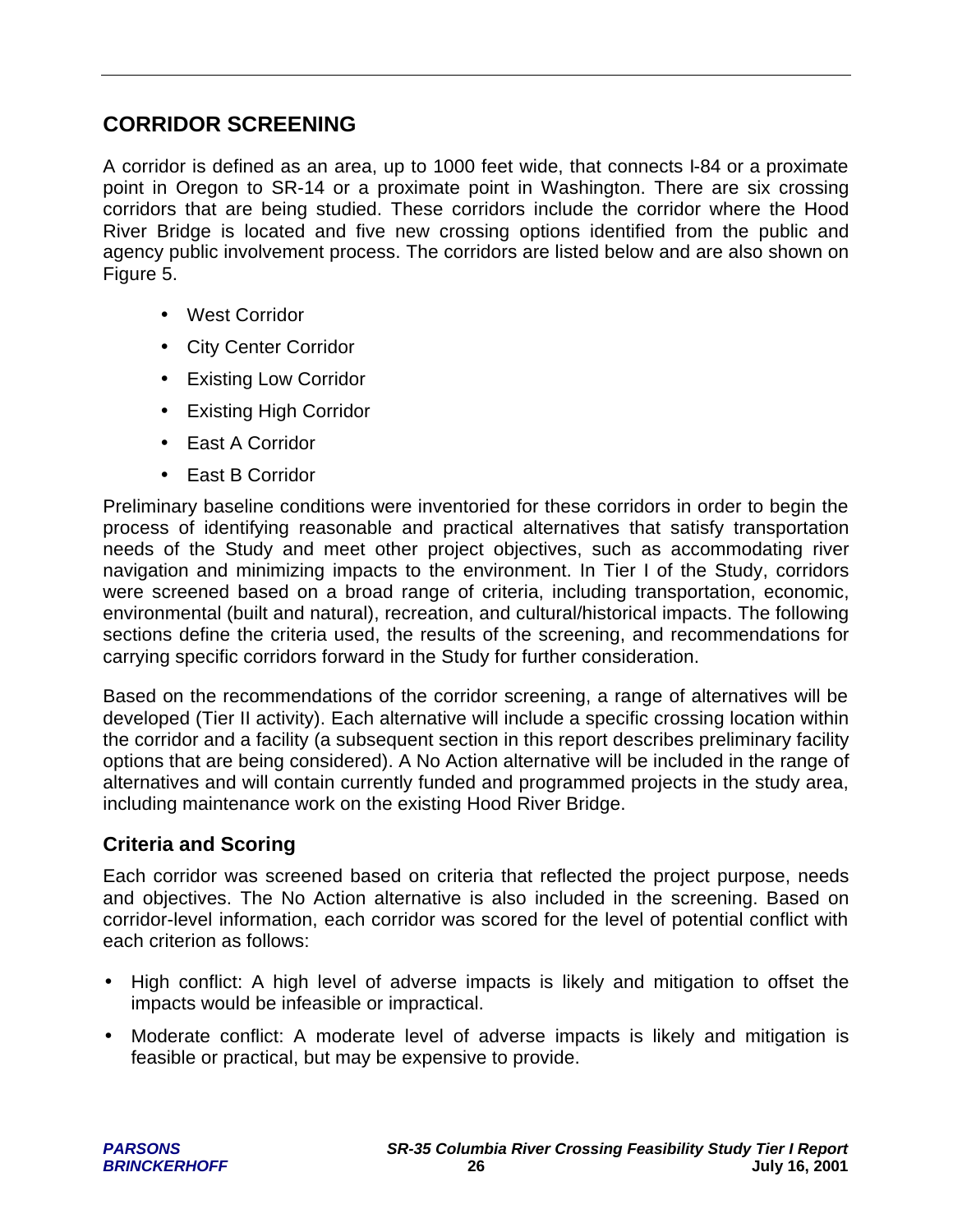• Low conflict: There is a low potential for adverse impacts and little or no mitigation may be necessary.

The following sections define each criterion and its respecitve scoring for each corridor. Table 4 shows the results of this detailed corridor screening.



**Figure 5. SR-35 Crossing Study Corridors Map**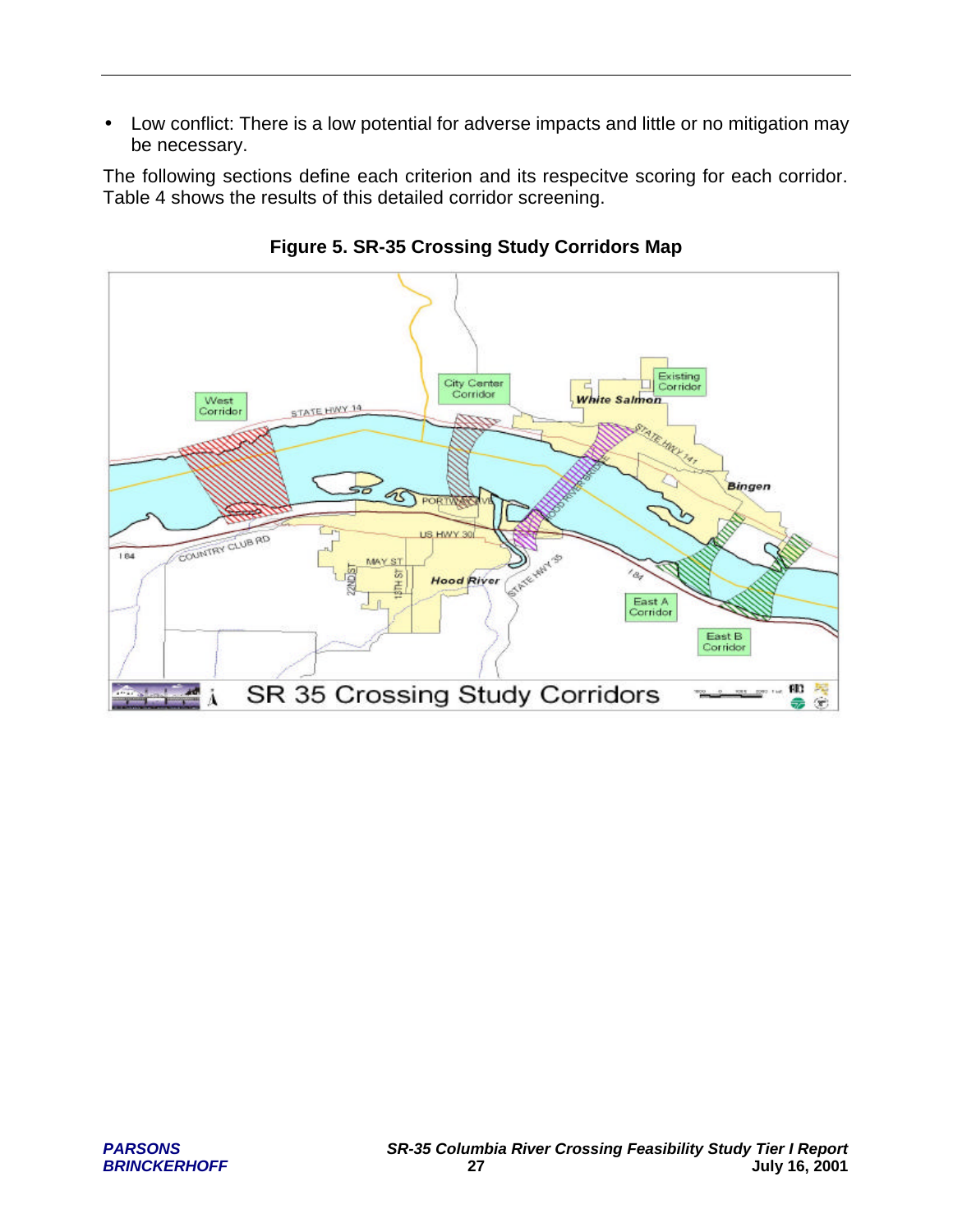## **Table 4. Detailed Corridor Screening**

|                                                                                                               | <b>Corridors</b>        |                      |                       |                  |                                       |                |                  |
|---------------------------------------------------------------------------------------------------------------|-------------------------|----------------------|-----------------------|------------------|---------------------------------------|----------------|------------------|
| Criteria:<br>Potential to conflict with the following purposes for the<br>project                             | West                    | City Center          | Existing<br>Low       | Existing<br>High | ⋖<br>East                             | m<br>East      | No Action        |
| Improve cross-river transportation of people and goods<br>while accommodating standard-width river navigation |                         | $\mathbf{O}^*$       | $\bigcirc^*$          |                  | ◑                                     |                |                  |
| Vehicle miles traveled                                                                                        |                         | O                    | $\bigcirc$            | ◑                | $\bigcirc$                            |                | ◯                |
| Bicycle and pedestrian mobility                                                                               |                         | ◑                    | $\overline{\bigcirc}$ |                  | ◑                                     |                |                  |
| Commercial goods mobility                                                                                     | $\overline{\mathbf{O}}$ | C                    | $\overline{\bigcirc}$ |                  | $\bigcirc$<br>$\overline{\mathbf{O}}$ |                | $\bigcirc$       |
| Accommodate river navigation                                                                                  |                         | $\mathbf{O}^*$       | $\overline{O}^*$      | $\overline{O}$   |                                       | $\overline{O}$ |                  |
| Minimize impacts to the natural, built, and aesthetic<br>environment                                          |                         | $\mathbf{O}^{\star}$ | $\mathbf{O}^\star$    |                  |                                       |                | <b>NA</b>        |
| listed<br>threatened and<br>Federally<br>endangered<br>fish<br>species and habitat                            | ●                       | $\star$              | $\star$               |                  |                                       |                | <b>NA</b>        |
| Federally listed threatened and endangered wildlife<br>and plant species and habitat                          | $\bigcirc$              | $\bigcirc$           | $\bigcirc$            | О                |                                       |                | <b>NA</b>        |
| Other fish, wildlife and plant species and habitat                                                            |                         | $\bigodot$           | $\bigodot$            | $\bigcirc$       |                                       | $\bigcirc$     | <b>NA</b>        |
| Visual resources                                                                                              |                         | $\mathbf{O}^*$       | $\mathbf{O}^*$        | ●                |                                       | ●              | $\bigcirc$       |
| Land use consistency                                                                                          |                         | ◑                    | $\bigcirc$            |                  | $\bigcirc$                            |                | O                |
| Minimize impacts to recreation activities                                                                     |                         |                      | $\bigcirc^*$          | $\left(\right)$  |                                       |                | $\left( \right)$ |
| Water-based recreation                                                                                        |                         | $\star$              | $\mathbf{O}^*$        | $\bigcirc$       | $\bigcirc$                            |                | $\bigodot$       |
| Land-based recreation                                                                                         | $\bigcirc$              | $\mathbf{O}^*$       | $\bigcirc$            | $\bigcirc$       | $\bullet$                             | ●              | $\bigcirc$       |
| Minimize impacts to cultural and historical resources                                                         |                         | $\bigcirc$           | $\mathbf{O}^{**}$     | ◑                | О                                     | $\bigcirc$     | О                |
| Be financially acceptable and support local economic<br>development                                           |                         |                      | ◑                     | $\bullet$        | $\bigcirc$                            |                | $\bigcirc$       |
| Cost of project                                                                                               | <b>NA</b>               | <b>NA</b>            | <b>NA</b>             | <b>NA</b>        | NA.                                   | <b>NA</b>      | <b>NA</b>        |
| Impacts to local business                                                                                     | O                       | ●                    | $\bigodot$            | ●                | $\bigcirc$                            | ●              | $\bigcirc$       |
| Maintain the integrity of the interstate highway system                                                       | $\bigcirc$              | $\bigcirc$           | $\bigcirc$            | $\bigcirc$       |                                       |                | ∩                |
| Should the corridor be considered further in the<br>project development?                                      | No                      | Yes                  | Yes                   | No               | Yes                                   | No             | Yes              |

 $\bullet$  = High conflict;  $\bullet$  = Moderate conflict;  $\circ$  = Low conflict; NA = Not applicable

\*Conflicts would be less for a tunnel facility option

\*\*Conflicts would be higher for a tunnel facility option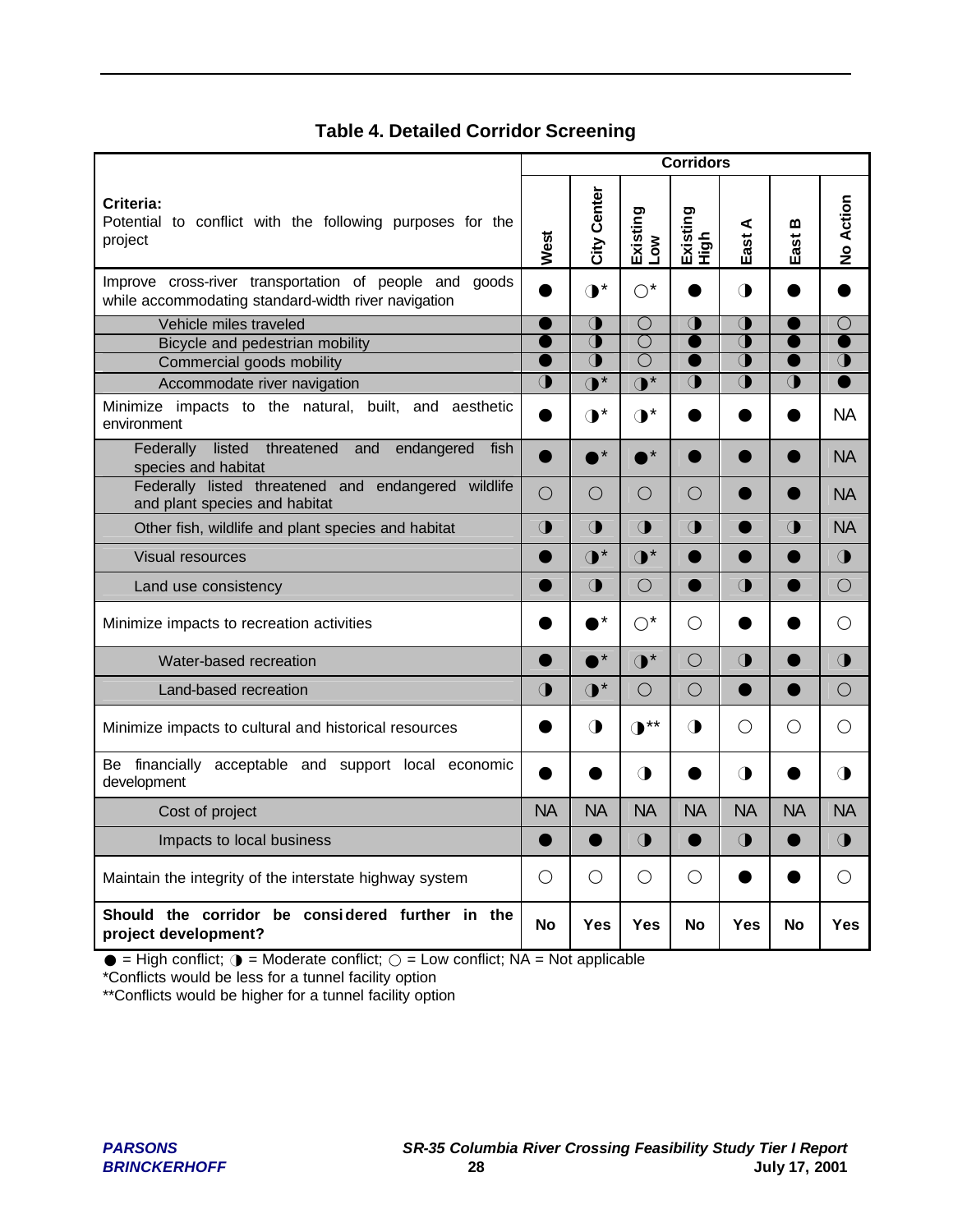## **TRANSPORTATION OF PEOPLE AND GOODS**

Transportation considerations at the corridor-level screening can be assessed with several measures: vehicle miles traveled, bicycle and pedestrian mobility, commercial goods mobility, and meeting navigation standards.

## *Vehicle Miles Traveled (VMT)*

Using the 1991 Hood River Bridge Origin-Destination (O-D) Study (Intergovernmental Resource Center, 1991), trip tables for cross-river trips were developed for the year 2020. Origins and destinations were generally city limits or subareas identified in the O-D Study and were considered as traffic zones for this analysis. Cross-river trips were assigned to the roadway network based on the corridor location and the origin and destination traffic zone. Vehicle miles traveled were calculated by multiplying each trip's length by the number of trips between traffic zones.

- High Conflict is a Year 2020 VMT that is 30 percent or higher than the VMT for the current bridge crossing.
- Moderate Conflict is a Year 2020 VMT between 11 and 30 percent higher than the VMT for the current bridge crossing.
- Low Conflict is a Year 2020 VMT within 10 percent of the VMT for the current bridge crossing.

The Year 2020 VMT table (daily trips) and resultant conflict levels for each corridor is shown in Table 5.

| <b>Corridor</b>     | <b>Year 2020 VMT</b> | <b>Change from Existing</b><br>(Low) | <b>Conflict Level</b> |
|---------------------|----------------------|--------------------------------------|-----------------------|
| <b>Existing Low</b> | 59,000               | N/A                                  | Low                   |
| West                | 98,000               | +66%                                 | High                  |
| <b>City Center</b>  | 70,000               | $+19%$                               | Moderate              |
| Existing High       | 67,000               | $+14%$                               | Moderate              |
| East A              | 73,000               | $+24%$                               | Moderate              |
| East B              | 90,000               | $+53%$                               | High                  |

**Table 5. Vehicle Miles Traveled Summary**

## *Bicycle and Pedestrian Mobility*

This was a composite measure using the VMT table shown above (assuming it would also apply to cross-river bicycle and pedestrian trips), relative grades at the crossing endpoints (to get onto and off of the crossing), and proximity to bicycle and pedestrian origins and destinations (such as residential neighborhoods, commercial/retail centers, employment centers, and parks). Also, bicycle and pedestrian mobility is based on the existence or practical addition of those facilities in the corridor.

• High Conflict occurs if bicycle and pedestrian Year 2020 VMT is 30 percent or higher than the VMT for the current bridge crossing; if grades at crossing endpoints are steep; or if bicycle and pedestrian facilities would be impractical to build.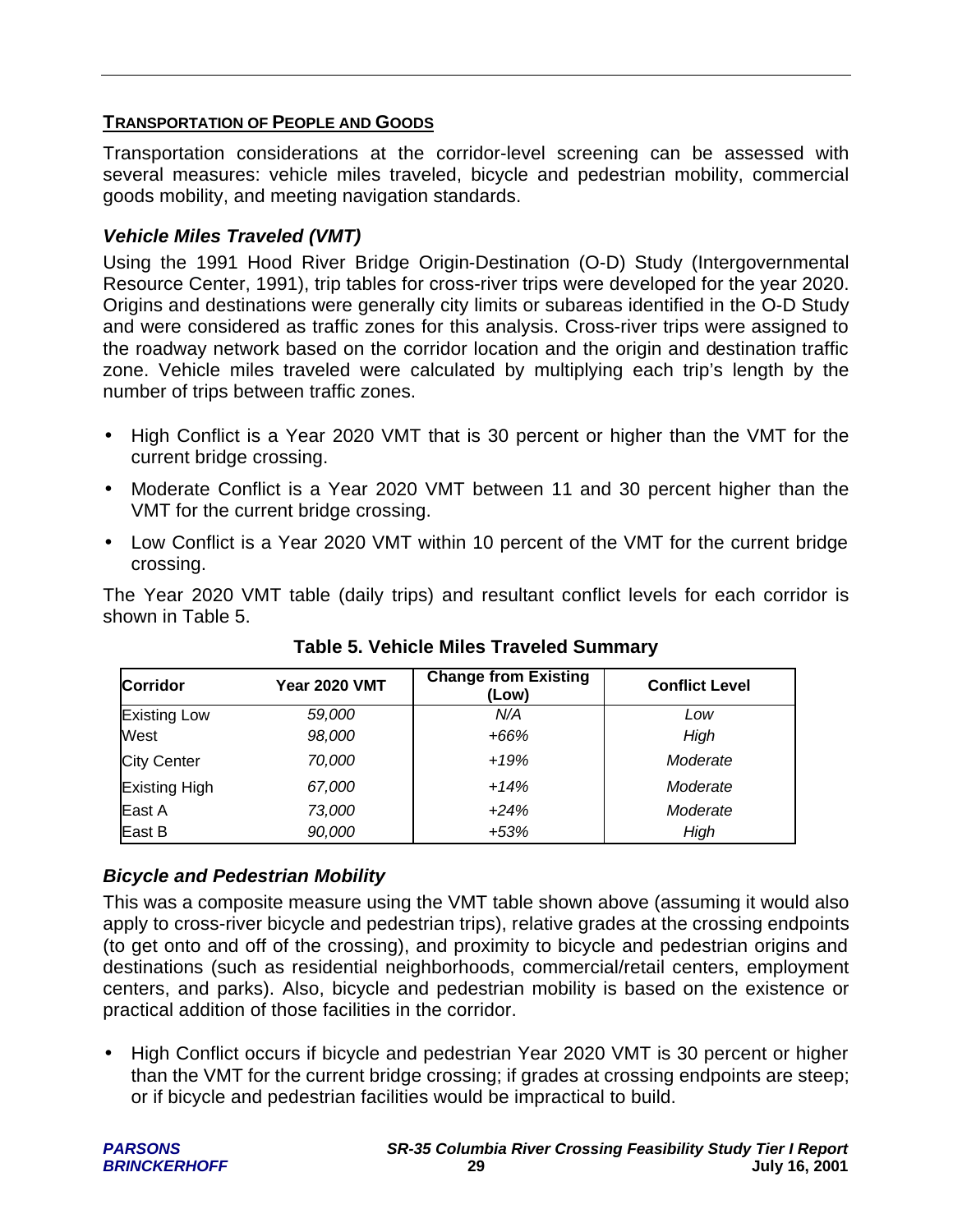- Moderate Conflict occurs if bicycle and pedestrian Year 2020 VMT is between 11 and 30 percent higher than the VMT for the current bridge crossing or if grades at crossing endpoints are moderate.
- Low Conflict occurs if bicycle and pedestrian Year 2020 VMT is within 10 percent of the VMT for the current bridge crossing and grades are relatively easy to travel.

The West Corridor and East B Corridor received high conflict scores primarily based on the VMT measures as well as the increased distance from major commercial and employment centers that would generate pedestrian and/or bicycle trips. The Existing High Corridor was scored high due to the steep grades to access both ends of the corridor from residential, commercial and recreational use areas. City Center was scored moderate for its moderate VMT and having potentially steep grades on the Washington end of the corridor. East A was also scored moderate primarily for the VMT associated with the distance between the Oregon corridor end and Hood River residential, commercial, and employment centers. Existing Low was scored low due to its low VMT measure and lack of steep grades. However, the No Action alternative using the existing bridge received a high conflict due to the lack of facilities that enable bicycle and pedestrian travel.

## *Commercial Goods Mobility*

This is a composite measure using the VMT table shown above (assuming it would also apply to cross-river freight and goods trips), relative grades at the crossing endpoints (to get onto and off of the crossing), and proximity to commercial/freight origins and destinations (such as commercial/retail centers, employment centers, and port facilities). Also, commercial goods mobility is based on the lane widths of facilities supporting large loads.

- High Conflict occurs if commercial Year 2020 VMT is 30 percent or higher than the VMT for the current bridge crossing; if grades at crossing endpoints are steep; or if facilities cannot support large loads.
- Moderate Conflict occurs if commercial Year 2020 VMT is between 11 and 30 percent higher than the VMT for the current bridge crossing; if grades at crossing endpoints are moderate; or if facilities have substandard conditions for large load transport.
- Low Conflict occurs if commercial Year 2020 VMT is within 10 percent of the VMT for the current bridge crossing; grades are relatively easy to travel; or facilities readily accommodate large load transport.

Similar to the previous transportation criteria, commercial goods mobility received high conflict scores for the West, Existing High and East B corridors due to high VMT and/or steep grades to access the corridor. City Center and East B were scored moderate for moderate VMT and steep grades with one end of the corridor. Existing Low received low conflict scores due to its low VMT between commercial centers and ports. The No Action alternative received a moderate conflict score due to the substandard height and width clearances that make large load transport difficult but passable on the existing bridge.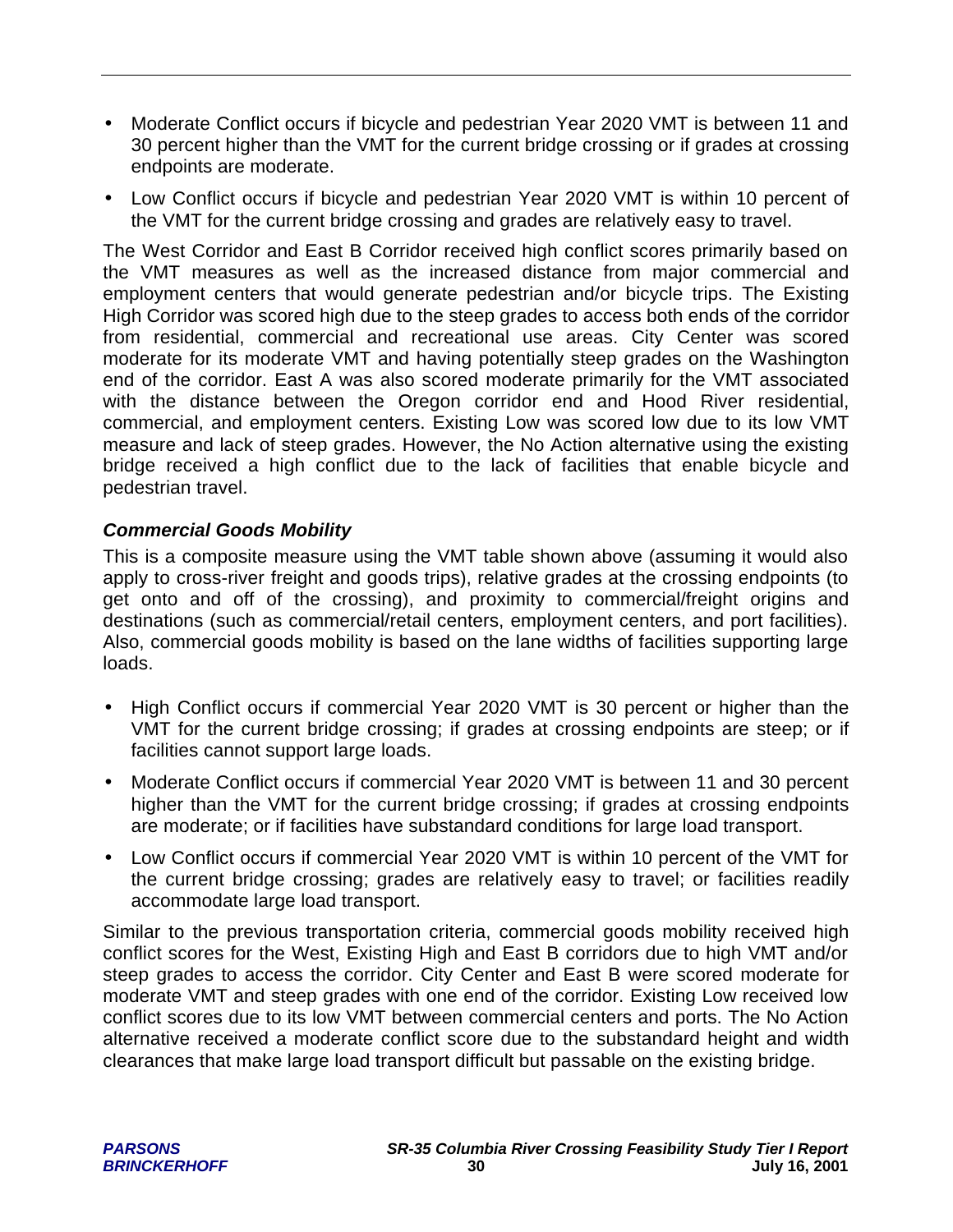#### *Meeting Navigation Standards*

At the corridor-level screening, current navigation standards can be met as long as any horizontal clearances are no less than the 300-foot wide navigation channel. Vertical clearance requirements can be met with a high-level bridge or a bridge with a lift span. Any tunnel facilities would also meet navigation standards assuming the tunnel was located under the channel bottom. As alternatives (specific locations and facilities) are subsequently developed, this criterion can be applied at a more detailed level of assessment.

All corridors, except the No Action alternative, received moderate conflict scores due to the high likelihood of meeting navigation standards through improvements to the existing bridge or with a new crossing. The No Action alternative does not meet current navigation standards; thus, it received a high conflict score.

#### **NATURAL, BUILT, AND AESTHETIC ENVIRONMENT**

Environmental considerations at the corridor-level screening were assessed by looking at potential impacts to different resources, including threatened and endangered fish species and habitat; threatened and endangered wildlife and plant species and habitat; other fish, wildlife and plant species and habitat; visual and aesthetic resources; and land use consistency. As alternatives (specific locations and facilities) are subsequently developed, environmental criteria can be applied at a more detailed level of assessment.

#### *Threatened and Endangered Fish Species and Habitat*

A new crossing, utilizing facilities such as a bridge or tunnel, would directly affect habitat used by Columbia River fisheries resources. As many as eleven fish species or runs subject to management under the Endangered Species Act (ESA) occur within the river crossing corridors under consideration. The Columbia River shoreline to 300 feet beyond the Ordinary High Water Mark (OHWM) is designated critical habitat by NMFS.

Crossings in any of the corridors would have similar impacts. No differentially important habitat locations between corridors have been specifically identified to-date, although shoreline areas with intact vegetation (especially native vegetation) would have a higher value to fisheries resources than highly disturbed or altered shoreline areas. Therefore, the potential impacts or risks to fisheries resources, including species subject to the ESA, would be related to such interrelated project features as the number of piers in the river, crossing length, the length of the construction period, and the potential for vegetation clearing, erosion, and slope instabilities at landing areas.

All corridors, except the No Action alternative, were scored as high conflict to federally listed fish species. This scoring is based on direct effects to designated critical habitat to these species associated with making improvements to the existing bridge or constructing a new crossing across the Columbia River.

#### *Threatened and Endangered Wildlife and Plant Species and Habitat*

Several locations near the study area have been identified that are used by listed wildlife species, including a bald eagle nest. The bald eagle is threatened under the ESA,

| <b>PARSONS</b>      |
|---------------------|
| <b>BRINCKERHOFF</b> |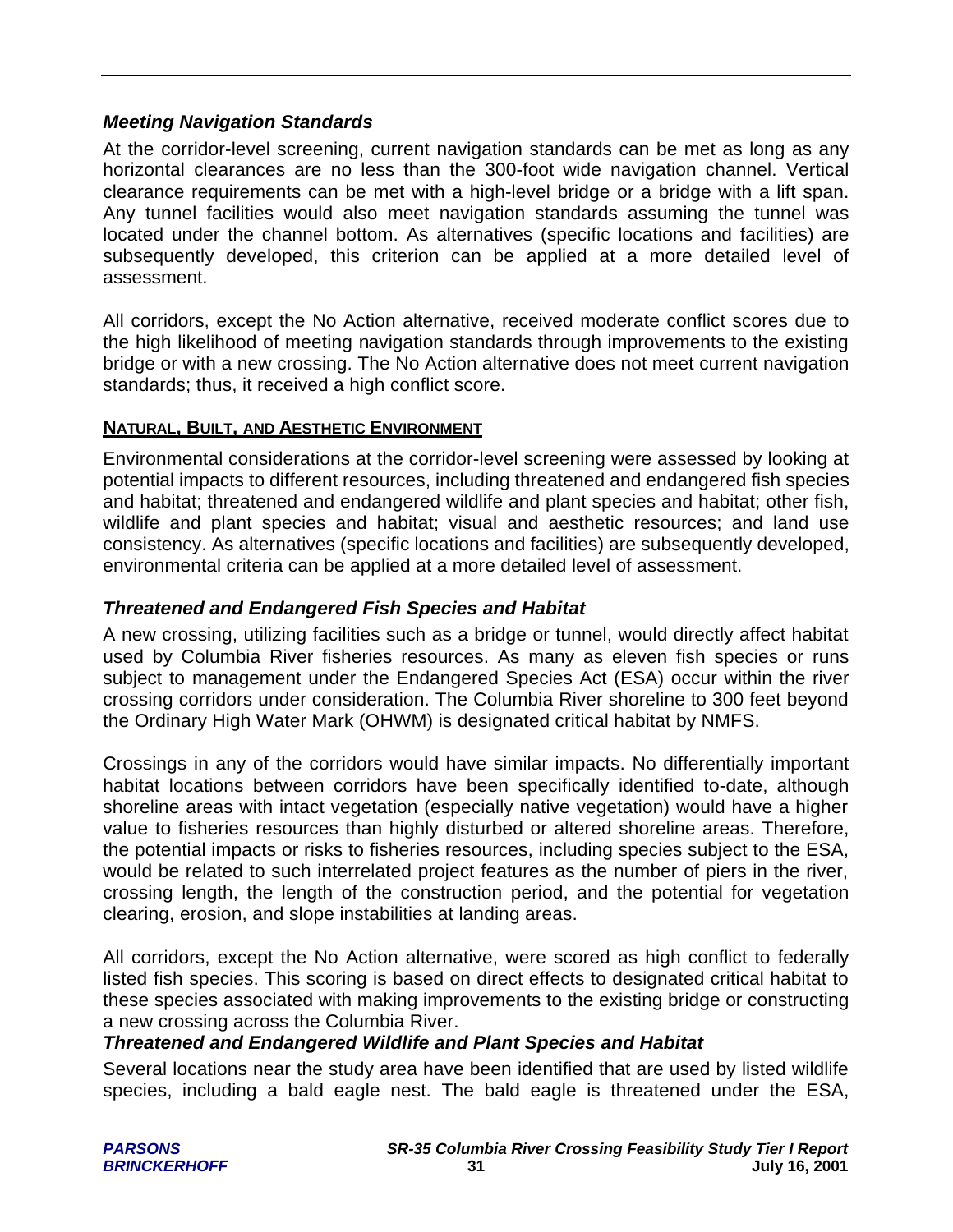although it is proposed for de-listing. Corridors received a conflict scored based on its proximate location to the bald eagle nest.

The East A and East B Corridors are within a couple miles of the bald eagle nest; thus, both received high conflict scores. All other corridors were not expected to potentially affect this species; thus, each received low conflict scores.

## *Other Wildlife and Plant Species and Habitat*

Several specific locations have been identified that are used by plant or animal species of special interest, including state listed species and those that are considered by agencies as species of concern, priority, or sensitive species. The specific locations include a heron rookery on the west end of Wells Island and peregrine falcon nesting habitat (on nearby cliffs). The peregrine falcon is no longer on the federal list, but remains on Oregon's list. Great blue herons are not listed by federal or state agencies, but a rookery is an important location for successful reproduction by the herons. White meconella (*Meconella oregana)* is a USFWS species of concern and a candidate for listing in Oregon. Alternative corridors would be rated based on their proximity to identified species habitats.

Other identified habitats that are particularly important for fish and wildlife support include wetlands, cliffs, and native oak forest. These are considered to be priority habitats by the Washington Department of Fish and Wildlife. Locations, such as Bingen Lake, provide substantial support to waterfowl, shorebirds, and predatory birds, including peregrine falcons.

- High conflict would occur if special interest species or habitat occur within a corridor and potential impacts would be difficult to avoid.
- Moderate conflict would occur if special interest species or habitat occur within a corridor and potential impacts would likely be minimized.
- Low conflict would occur if special interest species or habitat did not occur within a corridor, or if these species did occur within a corridor but impacts would likely be avoided.

The West Corridor received a moderate conflict score due the proximity of the heron rookery on Wells Island. The City Center, Existing High and Existing Low Corridors received a moderate conflict scores due primarily to in tact vegetation and forests along the Washington side of the corridors. The East A Corridor received a high conflict score due to the reported presence of white meconella on Stanley Rock and waterfowl habitat at Bingen Pond on the Washington side of the corridor. The East B Corridor was scored as moderate conflict for the vegetation located on the Washington side of the corridor.

#### *Visual Resources*

At the corridor-level screening, impacts to visual quality of the Columbia River Gorge was assessed as follows:

• High conflict would occur if the crossing is the dominant feature of the view; if the crossing is outside Urban Areas and within Critical or High Landscape Sensitivity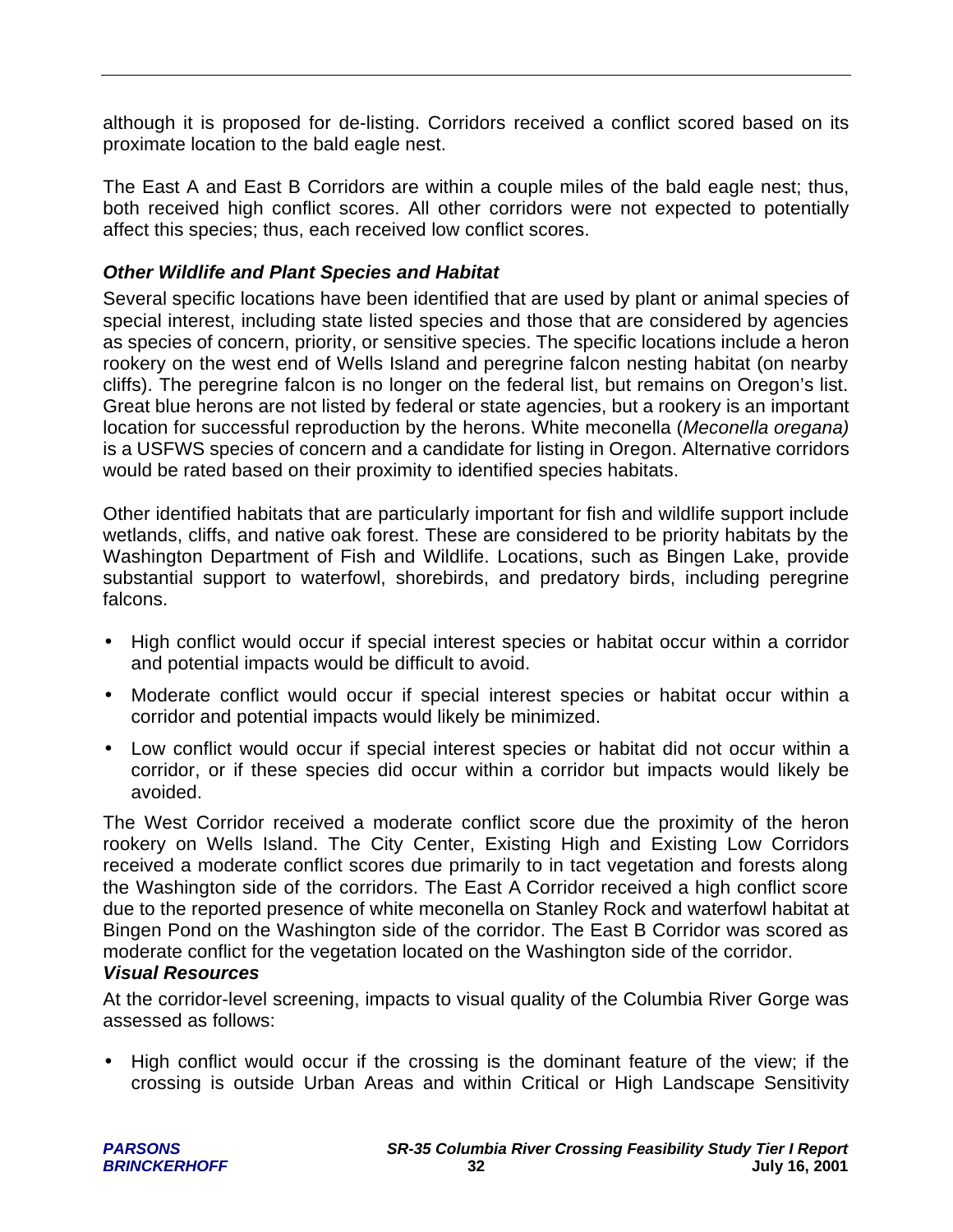areas (as defined by the CRGNSA Management Plan); disturbance to natural vegetation at corridor ends would be a dominant change to the current view.

- Moderate conflict would occur if the crossing is clearly visible but not a dominant feature of the view; if the crossing is outside Urban Areas and within Moderate, Low or Minimal Landscape Sensitivity areas (as defined by the CRGNSA Management Plan); disturbance to natural vegetation at corridor ends would be clearly visible but not a dominant change to the current view.
- Low conflict would occur if the crossing is partially visible but not a dominant feature of the view; if the crossing is within Urban Areas (as defined by the CRGNSA Management Plan); disturbance to natural vegetation at corridor ends would be partially visible but not a dominant change to the current view.

The West Corridor was scored as high conflict to visual resources due to the Washington side of the corridor being location outside designated Urban Areas and the associated disturbance to natural vegetation on the Washington end of the corridor. The City Center Corridor is located in a designated Urban Area both on the Oregon and Washington sides, but the endpoint on the Washington side may result in a visible change of the surrounding landscape and the bridge itself would be visible over the Columbia River; thus it was scored as moderate conflict. However, a tunnel facility may be feasible at this location; therefore, visual conflicts would be greatly reduced with this type of facility.

The Existing Low Corridor received a moderate conflict score due to the location being clearly visible. It is not necessarily a dominant feature since other development associated with Hood River and White Salmon designated Urban Areas are also visibly obtrusive to this view. A tunnel facility may also be feasible in this location; therefore, visual conflicts would be greatly reduced with this type of facility.

The Existing High Corridor lies within designated Urban Areas on both sides of the river. This corridor, however, but would likely incur clearly visible changes to natural vegetation associated with access roads to the corridor and would also be a predominant feature over the Columbia River, since a fixed span bridge would be 250 to 350 feet above the river surface. The Existing High Corridor received a high conflict score.

East A on the Oregon side is outside designated Urban Areas and would similarly incur clearly visible changes to natural vegetation on the Oregon side. East B is outside designated Urban Areas on the Oregon side of the corridor. Both of these corridors received moderate conflict scores.

## *Land Use Consistency*

Evaluation of the corridor alternatives for land use impacts considered the extent to which a crossing would support or detract from existing land uses and policies outlined in adopted comprehensive plans. It was assumed that a new crossing would likely spur some new or future development near the bridgeheads. Direct impacts to existing land uses were not considered as part of this criterion but were included in the Local Economic Development criterion.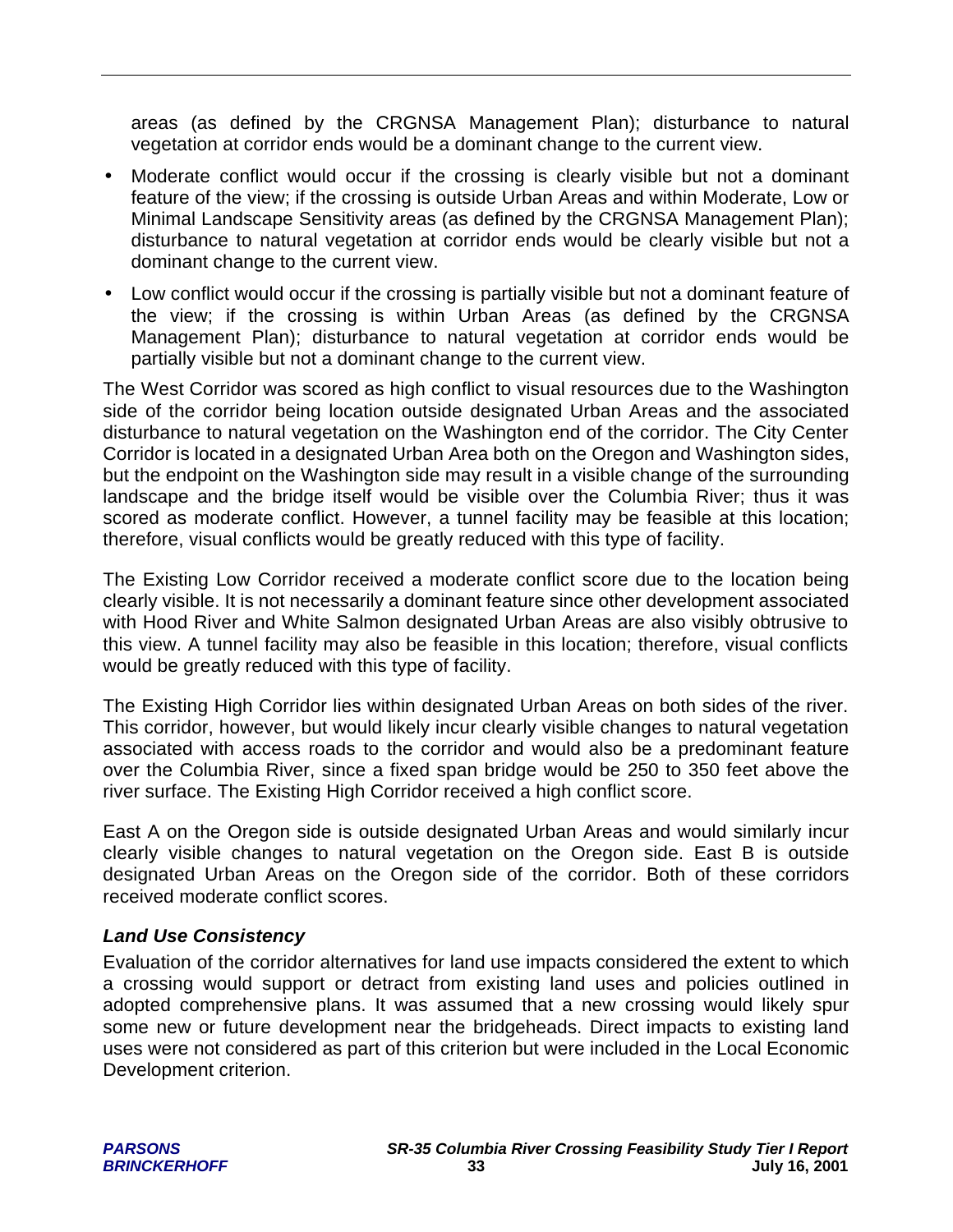- High conflict would occur if new development was expected on the fringe or outside urban growth boundaries; or if new development uses would be inconsistent with uses currently occurring in the area.
- Moderate conflict would occur new development would occur within urban growth boundaries and if new development uses would be consistent with planned use but not necessarily existing uses.
- Low conflict would occur if new development was within urban growth boundaries and if new development uses would be consistent with uses currently occurring in the area.

The West Corridor and East B Corridor were evaluated as having high land use impacts largely because they were on the fringe of or outside the defined urban growth areas, where development (especially of the commercial type) is discouraged.

The Existing High Corridor was also considered to cause high land use impacts, especially on the Washington side. The high-level connection to White Salmon in particular was viewed as inconsistent with existing uses and as a development that had not been contemplated in the city's planning processes.

The City Center Corridor and the East A Corridor were viewed as having moderate land use impacts. Though new crossings, they would connect areas that have existing commercial and mixed-use development on at least one end of the corridor. Furthermore, the East A Corridor, though away from the center of Hood River, would support planned development at the Port of Bingen.

The Existing Low Corridor was evaluated as having low land use impacts, as a bridge here would not be expected to significantly alter the current land use and development that exists adjacent to the existing bridge.

#### **RECREATION ACTIVITIES**

Potential impacts to water-based and land-based recreation activities were screened separately due to location of parks and site-specific windsurfing conditions present in particular corridors.

## *Water-based Recreation*

Shoreline access points and wind conditions on river areas are two important factors affecting windsurfing and kite boarding recreation. Boating and fishing recreation also utilize boat ramps to launch this sport.

- High conflict would occur if facilities located within a corridor would modify access to the river or river conditions in such a way that one or more of its uses is eliminated or severely altered.
- Moderate conflict would occur if facilities located within a corridor would modify access to the river or river conditions in such a way that one or more of its uses is moderately altered or diminished.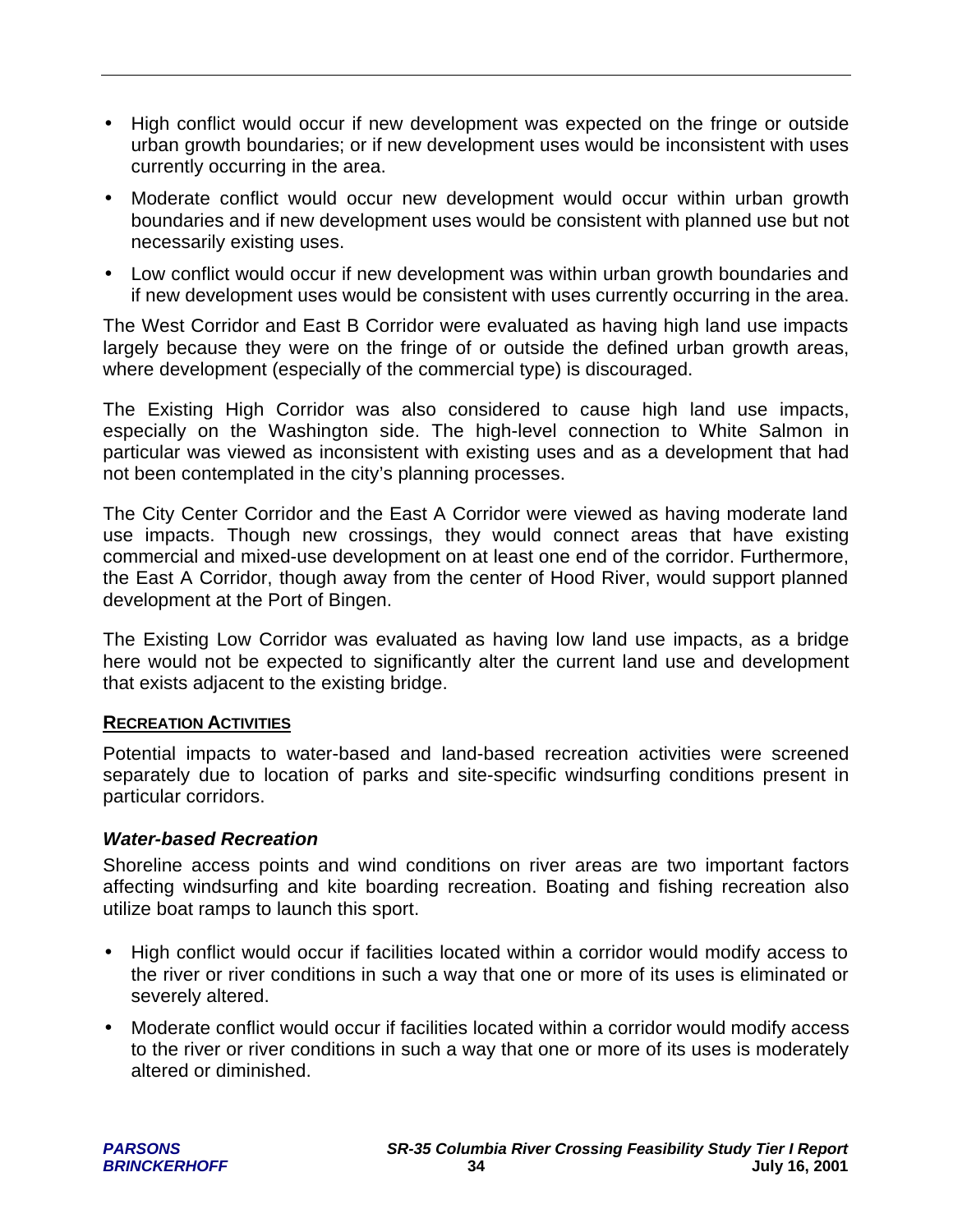• Low conflict would occur if facilities located within a corridor would modify access to the river or river conditions in such a way that one or more of its uses is altered but not diminished.

The West and City Center Corridors were scored with high conflicts due to prime windsurfing conditions being located within the corridor. The Washington side of the West Corridor and the Oregon side of the City Center Corridor also provide access to the river for water-based activities. If a tunnel facility would be considered for the City Center Corridor, impacts to windsurfing conditions would be reduced.

The Existing Low Corridor received a moderate conflict due to it being located away from popular windsurfing sites but bridge piers still present obstacles for windsurfing navigation through the bridge crossing area. If a tunnel facility would be considered for this corridor, impacts to windsurfing conditions would be reduced.

The Existing High Corridor was scored as a low conflict due to low interference with winds that contribute to desirable windsurfing conditions. In addition, fewer bridge piers would interfere with windsurfing, kite boarding, boating or other river-users' maneuverability and safety.

The East A Corridor received a moderate conflict score for its proximity to Bingen Point launch area and a windsurfing area used for practice and training. Although not impacting the preferred expert windsurfing locations, it still would moderately impact windsurfing conditions in the corridor. The East B Corridor received a high conflict score due to its potential direct impacts to the Bingen Point windsurfing area.

## *Land-based Recreation*

Land-based recreation activities include park use, camping, hiking, picnicking, outdoor concerts, and birding, to name a few.

- High conflict would occur if a park or other land-based recreation area is modified in such a way that one or more of its uses or if one or more of its aesthetic properties is eliminated.
- Moderate conflict would occur if a park or other land-based recreation area is modified in such a way that one or more of its uses or if one or more of its aesthetic properties is diminished but not eliminated.
- Low conflict would occur if a park or other land-based recreation area is modified in such a way that one or more of its uses or if one or more of its aesthetic properties is altered but not diminished.

The West Corridor received a moderate rating due to the potential of modifying the use and access to Spring Creek Hatchery State Park on the Washington side of the corridor and potential impacts to a blue heron rookery nearby. The City Center Corridor also received a moderate rating for potentially modifying the use of the Expo Center and boat launch on the Oregon side of the corridor.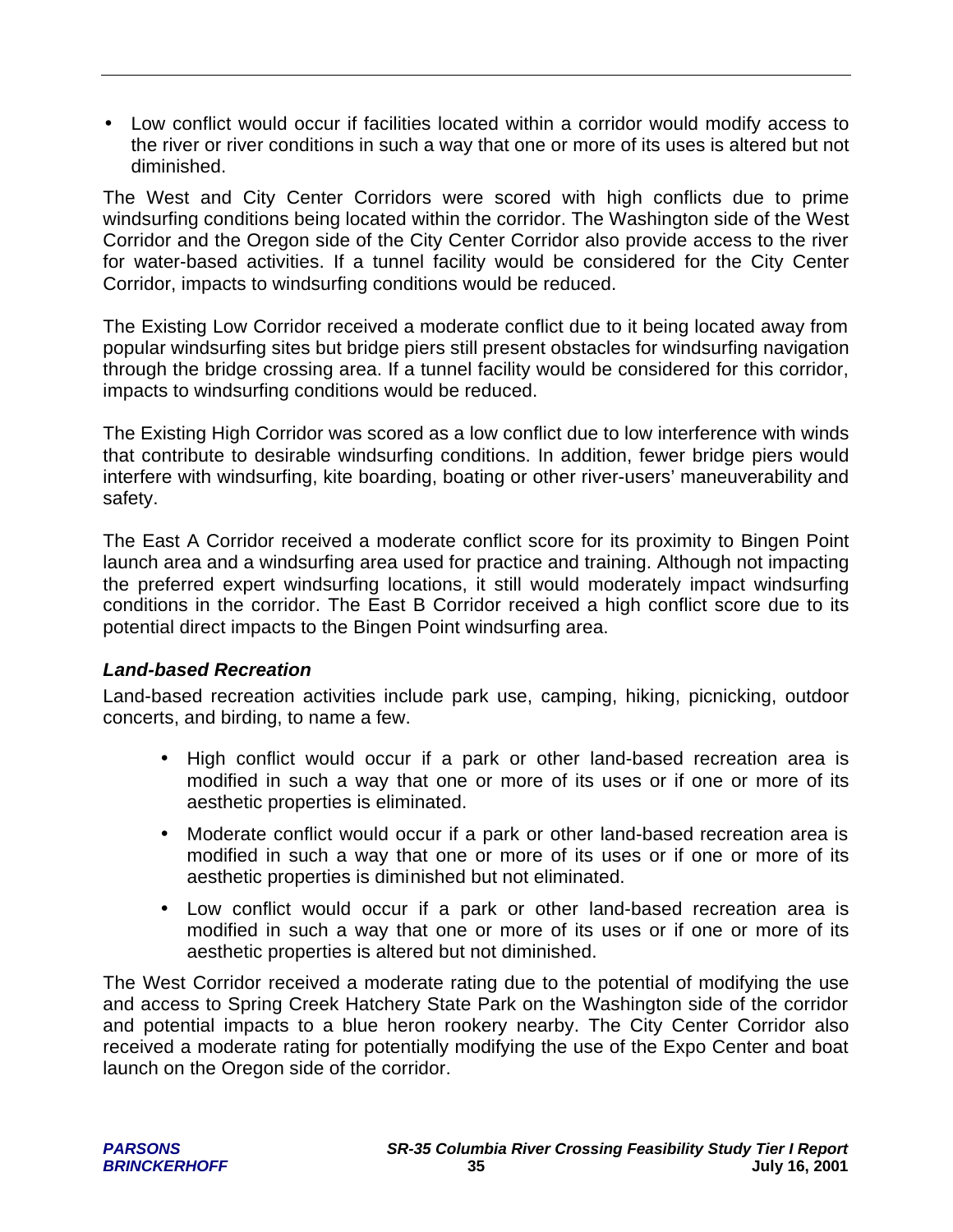Existing Low and Existing Low corridors received low conflict scores since few or no landbased recreational activities would be expected to occur. East A was scored a high conflict due to possible changes in uses and aesthetic properties of Bingen Pond on the Washington end of the corridor as well as possible changes in aesthetic properties near Stanley Rock and the Koberg State Wayside on the Oregon end of the corridor. The East B Corridor received a high conflict rating for the impacts to Bingen Pond as well as impacts to a popular picnic, outdoor concert, and birding area on the Washington side.

#### **CULTURAL AND HISTORIC RESOURCES**

The number and type of sites were considered in determining the conflict that a corridor or facility development would have on cultural, historic, prehistoric, and treaty access resources.

- High conflict would occur if known cultural or historic resources occurred throughout the corridor such that specific locations of facilities would not be able to avoid disturbance to the resources, such as any potential changes to the Columbia River Historic Highway (US-30); or, if treaty access fishing sites would be affected in any manner.
- Moderate conflict would occur if known cultural or historic resources occurred throughout the corridor but specific locations of facilities would be able to avoid disturbing many of the resources; if a moderate number of known sites occurred and could be avoided to a moderate extent; of if a treaty access fishing site is proximate but would not be affected.
- Low conflict would occur if few or a moderate number of known cultural or historic resources occurred throughout the corridor and specific locations of facilities would be able to avoid disturbing most of the resources.

The West Corridor received a high conflict score due to the proximity and potential effect to the Columbia Gorge Hotel, a site listed on the National Register of Historic Places, and potential changes to US-30/Columbia River Historic Highway at the West Hood River interchange.

The City Center Corridor received a moderate conflict due to its proximity to Highway 30 and potential effects to this historic highway in terms of potential intersection modifications needed in downtown Hood River to support the new crossing. The Existing Low Corridor was scored as having a moderate conflict due to a treaty access site being adjacent to the Washington side of the corridor. The Existing High Corridor would connect to Highway 30 on the Oregon side, and may affect this historic highway; thus it had a moderate score.

The East A and East B Corridors had few known cultural or historic resources present in the corridors; thus both received low conflict scores.

#### **FINANCIAL ACCEPTABILITY AND LOCAL ECONOMIC DEVELOPMENT**

Financial acceptability was defined as the ability to afford the cost of the improvement using corridor-level considerations. Detailed cost estimates or a financial study will be

| <b>PARSONS</b>      |
|---------------------|
| <b>BRINCKERHOFF</b> |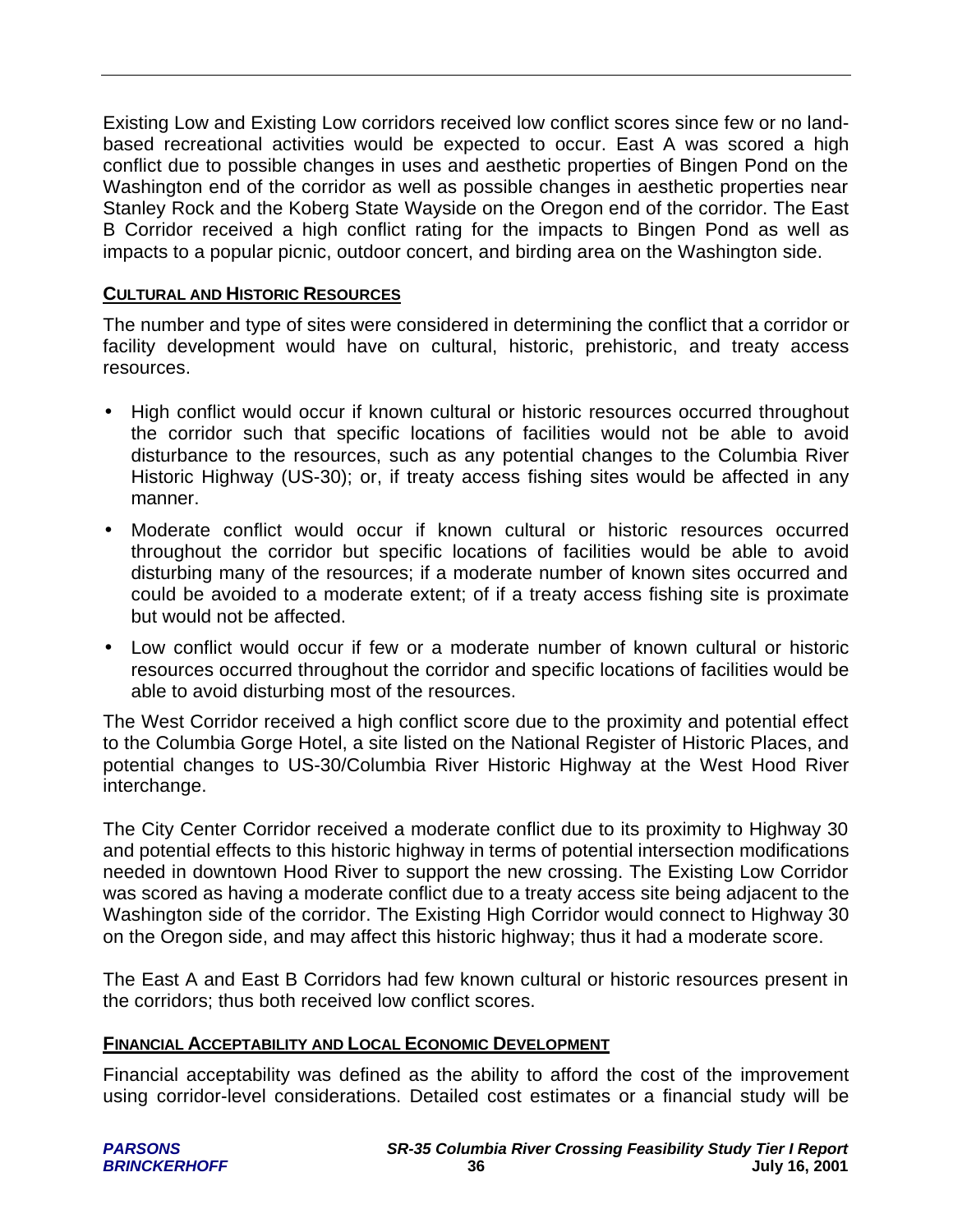developed in subsequent project stages, thus, the criterion for project cost was not considered at this time.

Impacts to local businesses were considered in the corridor screening and included two somewhat distinct potential adverse effects on businesses: (1) factors that impact business accessibility, including adding local area congestion, diverting traffic away from or bypassing businesses, and forcing business relocation (right-of-way taking); and (2) factors that may change the nature of the study area (e.g., decreased recreational draw) which would directly or indirectly impact local businesses. The degree (high, moderate or low) to which local business would be impacted by each corridor is described below.

The West Corridor was scored as a high impact to local businesses for several reasons. This location would bypass, and thus reduce economic activity to the businesses near the existing crossing's south bridge head and/or adjacent to the Hood River Marina. In addition, a West Corridor crossing was expected to adversely affect an area of the Columbia River that is considered by the windsurfing community as the premier windsurfing and wind-powered watercraft recreation site in the Columbia River Gorge. Access to this river area is via the Spring Creek Hatchery State Park, which is also located within the West Corridor. Compromising this particular site may cause windsurfers to shift to other parts of the Gorge, negatively impacting tourism and local merchants in the study area.

The City Center Corridor was scored as a high impact to local businesses for similar reasons as the West Corridor. It was felt that a crossing in this corridor could reduce access to, displace, or bypass local businesses on the south side in the Hood River Marina area, and possibly divert traffic away from businesses directly served by the existing crossing. Similarly, the proximity of a bridge crossing to the recently developed windsurfing event site west of the marina could create wind shadow problems and otherwise lessen the appeal of the location for organized wind powered craft sporting events and water sport activities in general. Reducing the appeal of this area for organized events, instruction, and training may ultimately decrease tourism and related business activity in the study area.

The Existing Low Corridor was evaluated as a low impact on local businesses. A new low crossing in this corridor would not likely significantly change the current alignment or have a substantial impact on local business related to accessibility or diversion. There may be some moderate level of business displacement, especially if a new bridge is built alongside the existing structure. Similarly, it would not be expected to reduce the recreational draw of the area in such as way as to alter the local economy adversely. Though it may create some construction impacts, this crossing would likely be linked with access improvements to reduce congestion, and would improve traffic flow and add nonmotorized travel, all of which may improve business activity in the immediate area.

The Existing High Corridor was evaluated as a high impact on local businesses. By potentially connecting White Salmon directly with Hood River south of I-84, a crossing here was deemed as likely to reduce business activity in the Bingen area as well as at the south end of the existing crossing in the marina area. Several businesses in these areas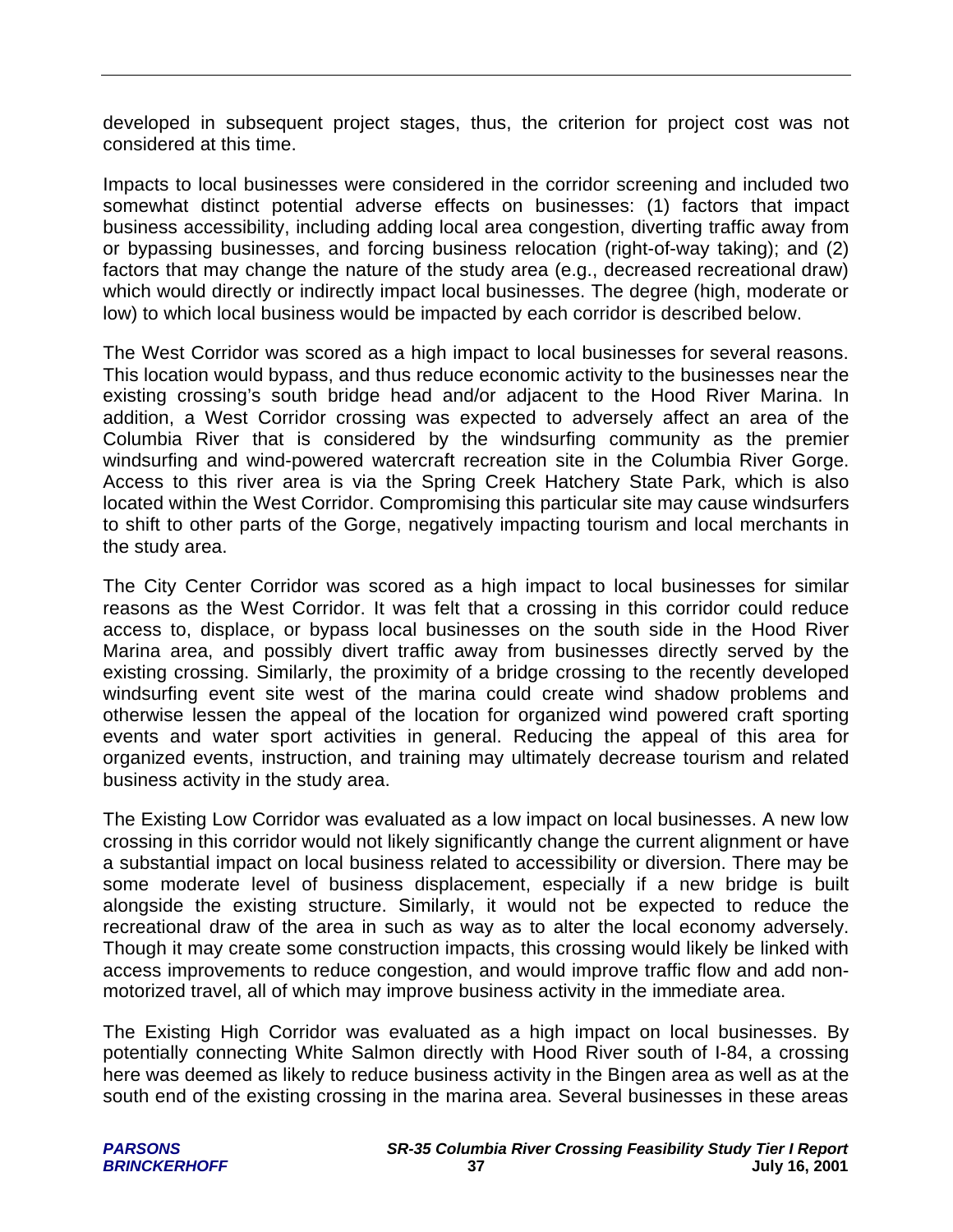would by bypassed or suffer reduced traffic passage, and some businesses located in the way of the new structure would be displaced.

The East A Corridor was deemed to have a moderate impact on local businesses. Like some of the other alternatives, it would cause fewer vehicles to pass by the businesses in the Hood River Marina. However, this corridor location may provide equal or better access to businesses in Bingen, and would support planned business development at the Port of Bingen by the Klickitat County Port District #1. Depending on the nature of business development in the Bingen area, the overall impact on economic activity may eventually be considered low for this corridor.

The East B Corridor was deemed to have a high impact on local businesses due to its distance from downtown Hood River and the fact that it would bypass several businesses, particularly those near the existing crossing's south bridge head and/or adjacent to the Hood River Marina. Similarly, it would adversely affect the Bingen Marina Park Area, and compromising this site may ultimately send recreational users to other places outside of the study area, thus reducing tourist and related business activity.

#### **MAINTAINING THE INTEGRITY OF THE INTERSTATE HIGHWAY SYSTEM**

This was measured by examining current and future access needs on I-84. Impacts are considered high if new interstate access would be needed to support the corridor crossing, and low if it would use an existing interchange.

The West, City Center, Existing Low and Existing High Corridors would utilize existing interstate access points, thus, each was scored a low conflict. East A and East B would require a new interstate access point, and were scored high conflict as a result.

#### **Recommendations**

Table 6 summarizes the results of the corridor screening. Based on these results, the following recommendations are offered to focus study and resources on the corridors with the most promising ability to meet the Study's purpose, needs and objectives.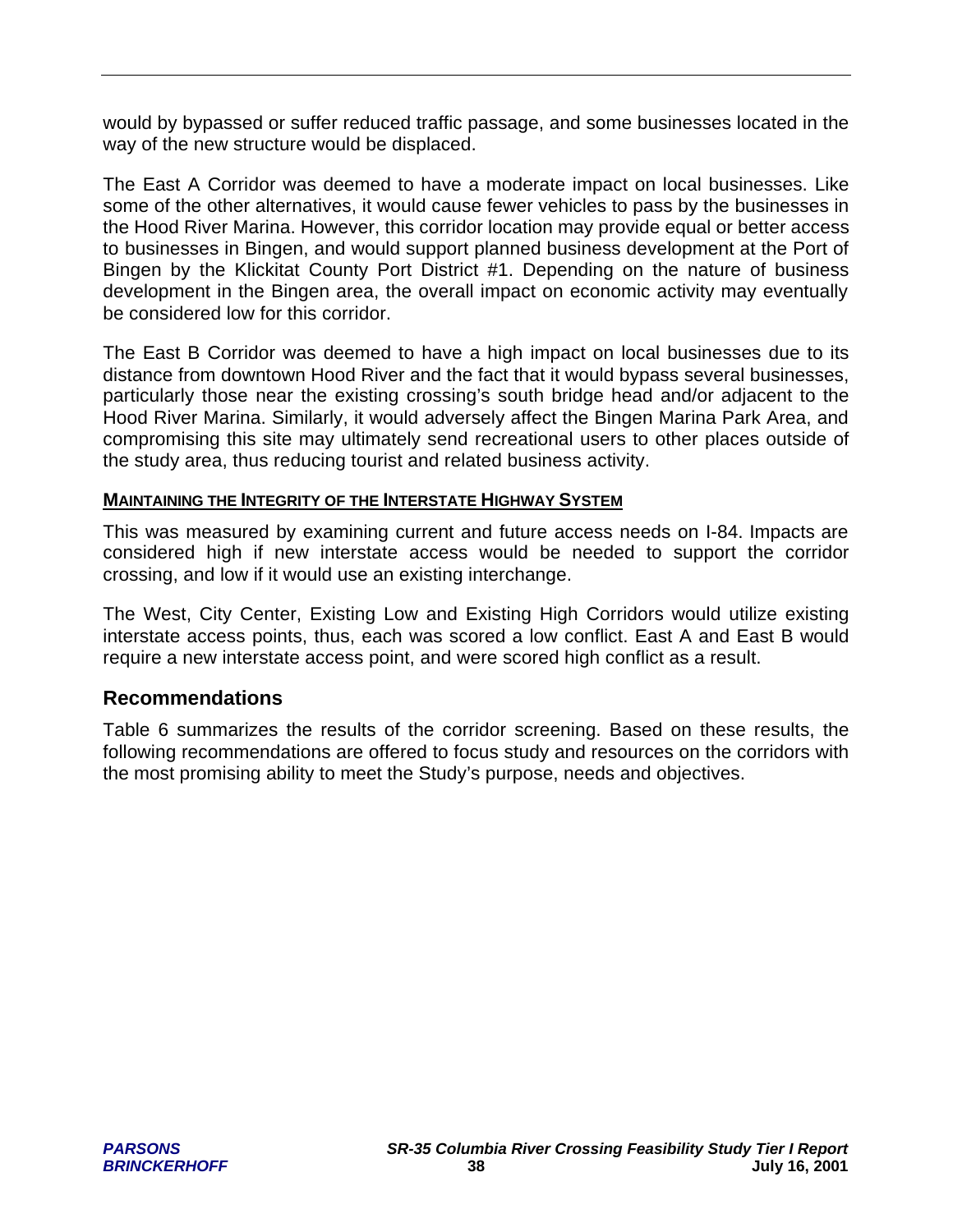## **Table 6. Summary of Corridor Screening**

|                                                                                                                  | <b>Corridors</b> |                |                    |                  |            |                                 |           |
|------------------------------------------------------------------------------------------------------------------|------------------|----------------|--------------------|------------------|------------|---------------------------------|-----------|
| Criteria:<br>Potential<br>to conflict with the following purposes for the<br>project                             | West             | Center<br>City | Existing<br>∑<br>व | Existing<br>Figh | ⋖<br>East  | ≃<br>East                       | No Action |
| Improve cross-river transportation of people and<br>goods<br>while accommodating standard-width river navigation |                  | $\mathbf{O}^*$ | $^\star$<br>⌒      |                  | Œ          |                                 |           |
| impacts to the natural, built, and aesthetic<br>Minimize<br>environment                                          |                  | $\mathbf{O}^*$ | $^\star$           |                  |            |                                 | <b>NA</b> |
| Minimize impacts to recreation activities                                                                        |                  | *              | $^\star$<br>n,     | ◯                |            |                                 |           |
| Minimize impacts to cultural and historical resources                                                            |                  | ( II           | $***$<br>J         | $\bigcirc$       | ( )        | $\left(\begin{array}{c}\right)$ |           |
| Be<br>acceptable and support local economic<br>financially<br>development                                        |                  |                | 'N                 |                  |            |                                 |           |
| Maintain the integrity of the interstate highway system                                                          | ∩                | ( )            | ∩                  | ∩                |            |                                 |           |
| Should the corridor be considered further in the<br>project development?                                         | <b>No</b>        | <b>Yes</b>     | Yes                | <b>No</b>        | <b>Yes</b> | No                              | Yes       |

 $\bullet$  = High conflict;  $\bullet$  = Moderate conflict;  $\circ$  = Low conflict; NA = Not applicable

\*Conflicts would be less for a tunnel facility option

\*\*Conflicts would be higher for a tunnel facility option

West Corridor: Recommended to be eliminated from further consideration due to high impacts associated with most criteria, including potential impacts associated with the environment.

City Center Corridor: Recommended to be carried forward for further consideration. It is noted that potential impacts to recreation, especially to water-based activities, may be high and potential impacts to the environment may be moderate.

Existing Low Corridor: Recommended to be carried forward for further consideration due to this corridor having fewer potential impacts relative to the other corridors.

Existing High Corridor: Recommended to be eliminated from further consideration due to potential high impacts to the environment combined with a high/moderate conflict with the transportation purpose for the project.

East A Corridor: Recommended to be carried forward for further consideration. It is noted that potential impacts to recreation (especially to land-based activities) may be high, potential impacts to the environment may be moderate, and connection to the interstate system may require a new access point.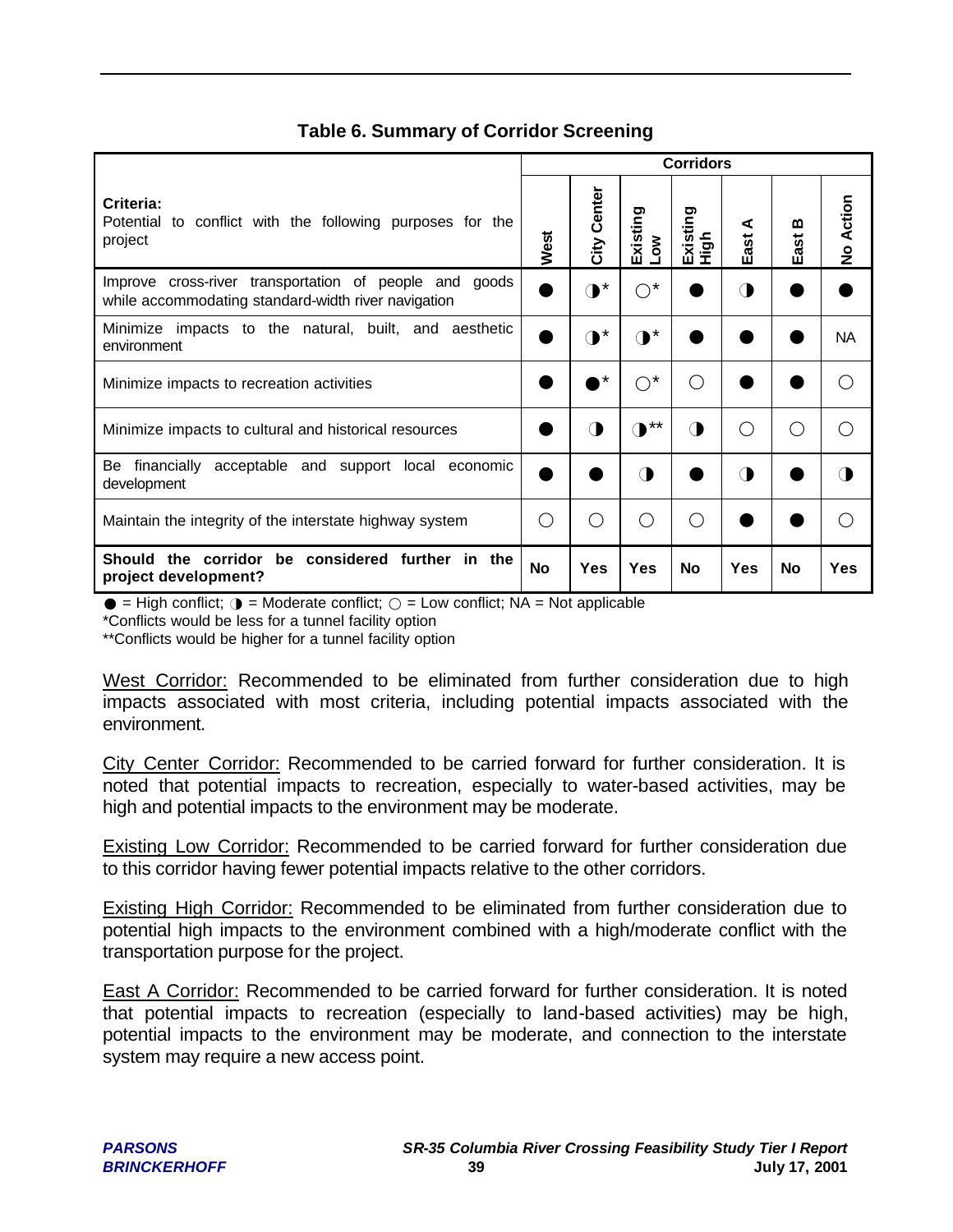East B Corridor: Recommended to be eliminated from further consideration due to high impacts associated with most criteria, including potential impacts associated with the environment.

No Action Alternative: Recommended to be carried forward throughout project development as required by NEPA.

In summary, the following corridors are recommended for further analysis in Tier II:

- City Center
- Existing Low
- East A
- No Action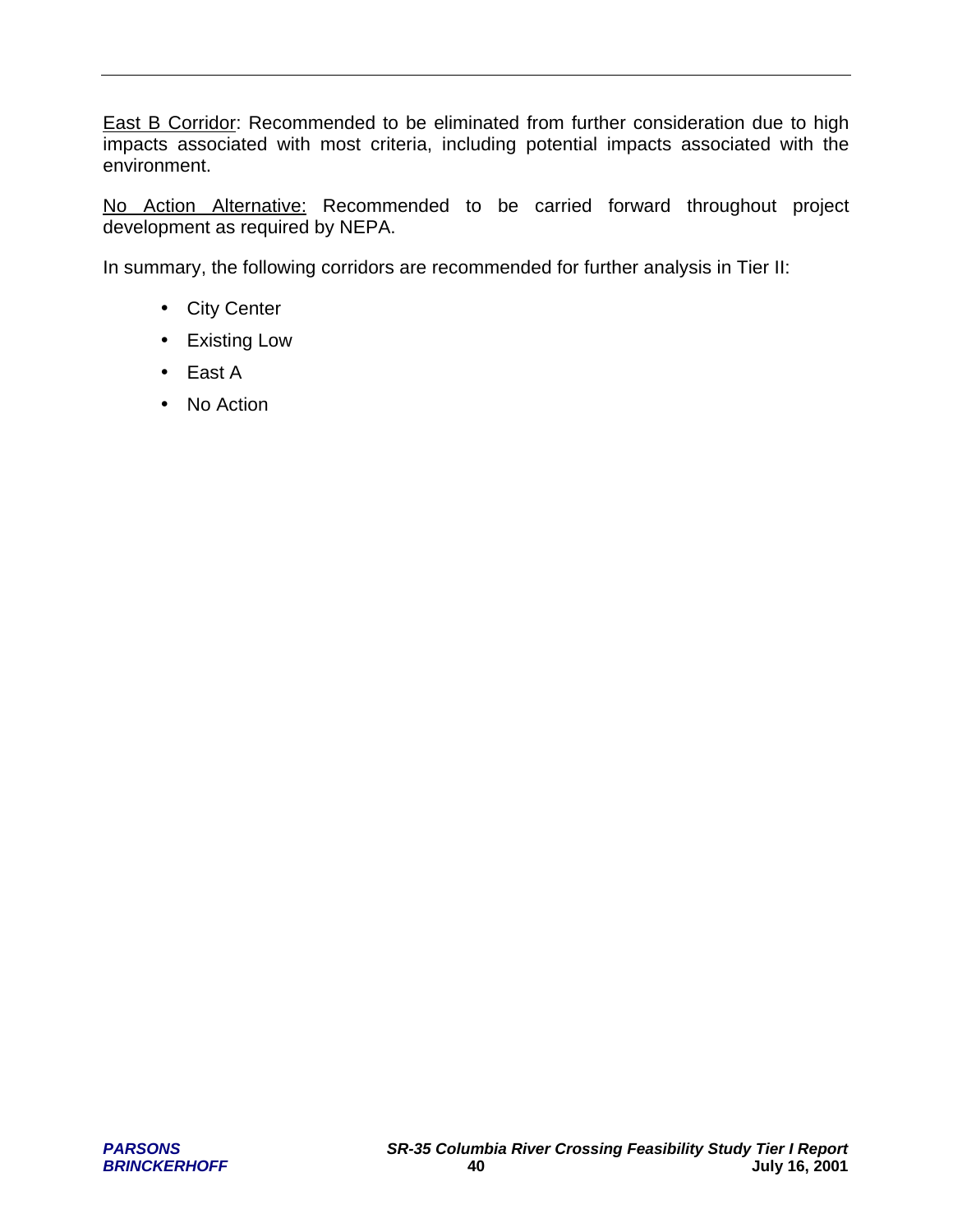## **FACILITIES**

A variety of facility types were also studied. These ranged from ferries to person-based modes (tramway, for example) as well as vehicular (tunnel and bridge). Listed below is the summary of the facility type evaluation. Those facility types recommended for further analysis in Tier II include:

- Short-term Improvements to the Existing Bridge
- Tunnel (various types) at the City Center Corridor
- Floating or movable bridges
- Fixed span bridges

#### **PRELIMINARY FACILITY EVALUATION**

Also developed during Tier I were a range of facility types for a new or improved crossing. These were evaluated based on the project's Purpose and Need statement: if they did not provide for adequate cross-river transportation of people and goods, they were recommended to be eliminated from further consideration.

The following table summarizes the facility types studied and recommendations for Tier I, as well as the rationale for the recommendation.

|        | <b>Facility</b>                                                                                                                                                        | <b>Recommended for</b><br><b>Further Study?</b> |        | <b>Reasons for Recommendations</b>                                                          |
|--------|------------------------------------------------------------------------------------------------------------------------------------------------------------------------|-------------------------------------------------|--------|---------------------------------------------------------------------------------------------|
| ❏      | Aviation transport                                                                                                                                                     | No.                                             | $\Box$ | Would<br>adequately<br>not<br>accommodate trucks, automobiles                               |
|        |                                                                                                                                                                        |                                                 | ◻      | Not feasible for most residents                                                             |
| $\Box$ | Bicycle/pedestrian only facility                                                                                                                                       | No                                              | $\Box$ | Would<br>adequately<br>not<br>accommodate trucks, automobiles                               |
| ❏      | Ferry system                                                                                                                                                           | No.                                             | □      | Significant impacts on navigation,<br>recreation                                            |
| $\Box$ | Short-term improvements to the existing<br>bridge and adjacent roads (e.g., one-way toll,<br>reversible lanes, traffic lights)                                         | Yes                                             | □      | capital<br>investments,<br>cost<br>Low<br>have short term positive<br>which<br>effect       |
| □      | Single, multi-modal draw<br>fixed span<br>or<br>tunnel<br>that<br>bridge<br>accommodates<br><sub>or</sub><br>automobiles,<br>trucks,<br>bicycles<br>and<br>pedestrians | Yes                                             | $\Box$ | Would accommodate all identified<br>modes of travel, utilizing current<br>highway standards |
| □      | Tramway                                                                                                                                                                | <b>No</b>                                       | □      | Would<br>adequately<br>not<br>accommodate trucks, automobiles                               |
|        |                                                                                                                                                                        |                                                 | □      | Not visually subordinate                                                                    |
| ⊔      | Transit only facility                                                                                                                                                  | No                                              | □      | Would<br>adequately<br>not<br>accommodate trucks, automobiles                               |

## **Table 7. Tier I Analysis**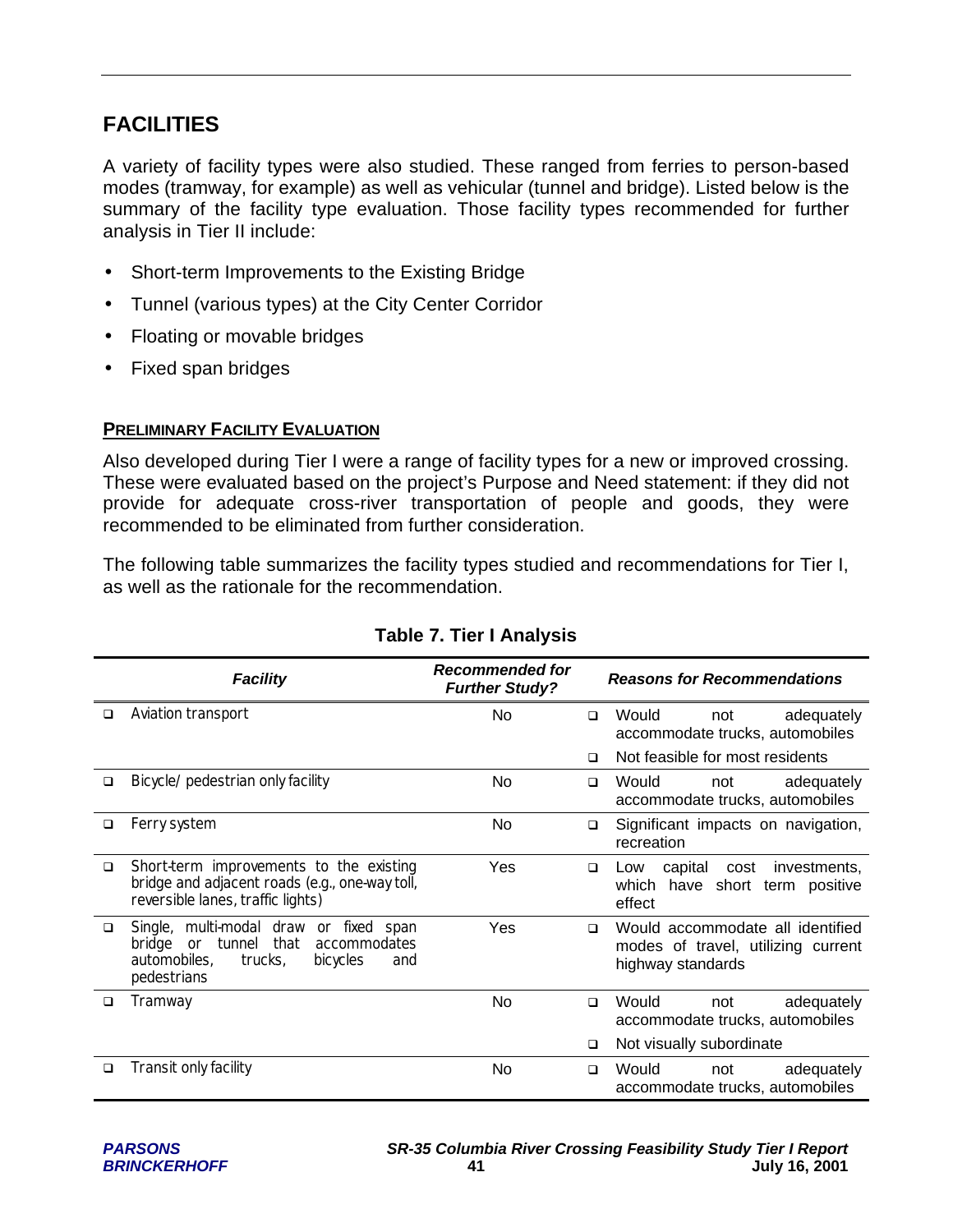|   | <b>Facility</b>                                                                                                     | <b>Recommended for</b><br><b>Further Study?</b> |        | <b>Reasons for Recommendations</b>                                                                                                                                |
|---|---------------------------------------------------------------------------------------------------------------------|-------------------------------------------------|--------|-------------------------------------------------------------------------------------------------------------------------------------------------------------------|
| □ | Truck/bicycle/pedestrian bridge or tunnel,<br>in conjunction with existing bridge for<br>passenger vehicles         | Yes                                             | $\Box$ | Would accommodate all identified<br>modes of travel, utilizing current<br>highway standards shared between<br>a new (tunnel or bridge and the<br>existing bridge) |
|   | Vehicle-only bridge or tunnel, in conjunction<br>with the existing bridge set aside for<br>bicycles and pedestrians | Yes                                             | $\Box$ | Would accommodate all identified<br>modes of travel, utilizing current<br>highway standards shared between<br>a new (tunnel or bridge and the<br>existing bridge) |

## **FACILITIES FOR FURTHER CONSIDERATION**

For Tier II, the project team will develop a range of alternatives within the promising corridors. A number of options and/or variations of build alternatives will be considered which will look at ways to re-use, work in conjunction with, and/or replace the existing bridge using tunnels and/or bridges. Various widths of these facilities will be evaluated based upon the uses and impacts associated with the environment, cost, operations, etc. A general description of the principle facilities under consideration follows:

## *Tunnels*

The three basic types of tunnel configurations that can be considered appropriate for this project include:

- Cut-and-Cover Tunnels
- Bored Tunnels
- Immersed Tube Tunnels

## Cut-and-Cover Tunnels

Cut-and-cover tunnel sections are generally used where the depth of the roadway is relatively shallow (i.e. less than 50 to 60 feet) and only over dry land. These sections would most likely be utilized for the approaches to the main crossing on the Oregon side. The cross-section can be single or multiple cell, and is typically constructed of concrete and then backfilled over the top to re-establish the original ground.

## Bored Tunnels

Bored tunnels are highly dependent on the width of the roadway proposed for use. Generally, bored sections vary from 10 feet to 45 feet in diameter. For the roadway configuration anticipated for this crossing, twin bored sections with a diameter of 25 to 30 feet would be assumed. This will split the north bound (N/B) and southbound (S/B) traffic between the bores and allow for shoulders and pedestrian access. The bored tunnel sections would be the longest of the tunnel options, because they need to stay some distance below the deepest part of the river to avoid water infiltration. This extra depth, combined with roadway grades (preferred around 3 to 4% max) would cause the tunnel length to increase.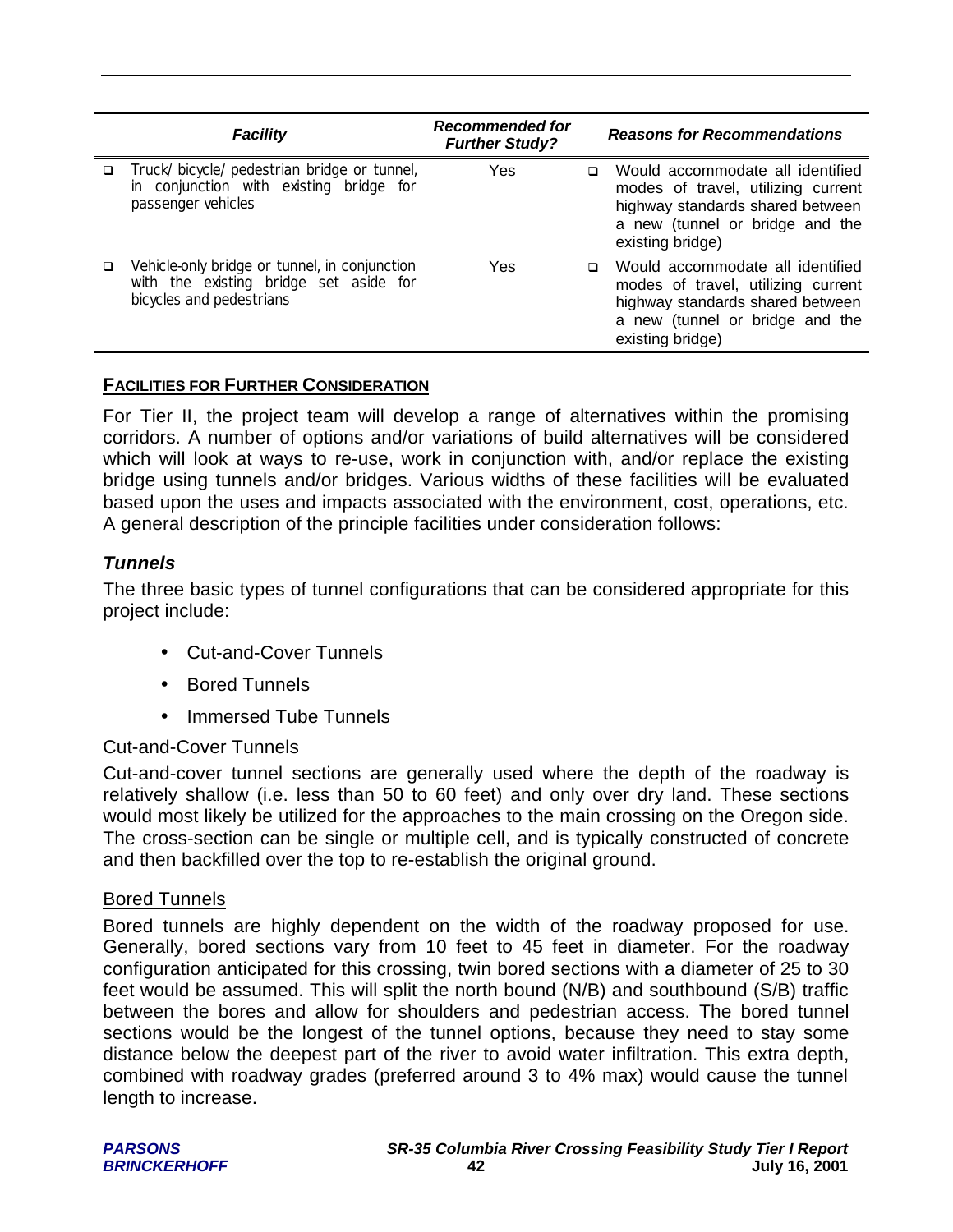## Immersed Tube Tunnels

Immersed tube tunnels come in either a steel shell tube or reinforced concrete box tubes. The steel shell immersed tube is a binocular style tube, and the reinforced concrete box tubes could be single or multiple cell depending on the roadway width. The immersed tube tunnel is constructed by dredging a trough across the river. Tube sections are then floated out and sunk into position within the trough. The tube sections are connected together to form the overall tunnel.

#### *Summary*

Tunnel advantages:

- Creates no visual impact
- Vehicle traffic not affected by bridge lifts
- Vehicle traffic not affected by weather
- Navigation traffic not affected
- Seismic vulnerability minimized

Tunnel disadvantages:

- Higher cost
- More surface disruption for cut-and-cover and immersed tube sections
- Fire/safety issues add to cost

## *Bridges*

The four basic bridge configurations that can be considered appropriate for this project include:

- Re-use of the Existing Bridge
- Floating Bridge
- Low-Level Movable Bridge
- High Fixed (Jump) Span Bridge

## Existing Bridge

The existing bridge would be used with stand-alone improvements, such as signals, oneway time-dependent traffic flow, widening for pedestrians and vehicles, and modified for documented navigation requirements. The existing bridge could also be utilized for a number of options in conjunction with other proposals. This could include building a new facility parallel to the existing bridge, reusing the bridge for pedestrian use, one-way traffic, etc.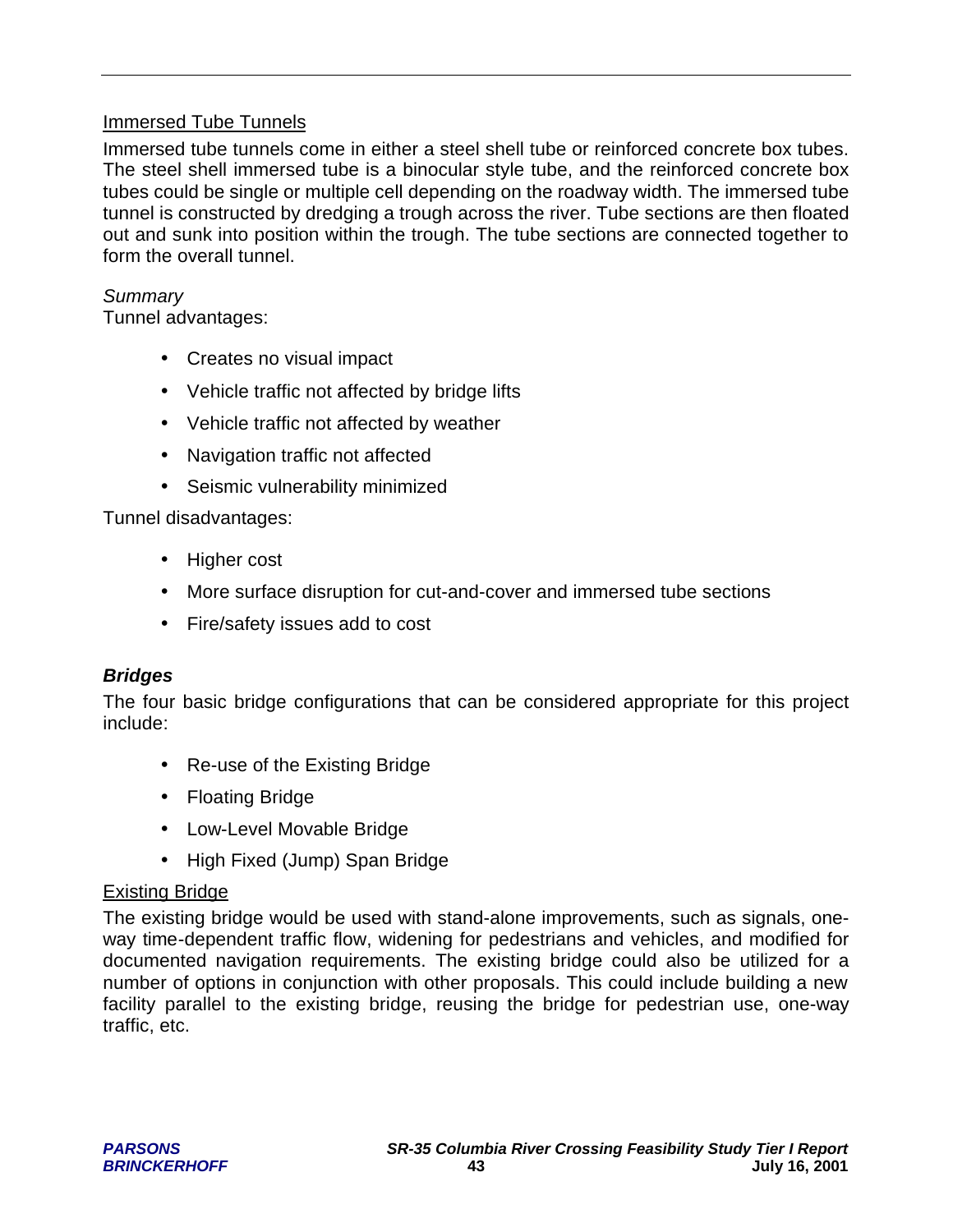## Floating Bridge

Floating bridges utilize a series of pontoon-type sections, which are linked together and tied down to the river bottom to prevent excessive movements. This bridge type would have the flattest grade as it would be at the river surface, but would restrict all river traffic except at the location of its moveable span. Local examples of this type of construction are the Lake Washington Bridge in Seattle. This type is typically used when the depth of the river is too great to use conventional in-water piers, and/or ground disruptions within the river are too great.

#### Low-Level Movable

A low-level movable bridges would be very similar to the existing bridge in Hood River. These bridge types are typically on a flatter grade, travel low across the river, and accommodate river traffic to any height. These bridge types do require more maintenance, crews to operate the moveable span, and will stop traffic when a bridge lift is needed for river traffic. The materials and/or bridge type have a wide range of possibilities. The bridge materials could match the existing bridge or be constructed of concrete. Bridge types could be girder, arch, truss, etc.

#### High Fixed (Jump) Span Bridge

A high fixed (jump) span bridge would be developed to accommodate river traffic's vertical and horizontal requirements. Grades would generally be steeper than other options discussed, but long-term maintenance would be less. The bridge would be higher, and could be perceived as a visual obstruction. A wide range of bridge types and materials could be used, from steel to concrete for materials, and from truss to girder to cablesupported for bridge types.

#### *Summary*

Bridge advantages:

- A low-level movable bridge would be more visually similar to the existing bridge
- Flat grades can easily be obtained for floating and low-level bridges
- Navigation traffic can be accommodated with any option
- Bridge touchdown points are close to shore, making bridge options much shorter in length than tunnels

Bridge disadvantages:

- Long term maintenance with moveable bridge types
- Possible visual impacts depending on height above the river and type of bridge
- Vehicle noise

For the three promising corridors, City Center, Existing Low, and East A, a simplified scan of existing physical constraints has determined:

− Tunnels are not feasible at East A given the depth of the River at that location.

| <b>PARSONS</b>      |
|---------------------|
| <b>BRINCKERHOFF</b> |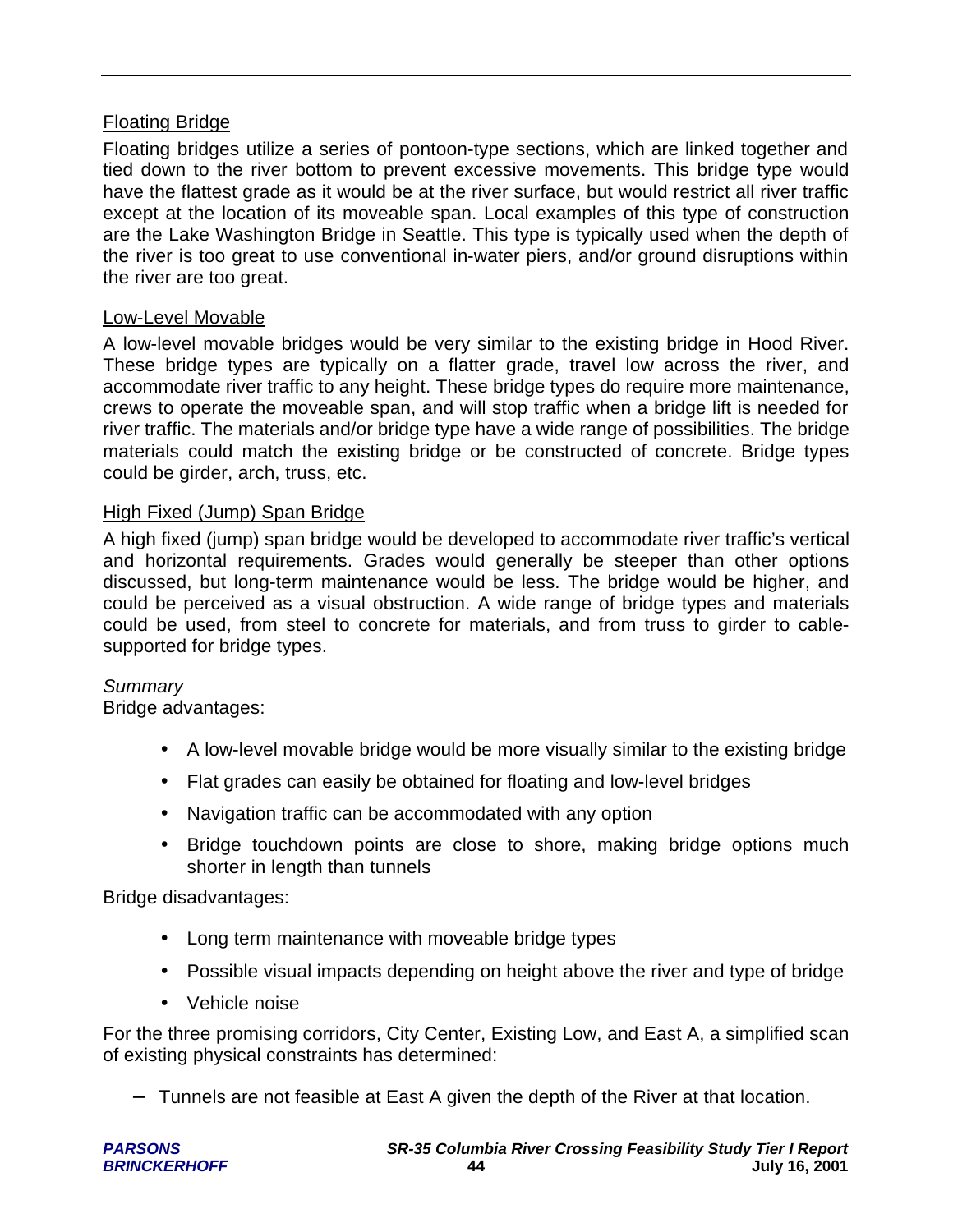- − Floating Bridges would be too high of an impact to water traffic for all corridors.
- − Retrofitting the existing bridge for a larger horizontal navigation channel is not economical.
- − Tunnels at the Existing Low corridor would cause excessive surface disruption on the Oregon side (existing structures and businesses) which could cause tunnels to be dropped for the corridor.